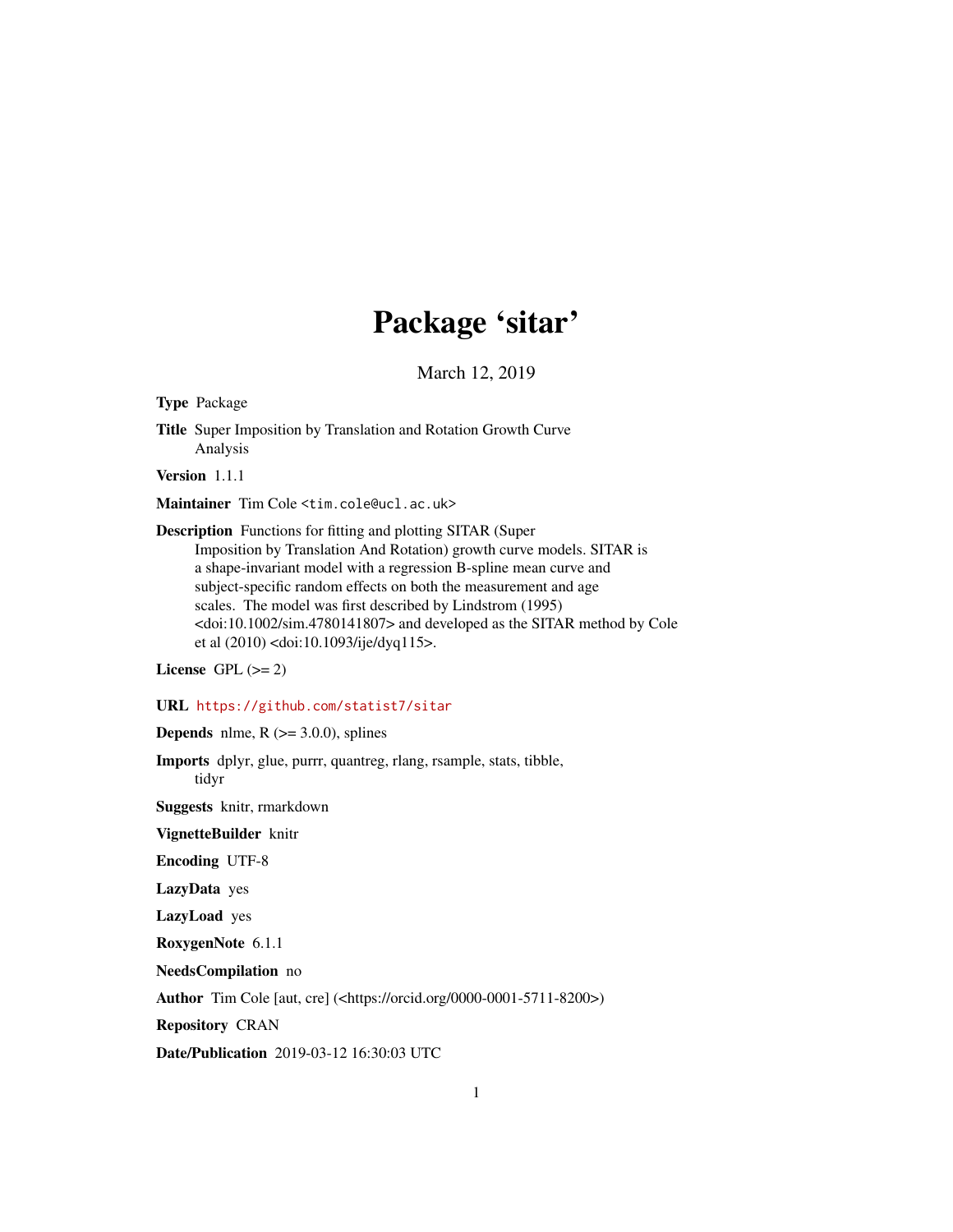# R topics documented:

|       | 3              |
|-------|----------------|
|       | $\overline{4}$ |
|       | 5              |
|       | 6              |
|       | $\overline{7}$ |
|       | 9              |
|       | 10             |
|       | 11             |
|       | 12             |
|       | 13             |
|       | 14             |
|       | 15             |
|       | 16             |
|       | 17             |
|       | 17             |
|       | 19             |
|       | 21             |
|       | 22             |
|       | 23             |
|       | 24             |
|       | 28             |
|       | 29             |
|       | 30             |
|       | 31             |
|       | 31             |
|       | 32             |
|       | 35             |
|       | 36             |
|       | 37             |
|       | 38             |
|       | 40             |
|       | 41             |
|       | 43             |
|       | 44             |
| xyadj | 45             |
|       | 47             |
|       |                |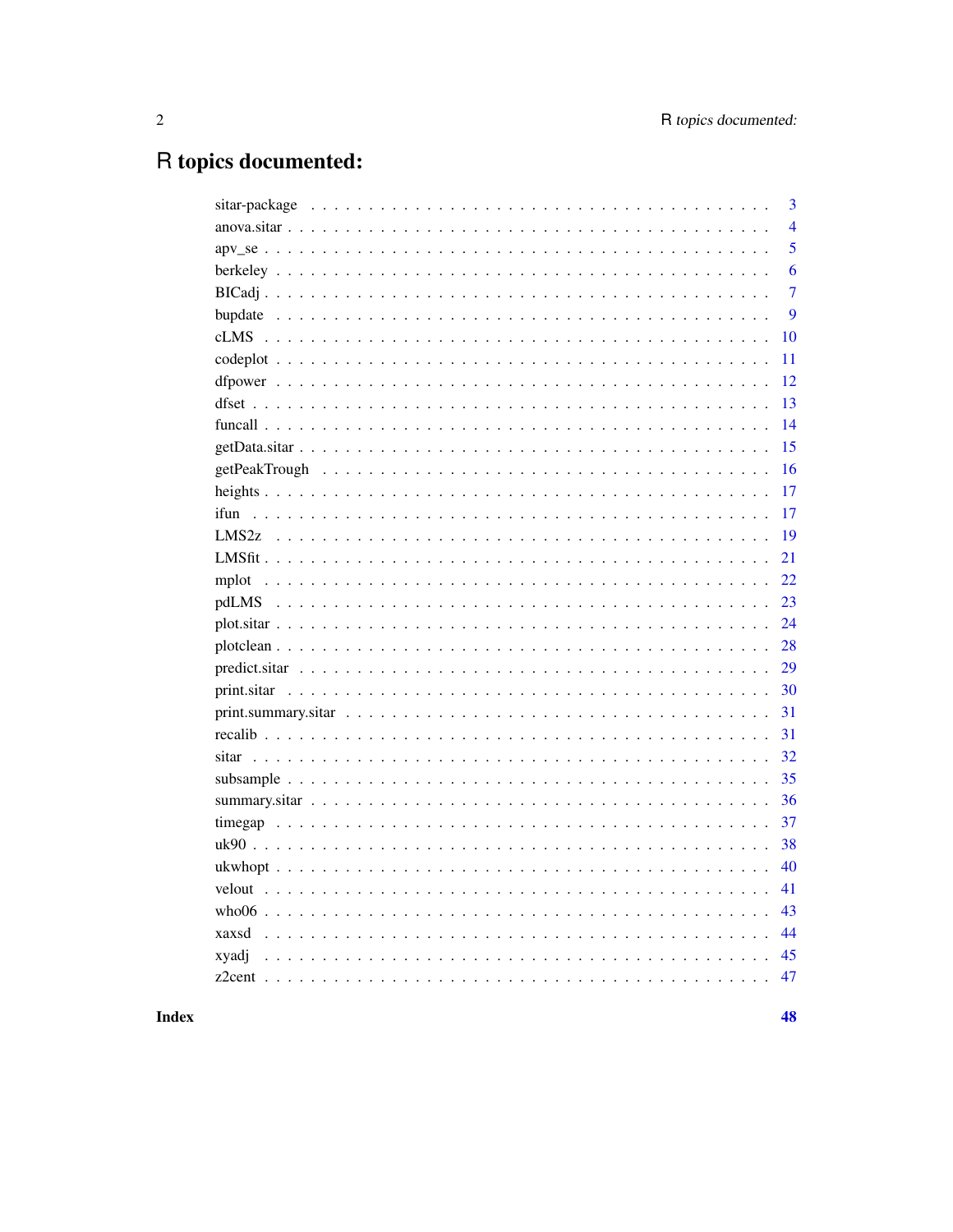<span id="page-2-0"></span>sitar-package *SITAR (SuperImposition by Translation And Rotation) growth curve analysis*

#### Description

SITAR is a method of growth curve analysis, based on **nlme**, that estimates a single mean growth curve as a regression B-spline, plus a set of up to three fixed and random effects (a, b and c) defining how individual growth curves differ from the mean curve. SITAR stands for SuperImposition by Translation And Rotation.

# Details

The package also contains some utility functions for the LMS method, as used to construct growth reference centiles (see gamlss).

| Package: | sitar      |
|----------|------------|
| Type:    | Package    |
| Version: | 1.0        |
| Date:    | 2013-09-23 |
| License: | $GPI - 2$  |

Effect a (or alpha) measures size, and is a random intercept relative to the spline curve intercept. Effect b (or beta) measures tempo, the timing of the growth process, and reflects a shift on the x scale relative to the mean. Effect c (or gamma) is velocity, and indicates how the x scale is stretched or shrunk reflecting the rate at which 'time' passes for individuals. The aim is for individual curves, adjusted for a, b and c, to lie on top of (i.e. be superimposed on) the mean curve.

The package creates an object of class sitar, based on **nlme**, representing the nonlinear mixedeffects model fit. Generic functions such as print, plot and summary have methods to show the results of the fit, along with resid, coef, fitted, fixed.effects and random.effects to extract some of its components. The functions AICadj, BICadj and varexp compare respectively the AIC, BIC and variance explained of a series of models, taking into account any transformations of the y variable. Functions plotclean, velout, codeplot and zapvelout are useful to clean the data file.

#### Author(s)

Tim Cole <tim.cole@ucl.ac.uk>

#### References

The idea of SITAR growth curve analysis arose from the paper by Beath (2007) and was first described in Cole et al (2010). The other references describe applications of SITAR to a variety of data forms.

Beath KJ. Infant growth modelling using a shape invariant model with random efffects. Stat Med 2007;26:2547-64.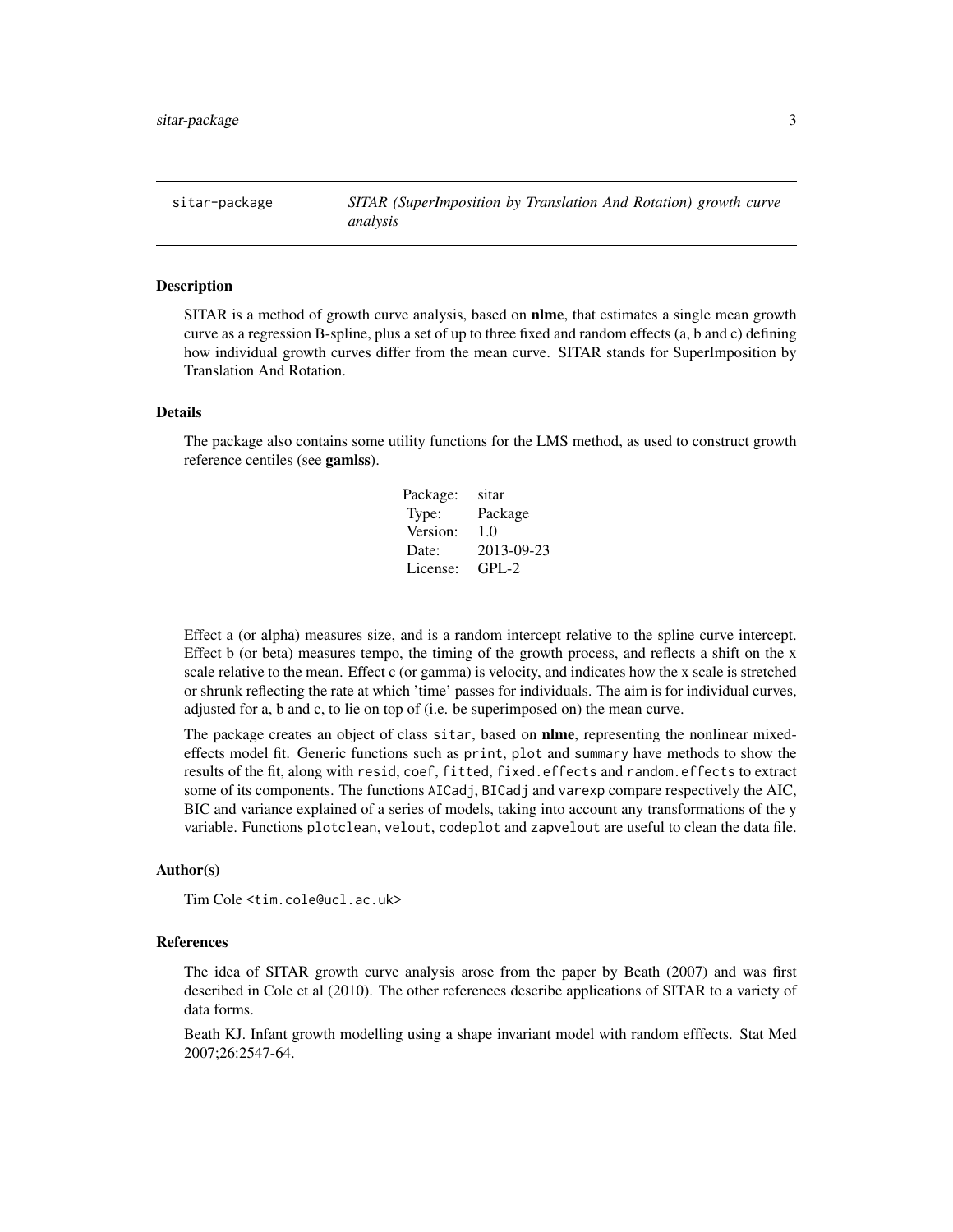<span id="page-3-0"></span>Cole TJ, Cortina Borja M, Sandhu J, et al. Nonlinear growth generates age changes in the moments of the frequency distribution: the example of height in puberty. Biostatistics 2008;9:159-71.

Cole TJ, Donaldson MD, Ben-Shlomo Y. SITAR–a useful instrument for growth curve analysis. Int J Epidemiol 2010;39:1558-66.

Gault EJ, Perry RJ, Cole TJ, et al. Effect of oxandrolone and timing of pubertal induction on final height in Turner's syndrome: randomised, double blind, placebo controlled trial. BMJ 2011;\- 342:d1980.

Johnson L, Llewellyn CH, van Jaarsveld CHM, et al. Genetic and environmental influences on infant growth: prospective analysis of the Gemini twin birth cohort. PLoS ONE 2011;6:e19918.

Prentice A, Dibba B, Sawo Y, et al. The effect of prepubertal calcium carbonate supplementation on the age of peak height velocity in Gambian adolescents. Am J Clin Nutr 2012;96:1042-50.

Dean MC, Cole TJ. Human life history evolution explains dissociation between the timing of tooth eruption and peak rates of root growth. PLoS ONE 2013;8:e54534.

Cole TJ, Statnikov Y, Santhakumaran S, et al. Birth weight and longitudinal growth in infants born below 32 weeks gestation: a UK population study. Arch Dis Child Fetal Neonatal Ed 2014;99:F34- F40.

Cole TJ, Rousham EK, Hawley NL, et al. Ethnic and sex differences in skeletal maturation among the Birth to Twenty cohort in South Africa. Arch Dis Child 2014;100:138-43.

Cole TJ, Pan H, Butler GE. A mixed effects model to estimate timing and intensity of pubertal growth from height and secondary sexual characteristics. Ann Hum Biol 2014;41:7683.

Johnson L, van Jaarsveld CHM, Llewellyn CH, et al. Associations between infant feeding and the size, tempo and velocity of infant weight gain: SITAR analysis of the Gemini twin birth cohort. Int J Obes 2014;38:980-7.

Pizzi C, Cole TJ, Richiardi L, et al. Prenatal influences on size, velocity and tempo of iInfant growth: findings from three contemporary cohorts. PLoS ONE 2014;9:e90291.

Ward KA, Cole TJ, Laskey MA, et al. The Effect of Prepubertal Calcium Carbonate Supplementation on Skeletal Development in Gambian Boys-A 12-Year Follow-Up Study. J C E M 2014;99:3169-76.

anova.sitar *Compare Likelihoods of Fitted SITAR Objects*

# **Description**

anova method for sitar objects, based on anova.lme.

#### Usage

```
## S3 method for class 'sitar'
anova(object, ..., test = TRUE, type = c("sequential","marginal"), adjustSigma = TRUE, Terms, L, verbose = FALSE)
```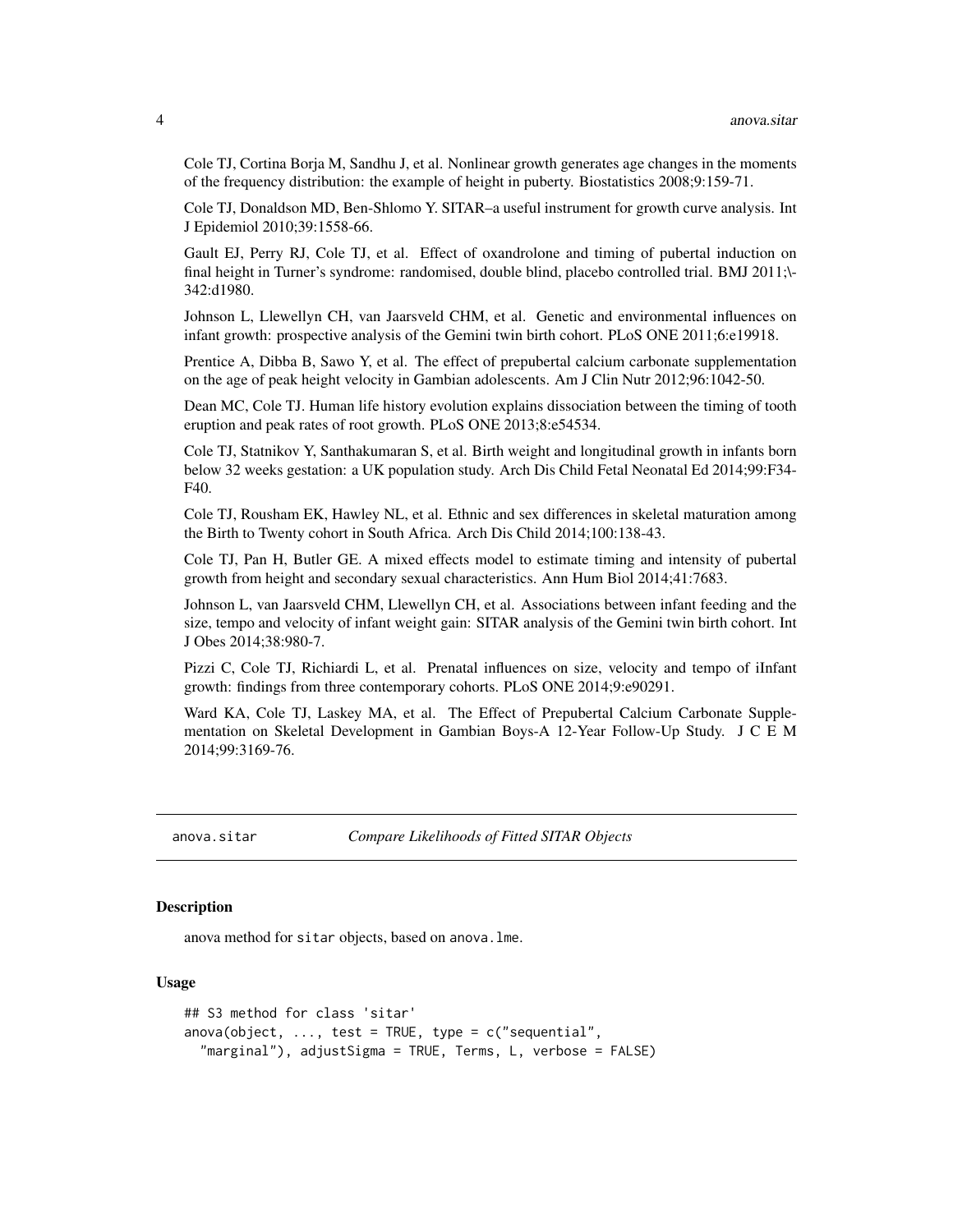#### <span id="page-4-0"></span> $apv<sub>1</sub>se$  5

# Arguments

| object      | an object inheriting from class sitar.                                                  |
|-------------|-----------------------------------------------------------------------------------------|
| $\ddots$    | other optional fitted model objects.                                                    |
| test        | an optional logical value controlling whether likelihood ratio tests should be<br>used. |
| type        | an optional character string specifying the type of sum of squares to be used.          |
| adjustSigma | see anova. Ime.                                                                         |
| Terms       | see anova. Ime.                                                                         |
| L           | see anova. Ime.                                                                         |
| verbose     | an optional logical value.                                                              |

# Value

a data frame inheriting from class "anova.lme".

# Author(s)

Tim Cole <tim.cole@ucl.ac.uk>

<span id="page-4-1"></span>

| $apv$ _se | Bootstrap standard errors for SITAR peak velocity and age at peak |
|-----------|-------------------------------------------------------------------|
|           | velocity                                                          |

# Description

apv\_se bootstraps a SITAR model to generate standard errors for age at peak velocity (apv) and peak velocity (pv).

# Usage

```
apv\_se(object, nboot = 10, seed = NULL, plot = FALSE, ...)
```
# Arguments

| object | SITAR model.                                                                                     |
|--------|--------------------------------------------------------------------------------------------------|
| nboot  | number of bootstrap samples (default 10).                                                        |
| seed   | integer to initialize the random number generator (default NULL).                                |
| plot   | logical to control plotting (default FALSE).                                                     |
| .      | optional arguments defining the velocity curve to be bootstrapped, and the plot.<br>See Details. |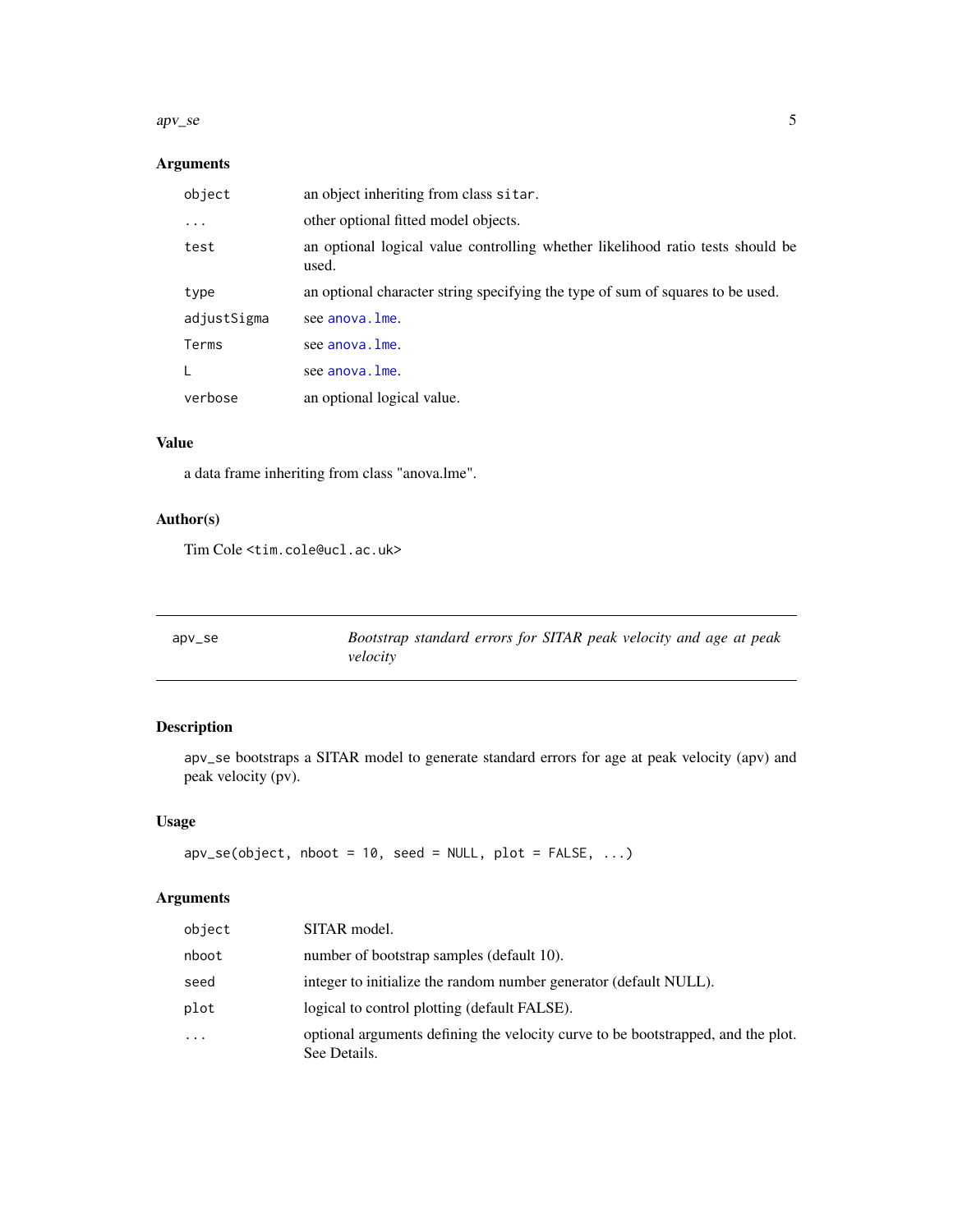# <span id="page-5-0"></span>Details

The mean velocity curve to be bootstrapped can be modified with arguments subset, abc, xfun, yfun or ns.

If plot is TRUE, the original velocity curve is plotted along with each bootstrap sample's pv versus apv.

#### Value

a 2x2 array giving the mean and se of apv and pv, with attribute "bs" a tibble containing the bootstrap estimates of apv and pv, with NAs removed.

#### Author(s)

Tim Cole <tim.cole@ucl.ac.uk>

## Examples

```
data(heights)
## fit sitar model for height
model \le sitar(x = age, y = height, id = id, data = heights, df = 4)
## bootstrap standard errors for age at peak velocity and peak velocity
output <- apv_se(model, nboot=3, seed=111, plot=TRUE)
```
berkeley *The Berkeley Child Guidance Study*

## Description

The Berkeley Child Guidance Study dataset contains longitudinal anthropometry data for 136 children from birth to 21 years.

## Usage

berkeley

# Format

A data frame with 4884 observations on the following 10 variables:

id factor with levels 201-278 male and 301-385 female

age years, numeric vector

height cm, numeric vector

weight kg, numeric vector

stem.length cm, numeric vector

bi.acromial cm, numeric vector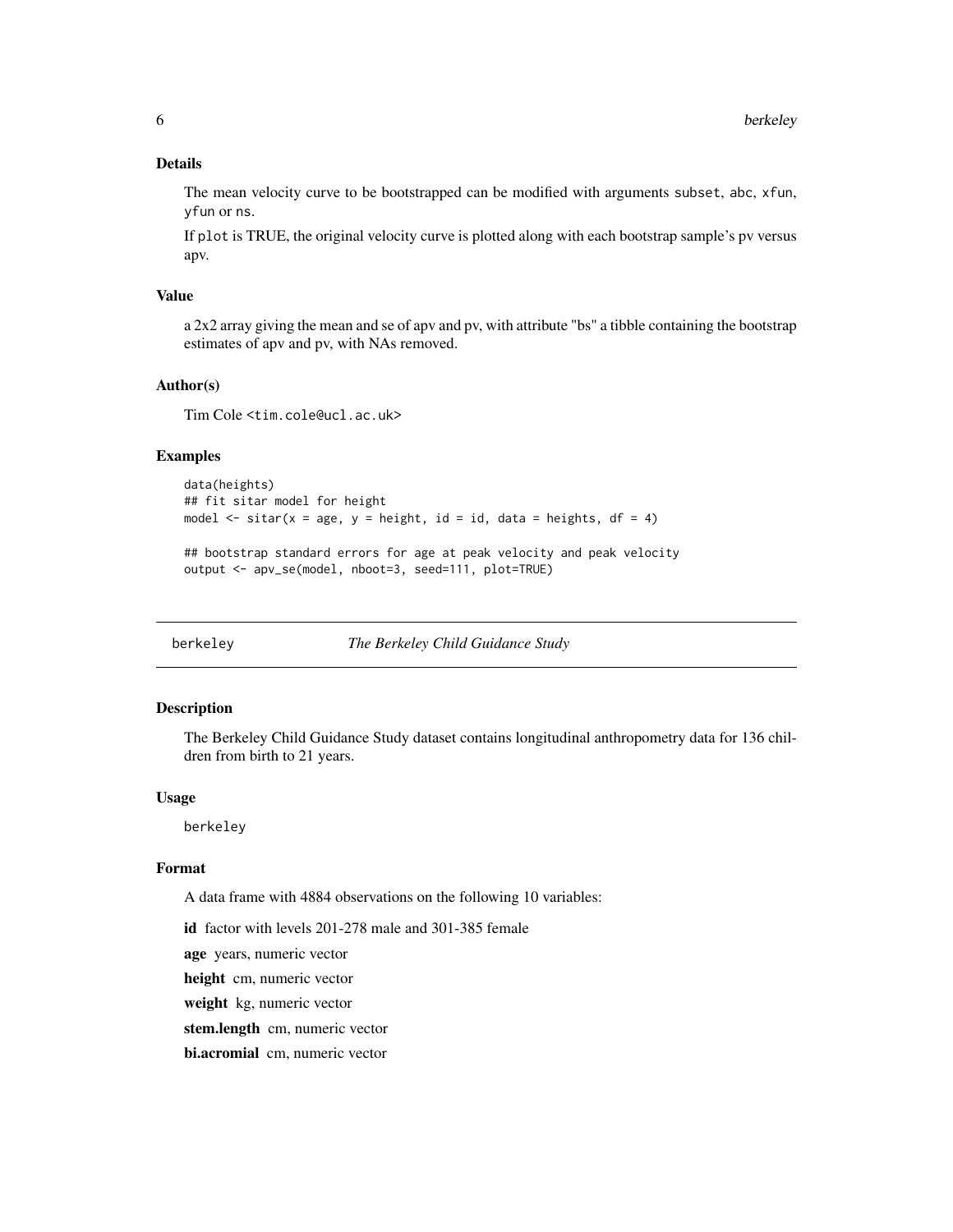<span id="page-6-0"></span>bi.iliac cm, numeric vector

leg.circ cm, numeric vector

strength lb, numeric vector

sex factor with level 1 male and level 2 female

#### Details

The data are for 66 boys and 70 girls from Berkeley, California born in 1928-29 of north European ancestry, and followed from birth to 21 years. Measurements were at ages 0, 0.085, 0.25 to 2 (3-monthly), 2 to 8 (annually), and 8 to 21 (6-monthly) years.

The children were measured for height, weight (undressed), stem length, biacromial diameter, biiliac diameter, leg circumference, and dynamometric strength. The data were provided as an appendix to the book by Tuddenham and Snyder (1954), and a few transcription errors are corrected here. The growth dataset in the fda package uses heights from the same study.

#### References

Tuddenham RD, Snyder MM. Physical growth of California boys and girls from birth to eighteen years. University of California Publications in Child Development 1954;1:183-364.

## Examples

```
data(berkeley)
## frequencies of age of measurement for each variable
## weight and length/height from birth, other variables from 6-8 years
## few measurements after 18 years
. <- as.factor(berkeley$age)
plot(levels(.), summary(.), type='s', las=1,
  xlab='age of measurement (years)', ylab='frequency of measurements')
points(levels(.), levels(.) < 0, pch=15)
for (i in 3:9) {
  .. <- .[!is.na(berkeley[, names(berkeley)[i]])]
  lines(levels(..), summary(..), type='s', col=i)
}
legend('topright', names(berkeley)[c(3:9)], text.col=c(3:9), bty='n', inset=0.04)
```
BICadj *Ways to compare SITAR models for fit*

# Description

BICadj and AICadj calculate the BIC and AIC for SITAR models, adjusting the likelihood for Box-Cox transformed y variables. varexp calculates the variance explained by SITAR models, compared to the corresponding fixed effect models. getL is used by [AB]ICadj to find what power the y variable is raised to.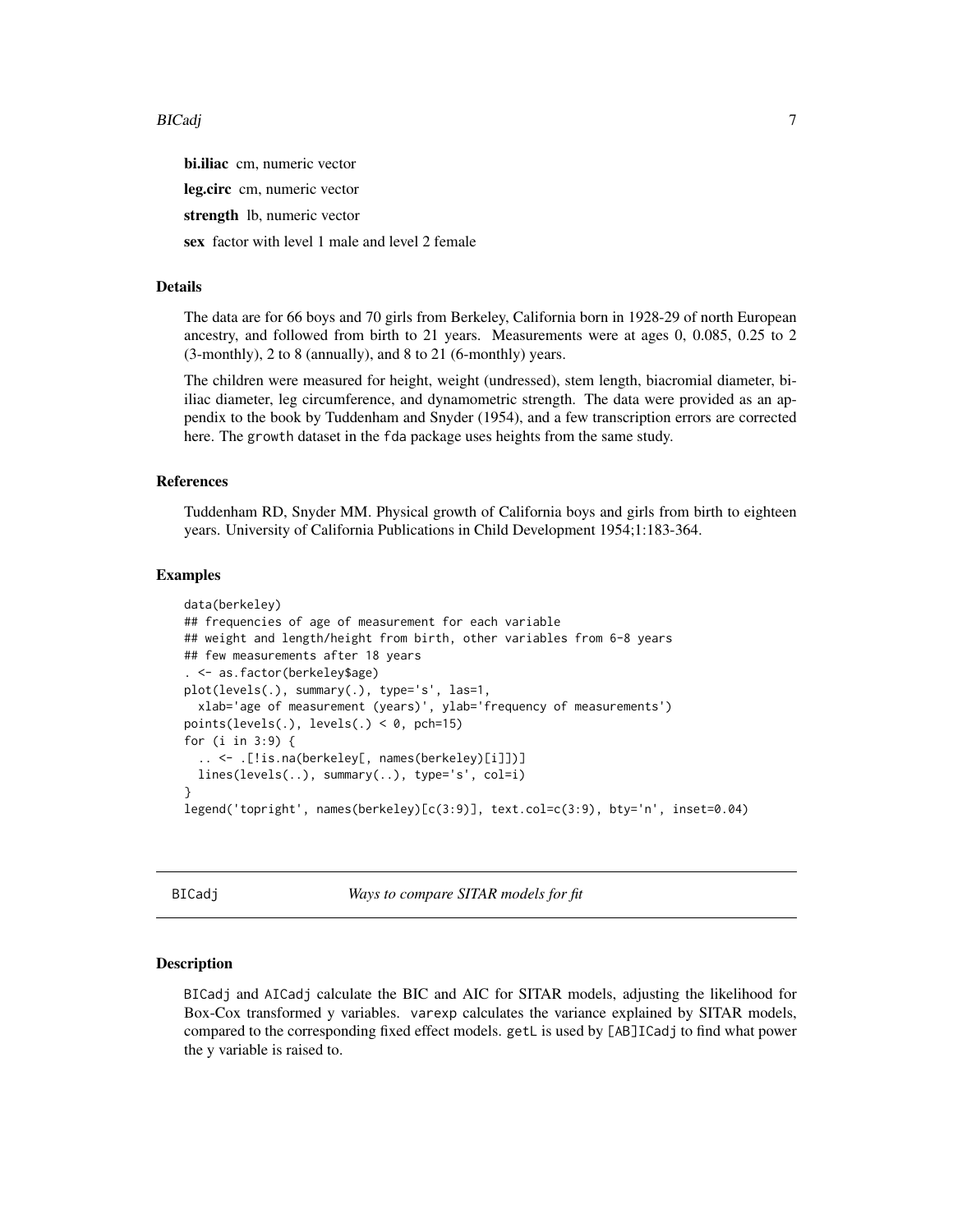#### <span id="page-7-0"></span>Usage

```
BICadj(..., pattern = NULL)
AICadj(..., k = 2, pattern = NULL)varexp(..., pattern = NULL)
getL(expr)
```
#### Arguments

| expr     | quoted or unquoted expression containing a single variable name.                            |
|----------|---------------------------------------------------------------------------------------------|
| k        | numeric, the penalty per parameter to be used; the default $k = 2$ is the classical<br>AIC. |
| pattern  | regular expression defining names of models.                                                |
| $\cdots$ | one or more SITAR models.                                                                   |

# Details

The deviance is adjusted if the y variable is power-transformed, using the formula

 $adjusted deviance = deviance - 2n((\lambda-1)*log(gm)+log(abs(\lambda)))$ 

where  $\lambda$  is the power transform, and n and gm are the length and geometric mean of y.

The variance explained is given by

$$
\% explained = 100 * (1 - (\sigma_2/\sigma_1)^2)
$$

where  $\sigma_1$  is the fixed effects RSD and  $\sigma_2$  the SITAR random effects RSD.

BICadj and AICadj accept non-sitar models with a logLik class. varexp ignores objects not of class sitar.

getL does not detect if the variable in expr, or its log, contains a multiplying constant, so that the expressions  $log(x)$  and  $1 + 2 \times log(3 \times x)$  both return 0.

# Value

For BICadj and AICadj a named vector of deviances in increasing order. For varexp a named vector of percentages in decreasing order. For getL the power the variable in expr is raised to, or NA if expr is not a power of (a multiple of) the variable.

# Author(s)

Tim Cole <tim.cole@ucl.ac.uk>

# See Also

[BIC](#page-0-0), [AIC](#page-0-0)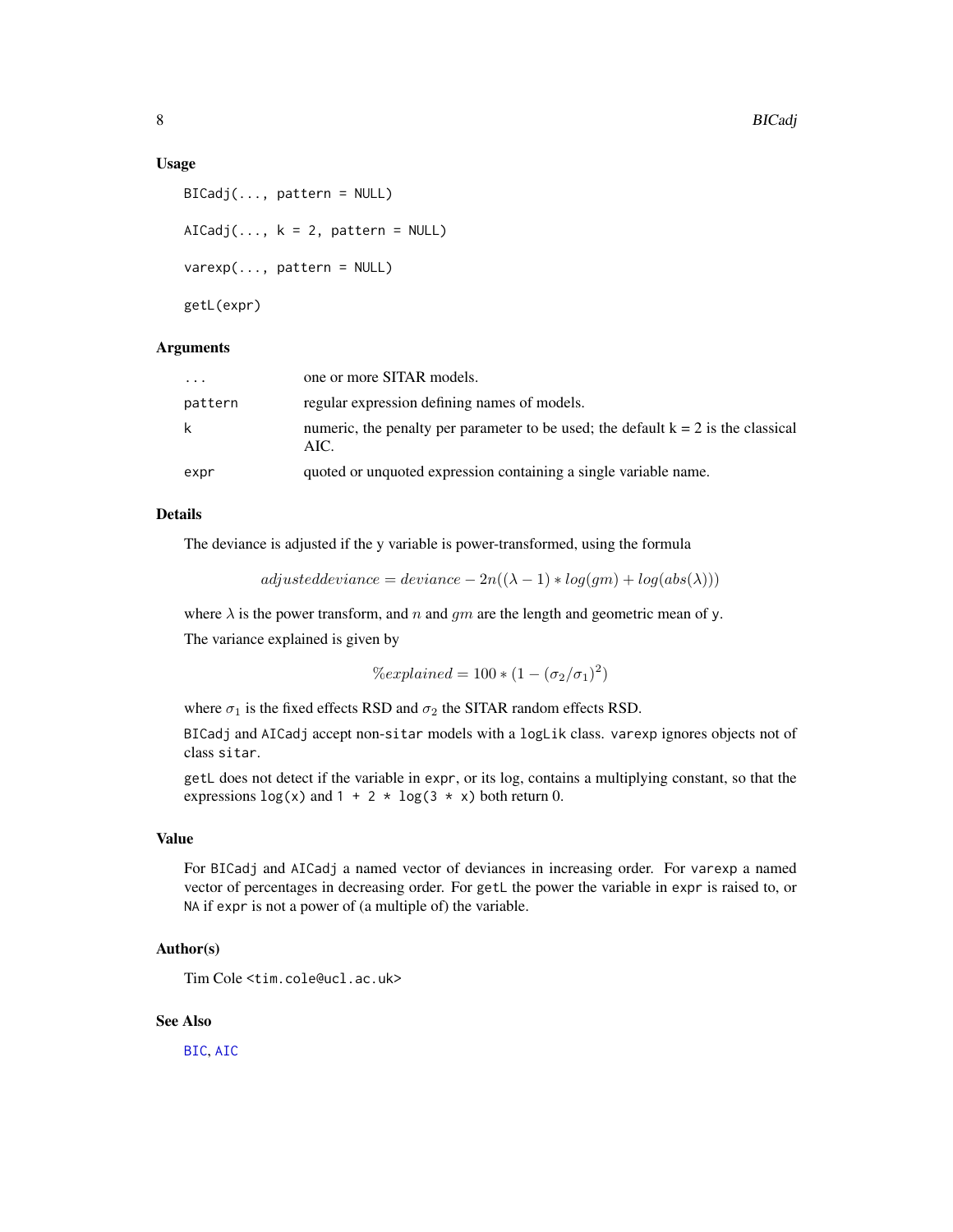#### <span id="page-8-0"></span>bupdate **9** and 2012 12:30 and 2012 12:30 and 2012 12:30 and 2012 12:30 and 2012 12:30 and 2012 12:30 and 2012 12:30 and 2012 12:30 and 2012 12:30 and 2012 12:30 and 2012 12:30 and 2012 12:30 and 2012 12:30 and 2012 12:30

#### Examples

```
data(heights)
## fit sitar model for height
m1 <- sitar(x=age, y=height, id=id, data=heights, df=5)
## update it for log(height)
m2 <- update(m1, y=sqrt(height))
## compare variance explained in the two models
varexp(m1, m2)
## compare BIC adjusting for sqrt transform
## the pattern matches names starting with "m" followed by a digit
BICadj(pattern="^m[0-9]")
## find what power height is raised to
getL(quote(sqrt(sqrt(height))))
```
bupdate *Update the b fixed effect to minimise the b-c random effect correlation*

## Description

A function to update the value of bstart, the starting value for the b fixed effect, to minimise the correlation between the random effects b and c.

# Usage

bupdate(x)

## Arguments

x a sitar object.

### Value

Returns an updated value of the b fixed effect, based on the random effect covariance matrix.

#### Author(s)

Tim Cole <tim.cole@ucl.ac.uk>

# Examples

```
## fit sitar model with b fixed effect starting value defaulting to 'mean'
m1 <- sitar(x=age, y=height, id=id, data=heights, df=5)
print(fixef(m1)['b'])
```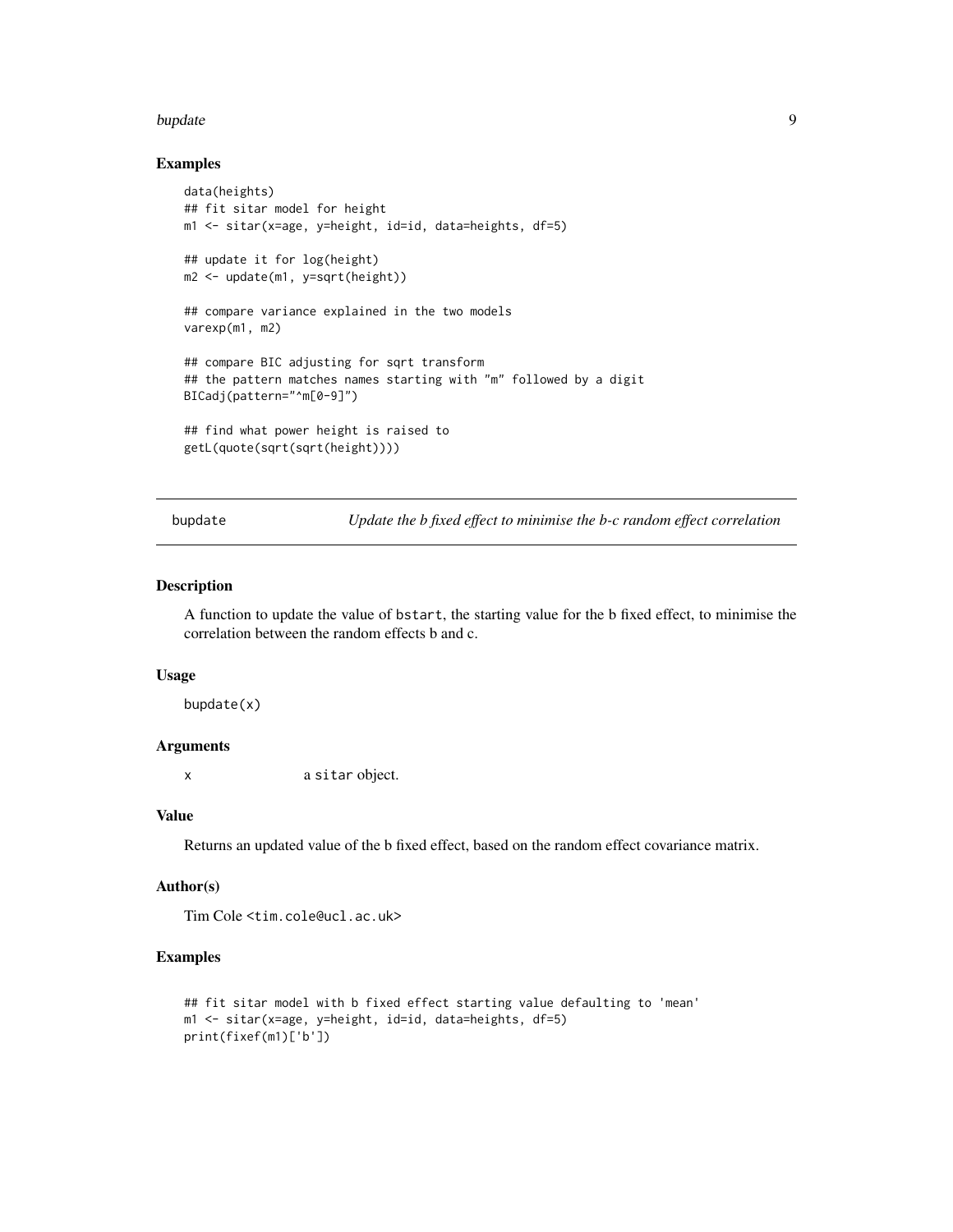```
## refit with starting value chosen to minimise b-c correlation and df increased
m2 <- update(m1, bstart=bupdate(m1), df=6)
print(fixef(m2)['b'])
```
#### <span id="page-9-1"></span>cLMS *LMS conversion to and from z-scores*

# <span id="page-9-2"></span>Description

Routines to handle references constructed with the LMS method. Given a set of LMS values, the functions convert z-scores to measurement centiles and vice versa.

#### Usage

cLMS $(z, L = 1, M, S)$  $zLMS(x, L = 1, M, S)$ 

## Arguments

| Z            | vector or one-column matrix of z-scores to be converted to measurements. |
|--------------|--------------------------------------------------------------------------|
| L.           | vector of Box-Cox transformation (lambda) values, L in the LMS method.   |
| M            | vector of medians (mu), M in the LMS method.                             |
| -S           | vector of coefficients of variation (sigma), S in the LMS method.        |
| $\mathsf{x}$ | vector or one-column matrix of measurements to be converted to z-scores. |

#### Details

L, M and  $S$  – and if vectors then  $x$  and  $z$  – should all be the same length, recycled if necessary. The formulae converting x to z and vice versa are:

$$
z = \frac{(x/M)^L - 1}{LS}
$$

$$
x = M(1 + LSz)^{1/L})
$$

where L is reset to  $10^{\lambda}$ -7 if it is zero. The LMS method is the same as the BCCG family in the gamlss package, except that lambda in LMS is referred to as nu in BCCG.

#### Value

If x and z are vectors zLMS and cLMS each return a vector, respectively of z-scores and measurement centiles, with length matching the length of (the longest of)  $\times$  or z, L, M and S. If  $\times$  or z are matrices zLMS and cLMS each return a matrix, the number of rows matching the length of (the longest of) L, M and S, and the number of columns matching the length of x or z.

<span id="page-9-0"></span>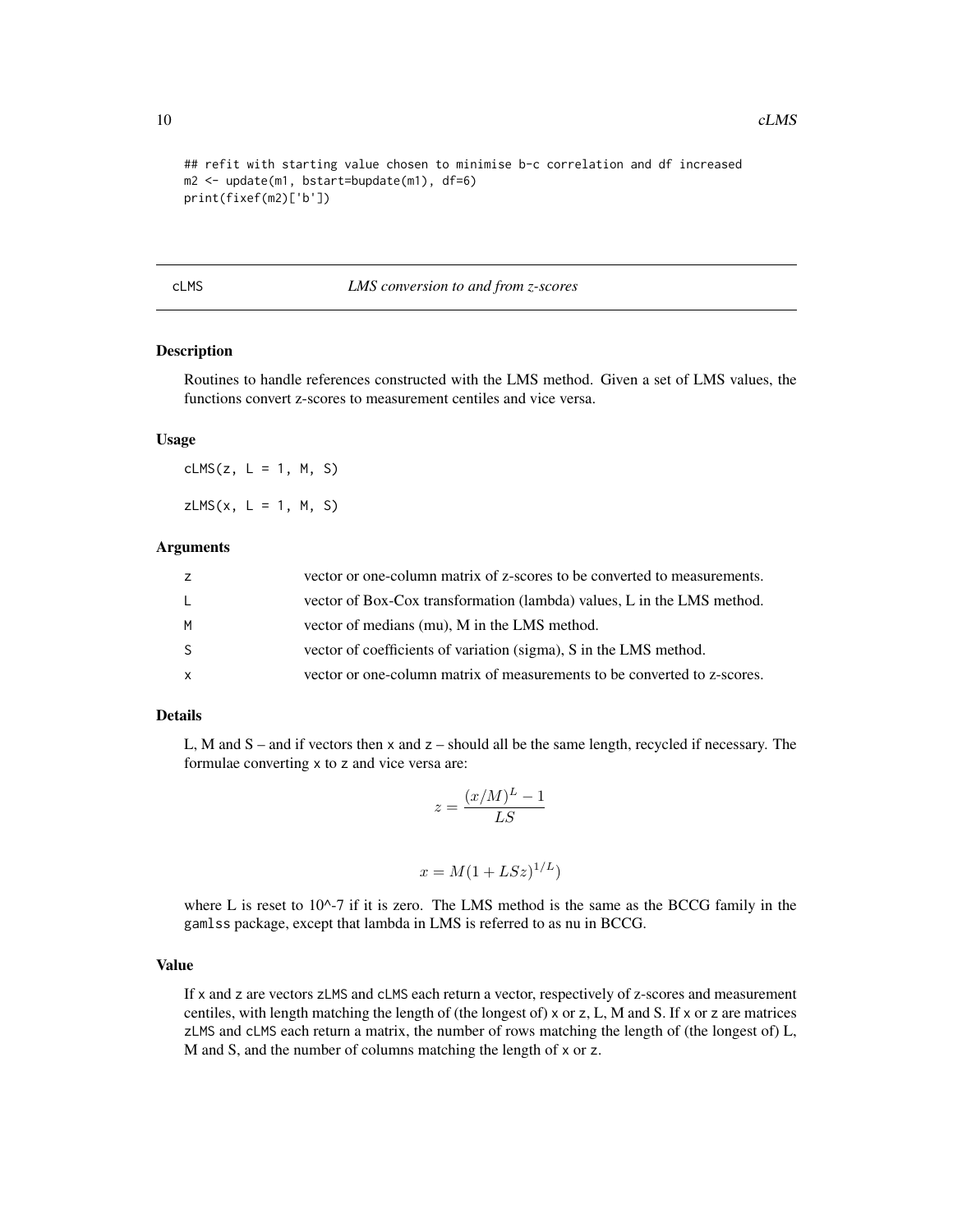#### <span id="page-10-0"></span>codeplot the contract of the contract of the contract of the contract of the contract of the contract of the contract of the contract of the contract of the contract of the contract of the contract of the contract of the c

# Author(s)

Tim Cole <tim.cole@ucl.ac.uk>

# See Also

[z2cent](#page-46-1), [LMS2z](#page-18-1), [pdLMS](#page-22-1)

# Examples

```
cLMS(z = as.matrix(-2:2), L = 1:-1, M = 5:7, S = rep(0.1, 3))
cLMS(z = 0:2, L = 1:-1, M = 7, S = 0.1)
cLMS(z = as.matrix(0:2), L = 1:-1, M = 7, S = 0.1)
zLMS(x = 6.5, L = 1:-1, M = 5:7, S = rep(0.1, 3))
```
<span id="page-10-1"></span>codeplot *Plot and zap velocity outliers in growth curves*

## <span id="page-10-2"></span>Description

Handles output from velout function to display growth curves with outlying points, either plotting or zapping the outliers.

## Usage

```
codeplot(outliers, icode = 4, ..., print = TRUE)
```

```
zapvelout(outliers, icode)
```
# Arguments

| outliers | Data frame returned from velout.                                                                      |
|----------|-------------------------------------------------------------------------------------------------------|
| icode    | The code number(s) defining the subset of curves to be displayed or zapped<br>(between $1$ and $6$ ). |
| $\cdot$  | Optional plot parameters.                                                                             |
| print    | Option to print as well as plot information on each curve.                                            |

#### Details

The function velout identifies putative outliers for y in data, codeplot plots them, and zapvelout sets missing those confirmed as outliers. Codes range from 0 (normal) to 8, where 4 and 6 are conventional outliers (see [velout](#page-40-1)).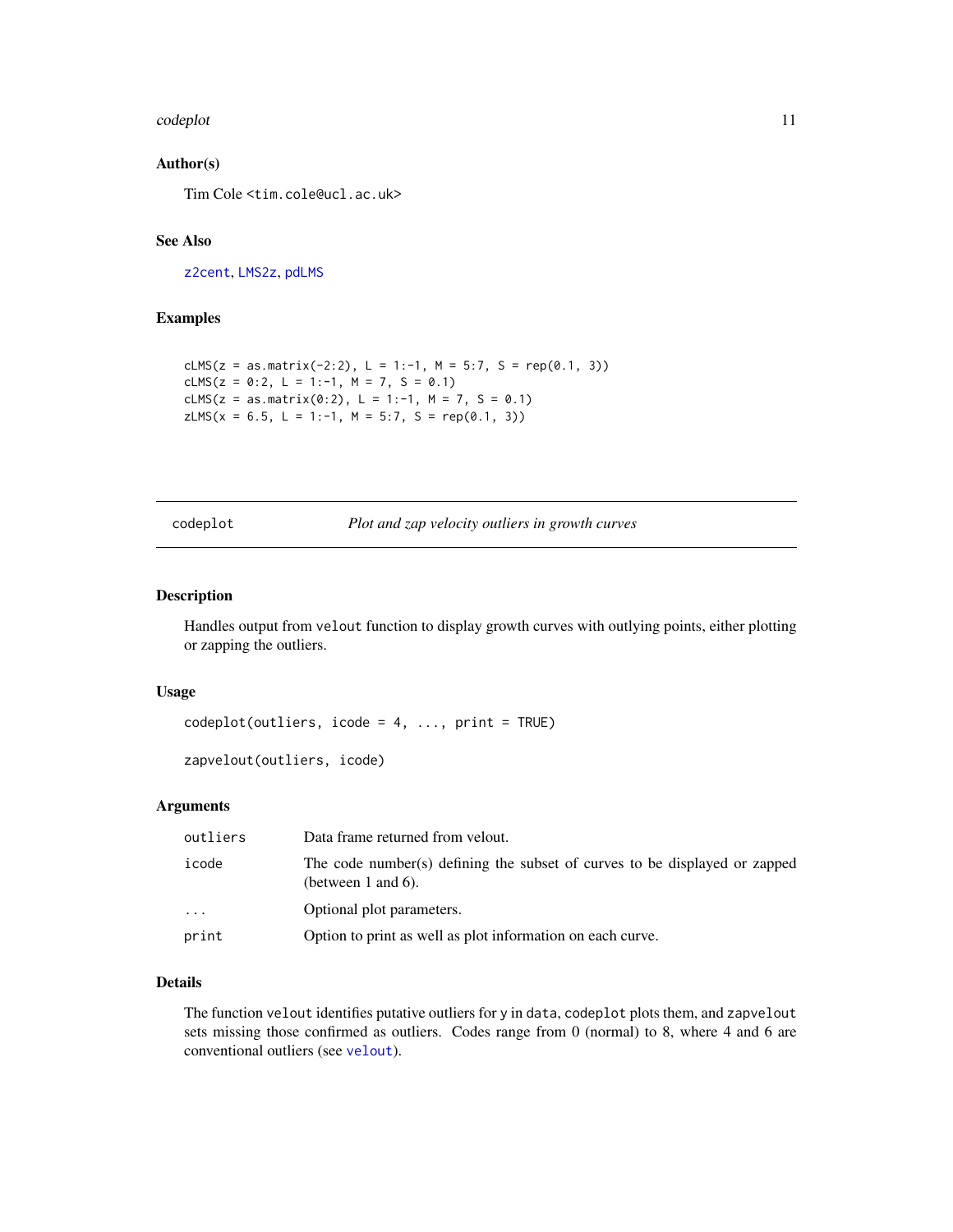# <span id="page-11-0"></span>Value

codeplot returns summary information on each curve with an outlier of the relevant code, and optionally plots the curve. zapvelout sets to NA values of y whose code is contained in icode, and returns the modified data frame.

## Author(s)

Tim Cole <tim.cole@ucl.ac.uk>

# See Also

[velout](#page-40-1)

# Examples

```
## identify outliers
outliers <- velout(age, height, id, heights, limit=2)
## plot outliers with code 4 or 6
codeplot(outliers, icode=c(4,6))
## set the 8 outliers missing
```

| newheights <- zapvelout(outliers, icode=6) |  |  |  |
|--------------------------------------------|--|--|--|

| dfpowei |
|---------|
|         |

r **Tabulate BIC of SITAR models by degrees of freedom and xy power** *transformations*

#### Description

dfpower fits a series of SITAR models tabulated by specified degrees of freedom and power transformations of x and y, returning a table of function values (e.g. BIC) applied to each model.

# Usage

```
dfpower(model, df, xpowers, ypowers, FUN = BICadj,
 maxIter = nlmeControl()$maxIter, verbose = FALSE)
```
# Arguments

| model      | fitted sitar model to be updated.                                    |
|------------|----------------------------------------------------------------------|
| df         | vector of degrees of freedom to be fitted (defaults to df in model). |
| xpowers    | vector of powers to apply to x (defaults to x power in model).       |
| ypowers    | vector of powers to apply to y (defaults to y power in model).       |
| <b>FUN</b> | function to be tabulated (default BICadj, or e.g. AICadj or varexp). |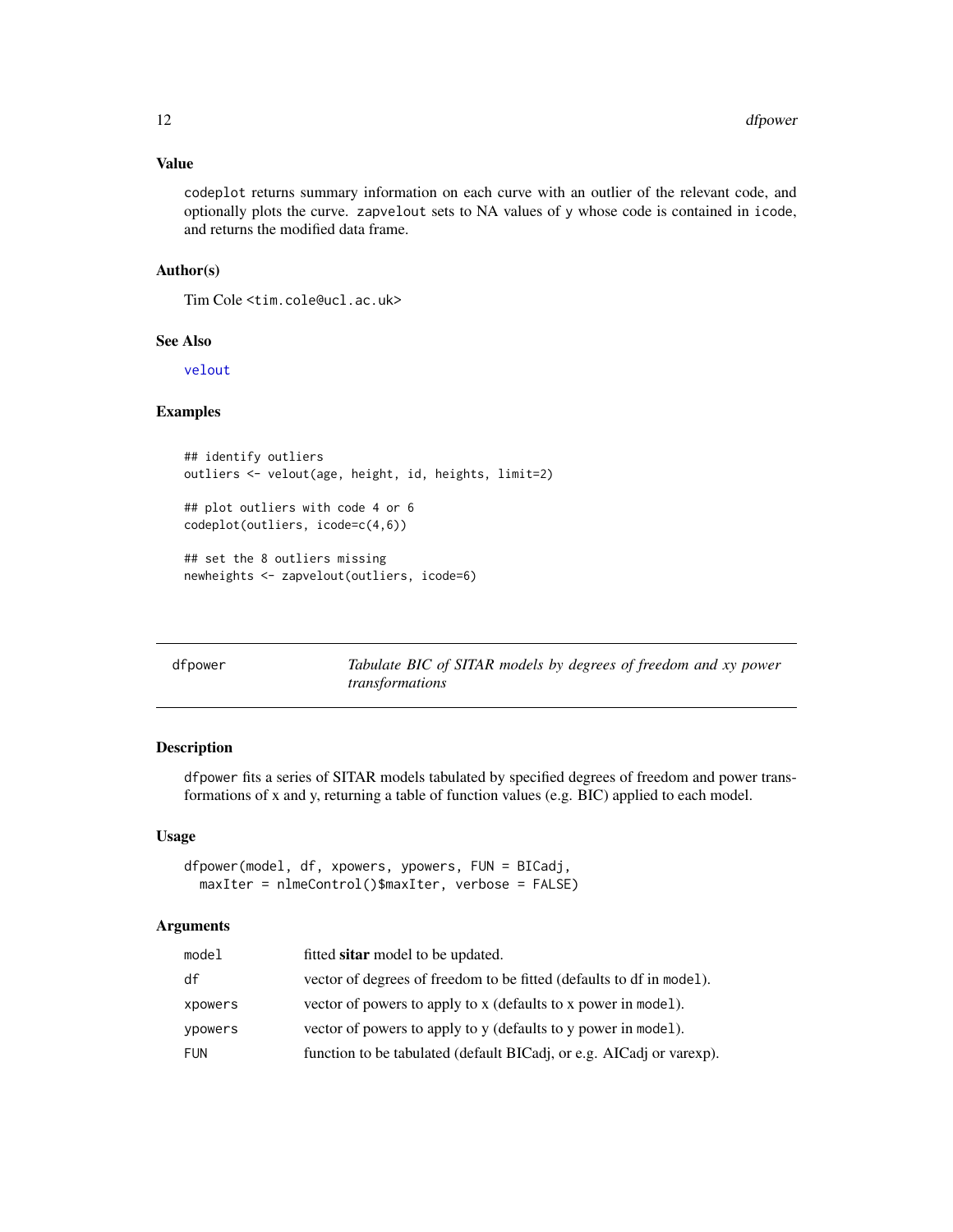<span id="page-12-0"></span>

| maxIter | maximum number of iterations per fit. |
|---------|---------------------------------------|
| verbose | logical controlling monitoring.       |

# **Details**

The function provides a convenient way to optimise the model's degrees of freedom and explore transformations of x and y, based by default on adjusted BIC. The function value is returned with changed sign if there is a warning, or as NA if there is an error. The run-time can be shortened by reducing maxIter, as the models that converge do so in relatively few iterations, and much of the run-time is spent on models that fail to converge.

FUN can be any function returning a single numerical value.

The returned table can be rearranged using [aperm](#page-0-0).

#### Value

Table or vector of returned values.

#### Author(s)

Tim Cole <tim.cole@ucl.ac.uk>

#### Examples

data(heights) m1 <- sitar(log(age), height, id, heights, 4) dfpower(m1, df=4:5, xpowers=0:1, maxIter=4)

Find degrees of freedom for a natural spline curve to minimise BIC or *AIC*

# Description

dfset fits a natural cubic spline for a range of degrees of freedom, and returns the df minimising the BIC or AIC.

## Usage

```
dfset(x, y, data = parent.frame(), FUN = BIC, df = 1:15,
 plot = FALSE, ...)
```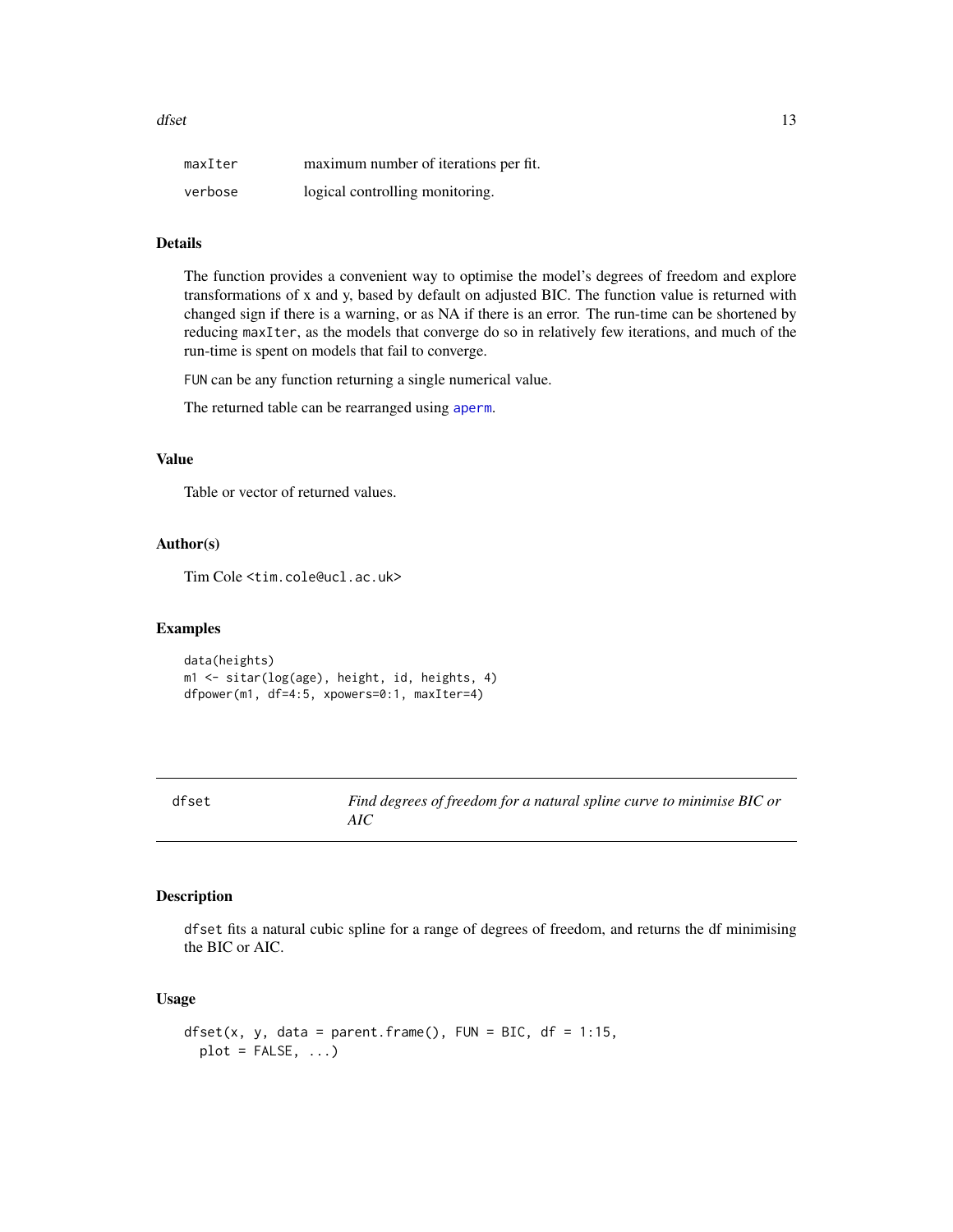<span id="page-13-0"></span>14 funcall

# Arguments

| x          | vector of x coordinates.                       |
|------------|------------------------------------------------|
| ٧          | vector of y coordinates.                       |
| data       | environment containing x and y.                |
| <b>FUN</b> | function to be minimised (e.g. BIC or AIC).    |
| df         | vector of degrees of freedom to be searched.   |
| plot       | logical controlling plotting of FUN versus df. |
|            | parameters to pass to plot.                    |

# Value

degrees of freedom and value of FUN at minimum.

# Author(s)

Tim Cole <tim.cole@ucl.ac.uk>

# Examples

```
data(heights)
dfset(age, height, heights, FUN=BIC, plot=TRUE)
dfset(age, height, heights, FUN=function(a) AIC(a, k=1))
```
# funcall *Function call with optional inverse*

# Description

Applies an expression to vector v, optionally inverting the expression first. For example if the expression is log, funcall returns log(v) if inverse is FALSE, and exp(v) if inverse is TRUE.

#### Usage

funcall(v, vcall, inverse = FALSE)

# Arguments

| v       | vector     |
|---------|------------|
| vcall   | expression |
| inverse | logical    |

# Details

Inverse covers functions log, exp, sqrt,  $\land$ ,  $*, \land$ ,  $+, \neg$ .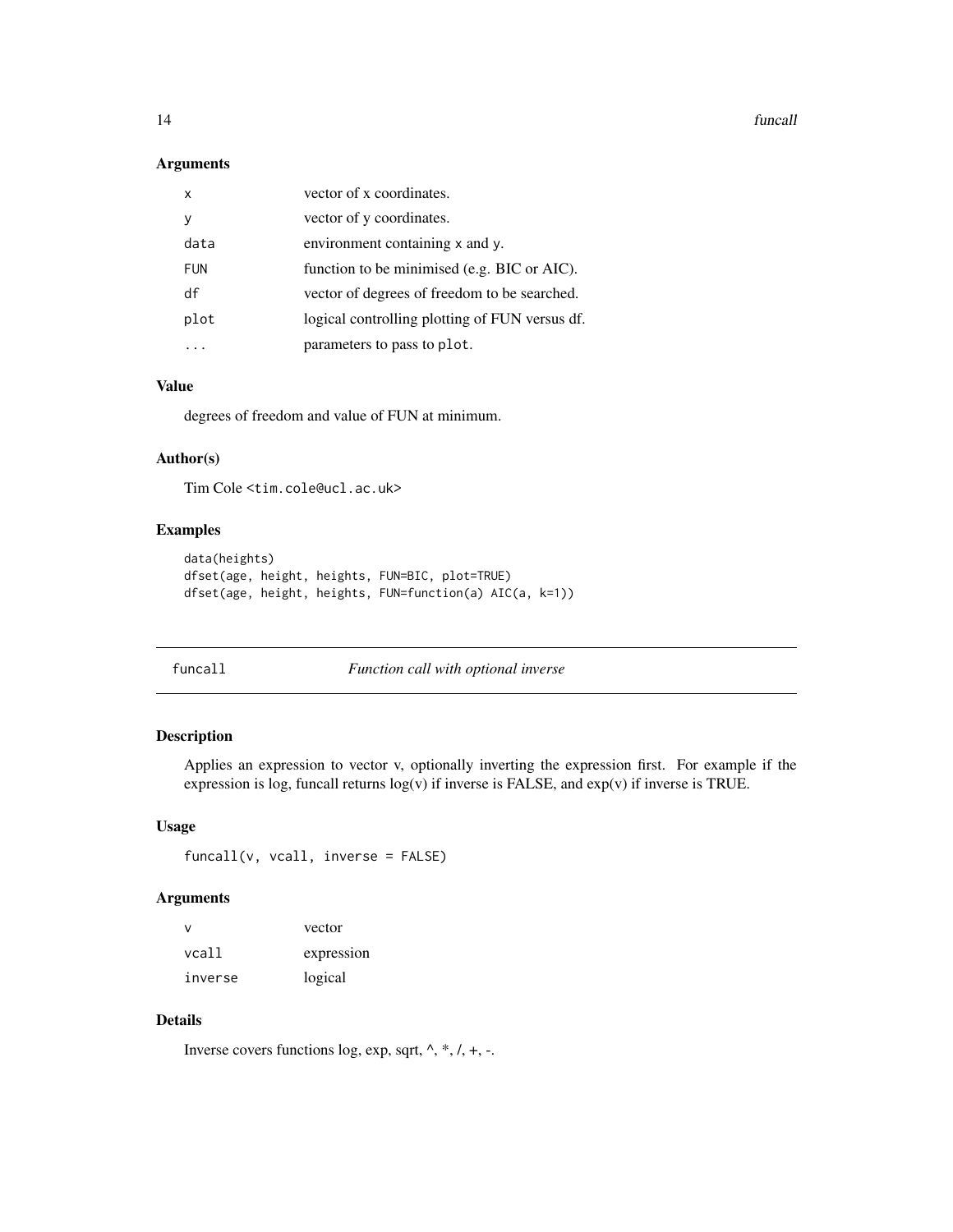# <span id="page-14-0"></span>getData.sitar 15

# Value

Returns a vector of length v.

# Author(s)

Tim Cole <tim.cole@ucl.ac.uk>

# getData.sitar *Extract elements of fitted SITAR models*

# Description

getData, getCovariate and getVarCov methods for sitar objects, based on lme.

# Usage

```
## S3 method for class 'sitar'
getData(object)
## S3 method for class 'sitar'
getCovariate(object, ...)
## S3 method for class 'sitar'
getVarCov(obj, ...)
```
# Arguments

object, obj an object inheriting from class sitar. ... other optional arguments.

# Value

Respectively the data frame and x variable used in the fit, and the returned variance-covariance matrix.

# Author(s)

Tim Cole <tim.cole@ucl.ac.uk>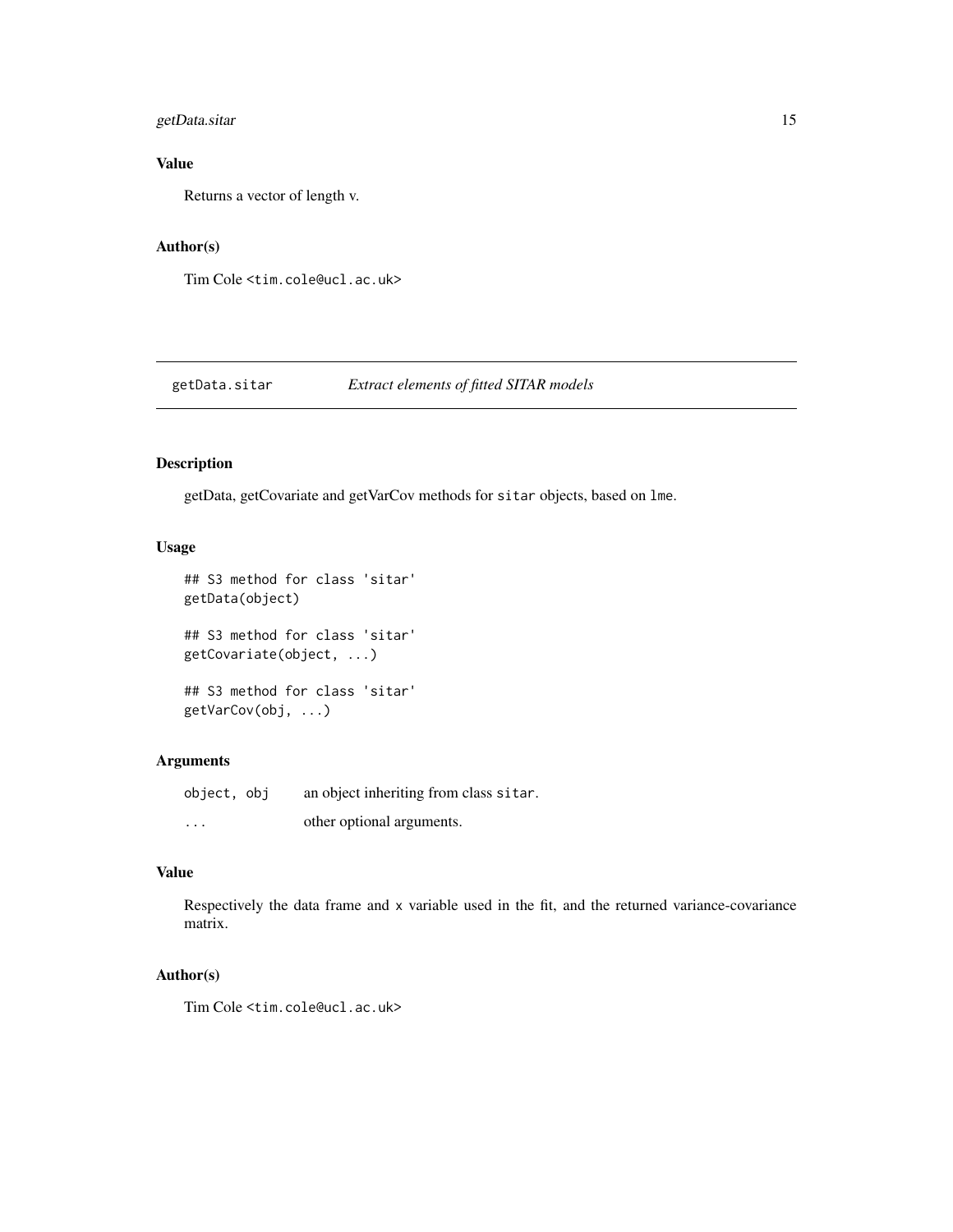<span id="page-15-0"></span>

# Description

Given vectors x and y, returns their values at the peak or trough of the curve, where  $dy/dx = 0$ .

#### Usage

```
getPeakTrough(x, y = NULL, peak = TRUE)
```
# Arguments

| x    | vector.                                                 |
|------|---------------------------------------------------------|
| v    | vector.                                                 |
| peak | logical determining whether peak or trough is returned. |

# Value

A length-2 vector containing the values of x and y at the peak or trough. If no peak/trough is identified x and y are set to NA.

# Author(s)

Tim Cole <tim.cole@ucl.ac.uk>

# Examples

```
## create mean height velocity curve
data(heights)
m1 <- sitar(age, height, id, heights, 4)
x <- getCovariate(m1)
y <- fitted(m1, level=0)
y <- predict(smooth.spline(x, y), x, deriv=1)$y
## and plot it
. \leftarrow order(x)
plot(y[.] ~ x[.], type='l', xlab='age', ylab='height')
points(t(getPeakTrough(x, y)), pch=17)
points(t(getPeakTrough(x, y, peak=FALSE)), pch=25)
```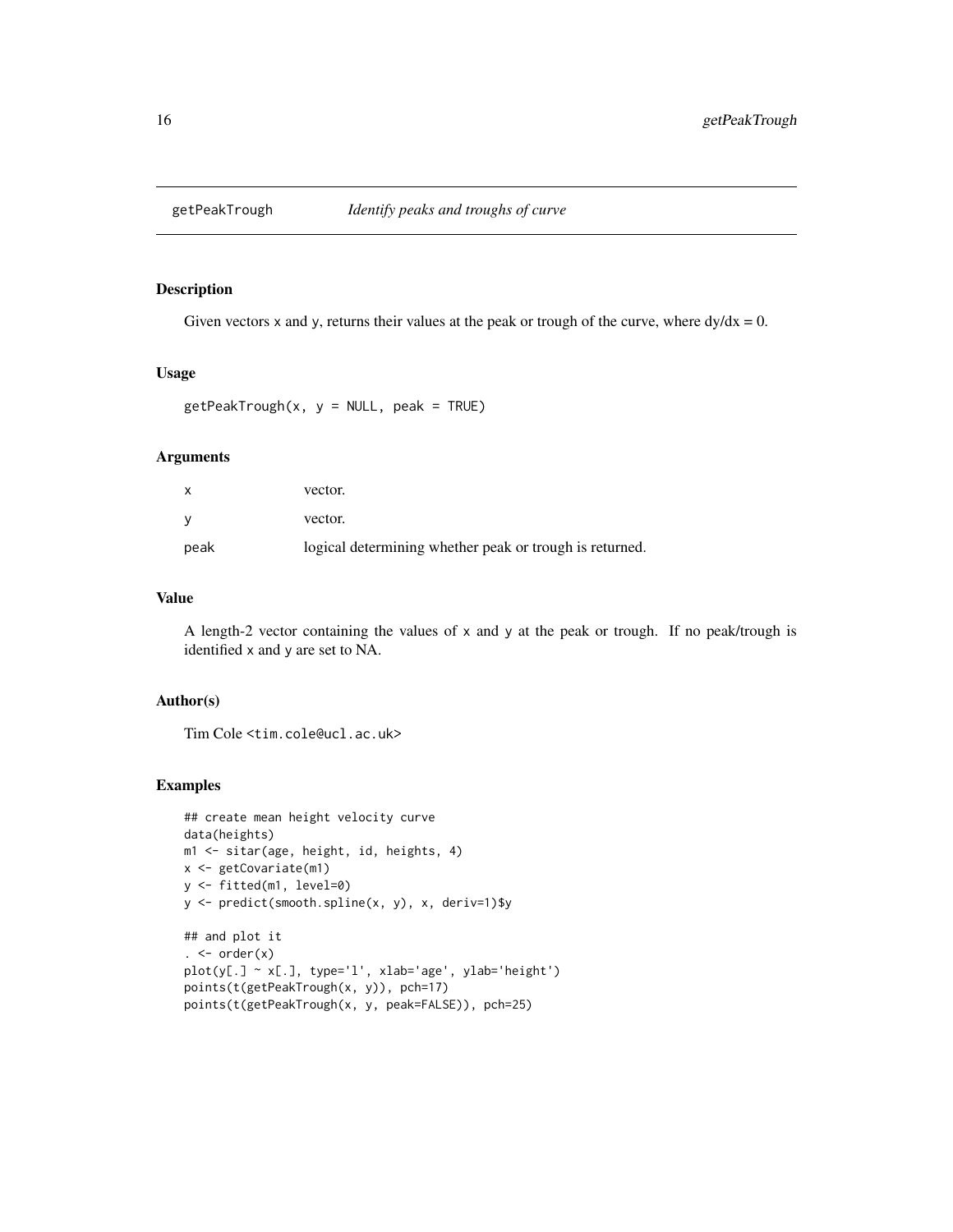<span id="page-16-0"></span>

# Description

Heights of 12 girls from the Chard Growth Study measured twice a year between 8 and 16 years of age.

# Usage

heights

#### Format

A data frame with 124 observations on the following 4 variables:

id factor of subject ids (levels 1:12).

age vector of ages (years).

height vector of heights (cm).

men vector of ages at menarche (years), where negative values are right censored.

#### Examples

```
require(graphics)
data(heights)
\text{coplot}(\text{height} \sim \text{age} \mid \text{id}, \text{data} = \text{heights}, \text{panel} = \text{panel}.\text{smooth},show.given=FALSE, xlab='age (years)', ylab='height (cm)', pch=19)
```
<span id="page-16-1"></span>ifun *Invert an expression defining a data transformation*

#### Description

Given a transformed variable and the expression used to transform it, ifun creates a function containing the inverse expression that will back-transform the variable.

#### Usage

ifun(expr, verbose = FALSE)

#### Arguments

| expr    | a single-variable call or quoted expression to be inverted. The variable's name                                                      |
|---------|--------------------------------------------------------------------------------------------------------------------------------------|
| verbose | in expr is referred to here as varname.<br>a logical controlling printing of the intermediate functions $f(.)$ , $g(.)$ , $h(.)$ etc |
|         | (see 'Details').                                                                                                                     |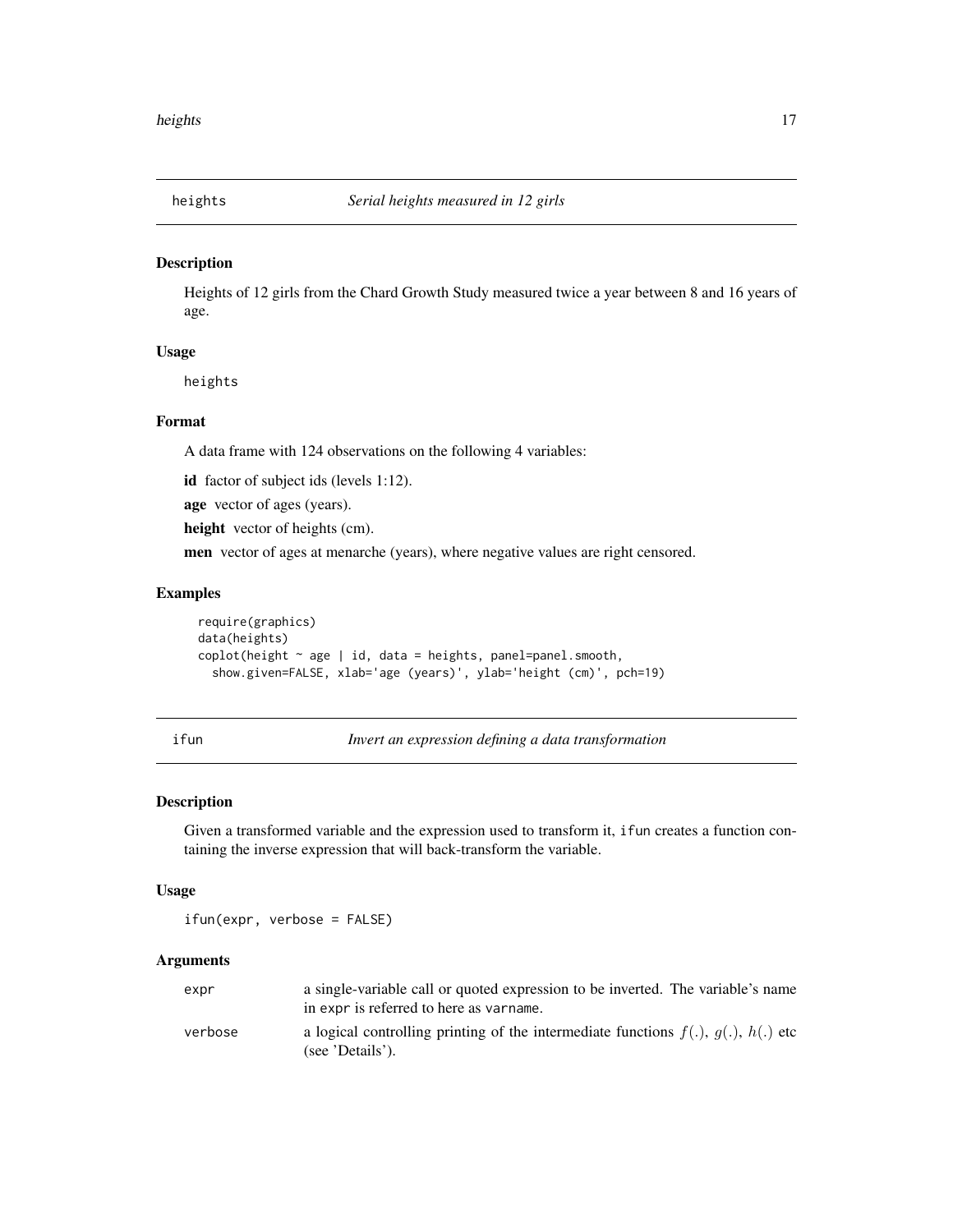## Details

ifun returns the inverting function such that  $ifun(exp)(eval(exp)) = varname$ , where expr can include any of the invertible functions in the 'Math' and 'Ops' groups.

To illustrate its use, consider variants of the sitar model height  $\sim$  age where age and/or height are transformed, e.g. height  $\sim$  log(age) or log(height)  $\sim$  sqrt(age). Each model is of the form  $y \sim x$  but the units of x and y vary.

The models are compared by plotting the fitted curves in their original units, by first applying suitable functions to back-transform x and y. For example with  $log(age)$ , where  $exp = quote(log(age))$ , the function ifun = function(x)  $exp(x)$  back-transforms eval(expr) to give age. See the first example.

ifun generalises this process for increasingly complex expr, as the next two examples show.

The final example shows if un in action with plot. sitar, which uses if un as the default function for arguments xfun and yfun - they are used to back-transform x and y using the values of expr for x and y extracted from the model's sitar call.

Structuring expr suitably ensures it can be inverted - it should contain a single mention of a single variable (varname here), and possibly functions such as  $f(.)$ ,  $g(.)$ ,  $h(.)$  etc such that expr  $= f(g(h((varname)))$ . The number of such functions is in principle unlimited. ifun returns function(x)  $h^{-1}(g^{-1}(f^{-1}((x))))$ , which ensures that expr is invertible so long as the individual functions are invertible.

#### Value

The required inverting function, with single argument x. Its "varname" attribute contains varname as a character string.

#### Author(s)

Tim Cole <tim.cole@ucl.ac.uk>

#### See Also

[plot.sitar](#page-23-1)

#### Examples

## for best effect run all the code

```
## define varname variable
(age < -1:9)
```

```
## simple case - age transformed to log(age)
(expr <- quote(log(age)))
## transformed age
eval(expr)
## inverting function, with "varname" attribute set to "age"
ifun(expr)
## inverted transformed age identical to age
all.equal(age, ifun(expr)(eval(expr)))
```
<span id="page-17-0"></span>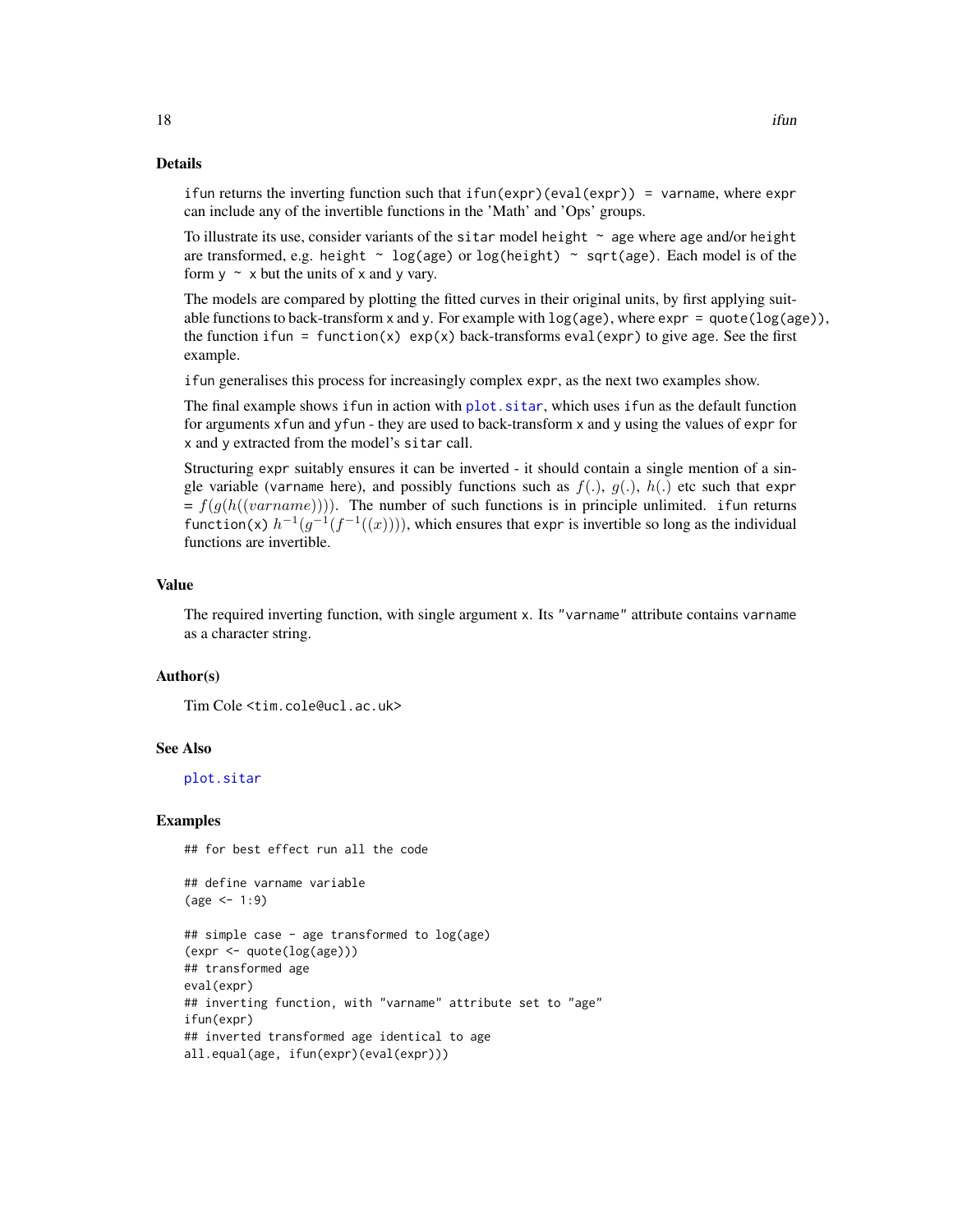#### <span id="page-18-0"></span> $LMS2z$  and the set of the set of the set of the set of the set of the set of the set of the set of the set of the set of the set of the set of the set of the set of the set of the set of the set of the set of the set of t

```
## more complex case - age transformed to log age since conception
(expr <- quote(log(age + 0.75)))
## inverting function
ifun(expr)
## inverted transformed age identical to age
all.equal(age, ifun(expr)(eval(expr)))
## ludicrously complex case involving exp, log10, \land, pi and trigonometry
(exp < -quote((exp(sin(pi * log10(age + 0.75)/2) - 1)^4)))## inverting function, showing intermediate stages
ifun(expr, verbose=TRUE)
## identical to original
all.equal(age, ifun(expr)(eval(expr)))
## example of plot.sitar back-transforming transformed x and y in sitar models
## fit sitar models
m1 <- sitar(x=age, y=height^2, id=id, data=heights, df=6)
m2 <- update(m1, x=log(age+0.75), y=height)
## default plot options for xfun & yfun back-transform x & y to original scales
## xfun=ifun(x$call.sitar$x)
## yfun=ifun(x$call.sitar$y)
## compare mean curves for the two models where x & y are on the original scales
plot(m1, 'd', las=1)
lines(m2, 'd', col=2)
```
<span id="page-18-1"></span>LMS2z *Convert to/from measurement from/to z-score with growth reference*

#### Description

A function to convert between measurements and z-scores using a growth reference previously fitted by the LMS method.

#### Usage

```
LMS2z(x, y, sex, measure, ref, toz = TRUE, LMStable = FALSE)
```
#### Arguments

| X       | vector of ages.                                                                                                                    |
|---------|------------------------------------------------------------------------------------------------------------------------------------|
| У       | vector or one-column matrix of either measurements or z-scores, depending on<br>the value of toz.                                  |
| sex     | vector where $1/2$ = males/females = boys/girls = TRUE/FALSE, based on the<br>uppercase first character of the string.             |
| measure | measurement name, as character string, the choice depending on the choice of<br>ref (see e.g. references uk90, who06 and ukwhopt). |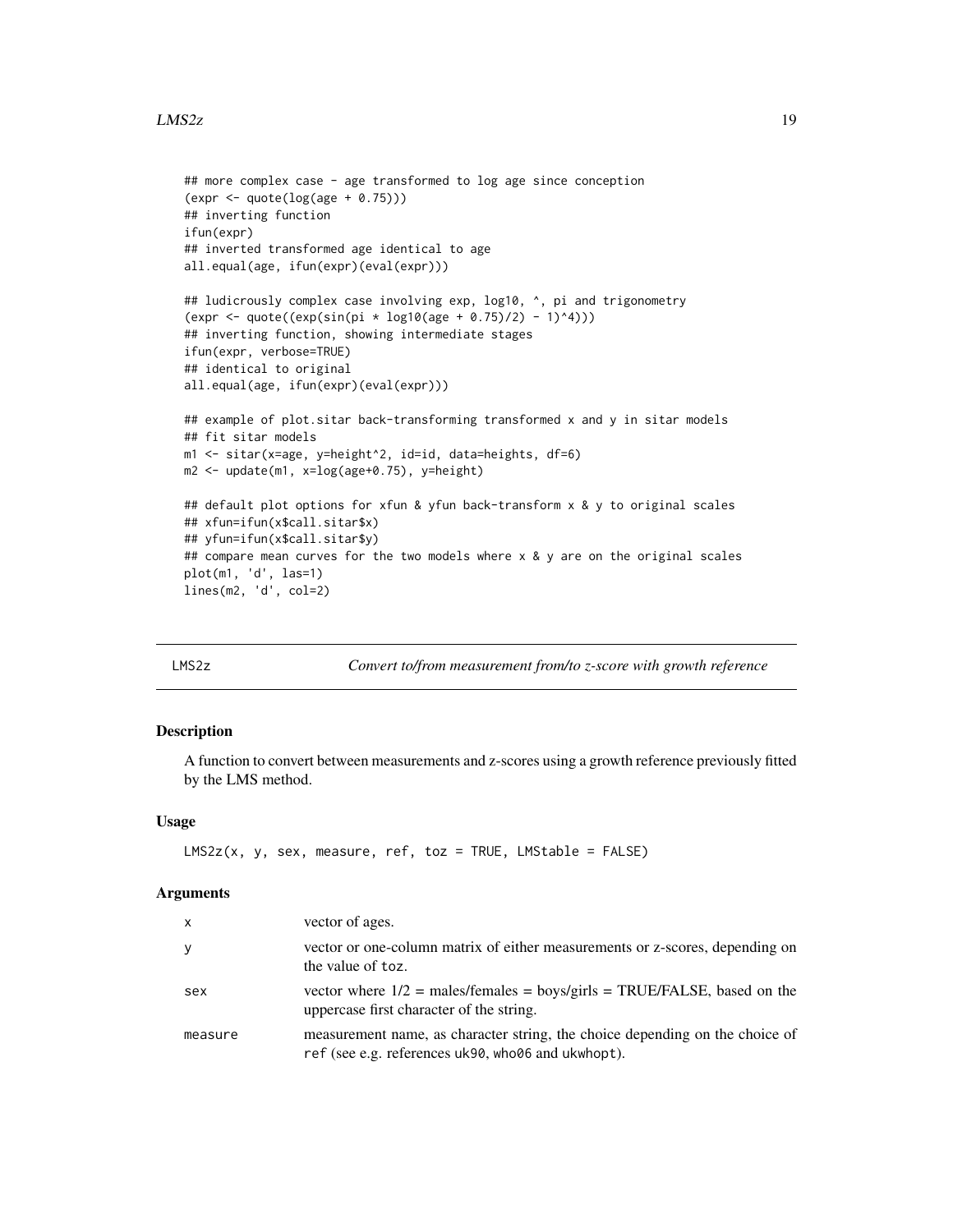<span id="page-19-0"></span>

| ref      | growth reference, either as name or character string, available as a data object<br>or data frame. |
|----------|----------------------------------------------------------------------------------------------------|
| toz      | logical set to TRUE for conversion from measurement to z-score, or FALSE for<br>the reverse.       |
| LMStable | logical set to TRUE to return the associated LMS table as a data frame in at-<br>tribute LMStable. |

# Details

Vectors of L, M and S corresponding to x and sex are extracted using cubic interpolation and passed to either [cLMS](#page-9-1) or [zLMS](#page-9-2), depending on toz.

## Value

A vector or matrix containing the transformed values. If y is a vector then a vector is returned, else if y is a one-column matrix then a matrix is returned, with length $(x)$  rows and length $(y)$ columns. The matrix row names are set to x, and the column names to either y or if toz is FALSE, z2cent(y). If LMStable is TRUE the associated LMS table is returned as a data frame in attribute LMStable.

#### Author(s)

Tim Cole <tim.cole@ucl.ac.uk>

# See Also

[z2cent](#page-46-1). The LMS method can be fitted to data using the package gamlss with the BCCG or BCCGo family, where nu (originally lambda), mu and sigma correspond to L, M and S respectively.

#### Examples

```
## convert girls' heights data to UK 90 z-scores
data(heights)
data(uk90)
with(heights, LMS2z(age, height, sex = 2, measure = 'ht', ref = 'uk90'))
## construct table of boys weight centiles by age for WHO standard
data(who06)
zs <- -4:4*2/3 # z-scores for centiles
ages \leq -0.12/4 # 3-month ages
LMS2z(ages, as.matrix(zs), sex = 'm', measure = 'wt', ref = who06, toz = FALSE)
```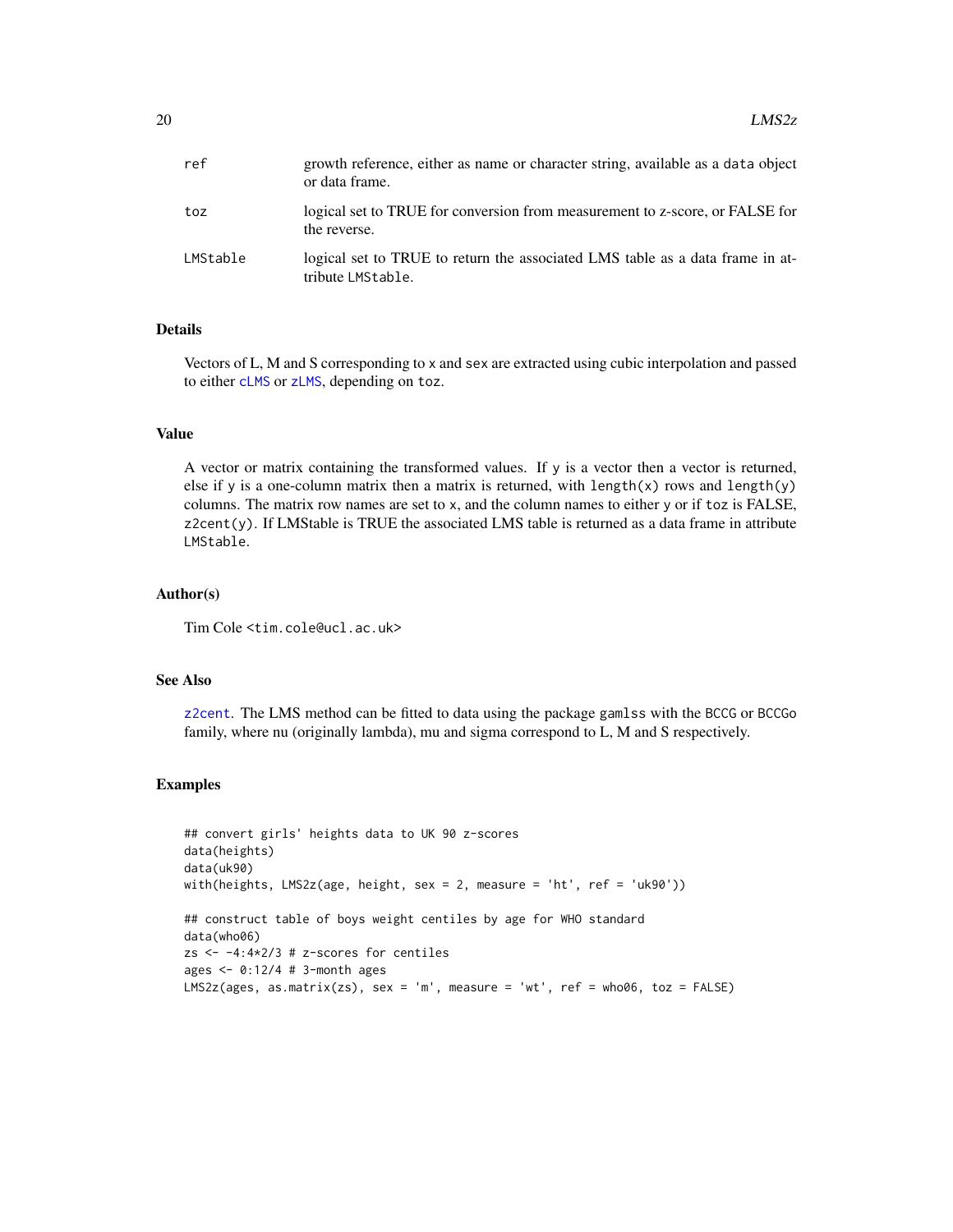<span id="page-20-0"></span>

### Description

A function to summarise an existing set of growth reference centiles as the L, M and S curves of the LMS method.

# Usage

```
LMSfit(x, y, sex, data = parent.frame(), centiles = c(3, 10, 25, 50, 10)75, 90, 97), df = c(6, 10, 8), L1 = FALSE, plot = TRUE, ...)
```
#### **Arguments**

| $\mathsf{x}$ | vector of tabulated ages.                                                                                                                 |
|--------------|-------------------------------------------------------------------------------------------------------------------------------------------|
| y            | matrix of corresponding measurement centiles, e.g. of height or weight, with<br>$nrows = length(x)$ and $ncols = length(centities)$ .     |
| sex          | two-level factor where level 1 corresponds to male and level 2 to female.                                                                 |
| data         | optional data frame containing x, y and sex.                                                                                              |
| centiles     | vector of centiles corresponding to the columns of y, default $c(3, 10, 25, 50, 75,$<br>$90, 97$ ).                                       |
| df           | length-3 vector with the cubic smoothing spline equivalent degrees of freedom<br>(edf) for the L, M and S curves, default $c(6, 10, 8)$ . |
| L1           | logical constraining the L curve to 1, i.e. a Normal distribution, default FALSE.                                                         |
| plot         | logical to plot the estimated L, M and S curves, default TRUE.                                                                            |
| $\cdots$     | optional graphical parameters for the plots.                                                                                              |

# Details

At each age the optimal Box-Cox power Lopt is estimated to render the centiles closest to Normal, and the corresponding median Mopt and coefficient of variation Sopt are derived. The three sets of values are then smoothed across age to give L, M and S.

## Value

A list with the results:

list("LMS") data frame of sex, x, L, M, S, Lopt, Mopt, Sopt.

list("ey") matrix of predicted values of y.

- list("ez") matrix of predicted values of z.
- list("fit") matrix of summary statistics for ey, giving for each column cmean the mean centile, zmean the mean z-score, zSD the SD of the z-score, and zmin and zmax the minimum and maximum z-scores.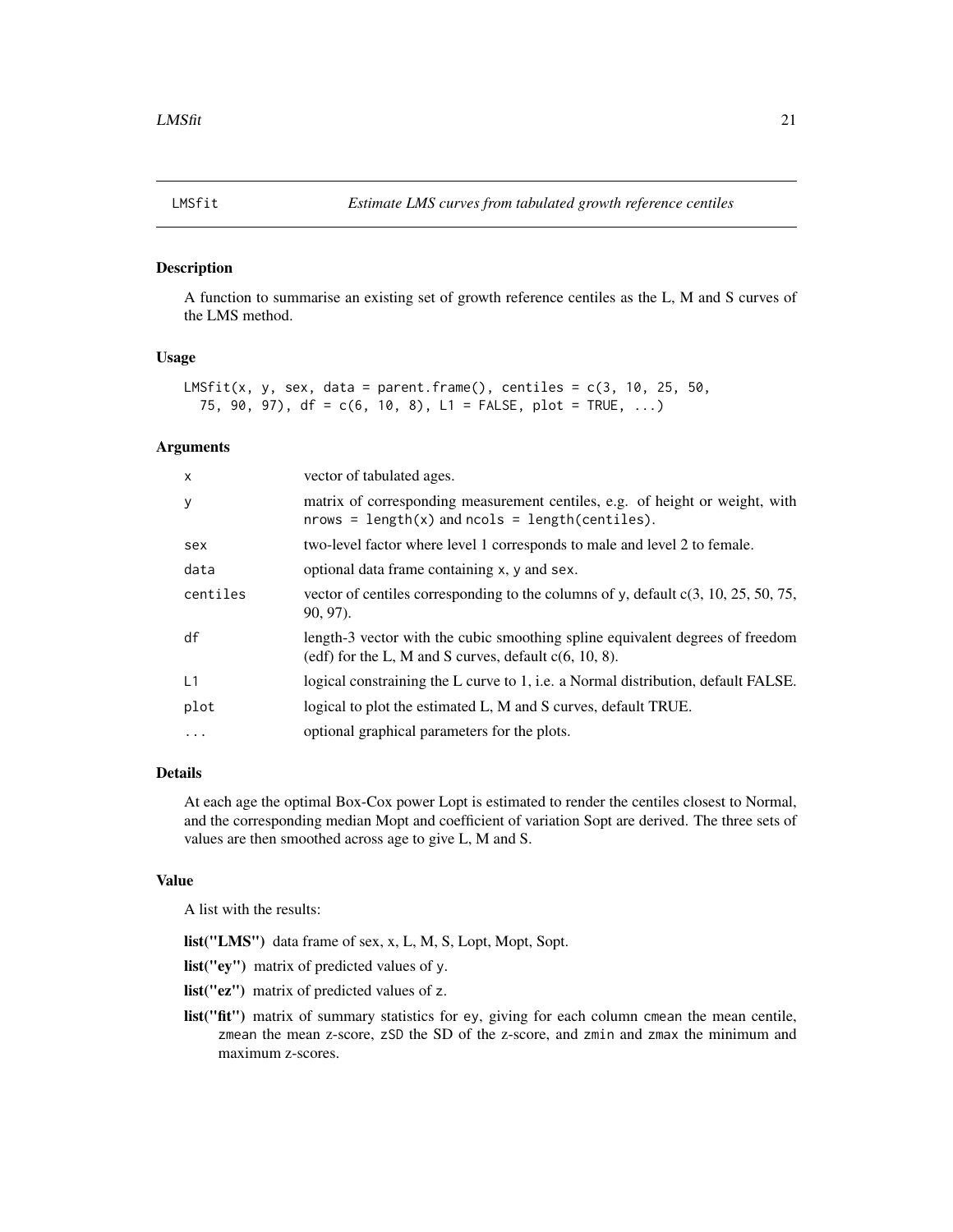# <span id="page-21-0"></span>Author(s)

Tim Cole <tim.cole@ucl.ac.uk>

#### See Also

[LMS2z](#page-18-1), [z2cent](#page-46-1). The LMS method can be fitted to data using the package gamlss with the BCCG family, where nu (originally lambda), mu and sigma correspond to L, M and S respectively.

## Examples

```
## first construct table of boys weight centiles by age for WHO standard
data(who06)
zs <- -4:4*2/3 # z-scores for centiles
ages \leq -0.12/4 # ages 0-3 years by 3 months
v <- vapply(as.list(zs), function(z)
LMS2z(ages, z, sex = 1, measure = 'wt', ref = 'who06', toz = FALSE),
  rep(0, length(ages)))
round(v, 2)
```
## then back-calculate the original LMS curves and display summary statistics LMSfit(x=ages, y=v, sex=1, centiles=pnorm(zs)\*100, plot=FALSE)

<span id="page-21-1"></span>

| Plot multiple growth curves<br>mplot |
|--------------------------------------|
|--------------------------------------|

## Description

Function to plot multiple growth curves indexed by subject id.

# Usage

```
mplot(x, y, id, data = parent-frame(), subset = NULL, add = FALSE,...)
```
## Arguments

| $\mathsf{x}$ | vector of x coordinates.                                                                                                                                                                                   |
|--------------|------------------------------------------------------------------------------------------------------------------------------------------------------------------------------------------------------------|
| У            | vector of y coordinates.                                                                                                                                                                                   |
| id           | factor denoting subject levels.                                                                                                                                                                            |
| data         | optional dataframe containing x, y and id.                                                                                                                                                                 |
| subset       | optional logical defining a subset of rows in data.                                                                                                                                                        |
| add          | optional logical defining whether the plot is pre-existing (TRUE) or new (FALSE).                                                                                                                          |
|              | Further graphical parameters (see par) may also be supplied as arguments, par-<br>ticularly background colour bg, character expansion cex, colour col, line type<br>Ity, line width lwd and character pch. |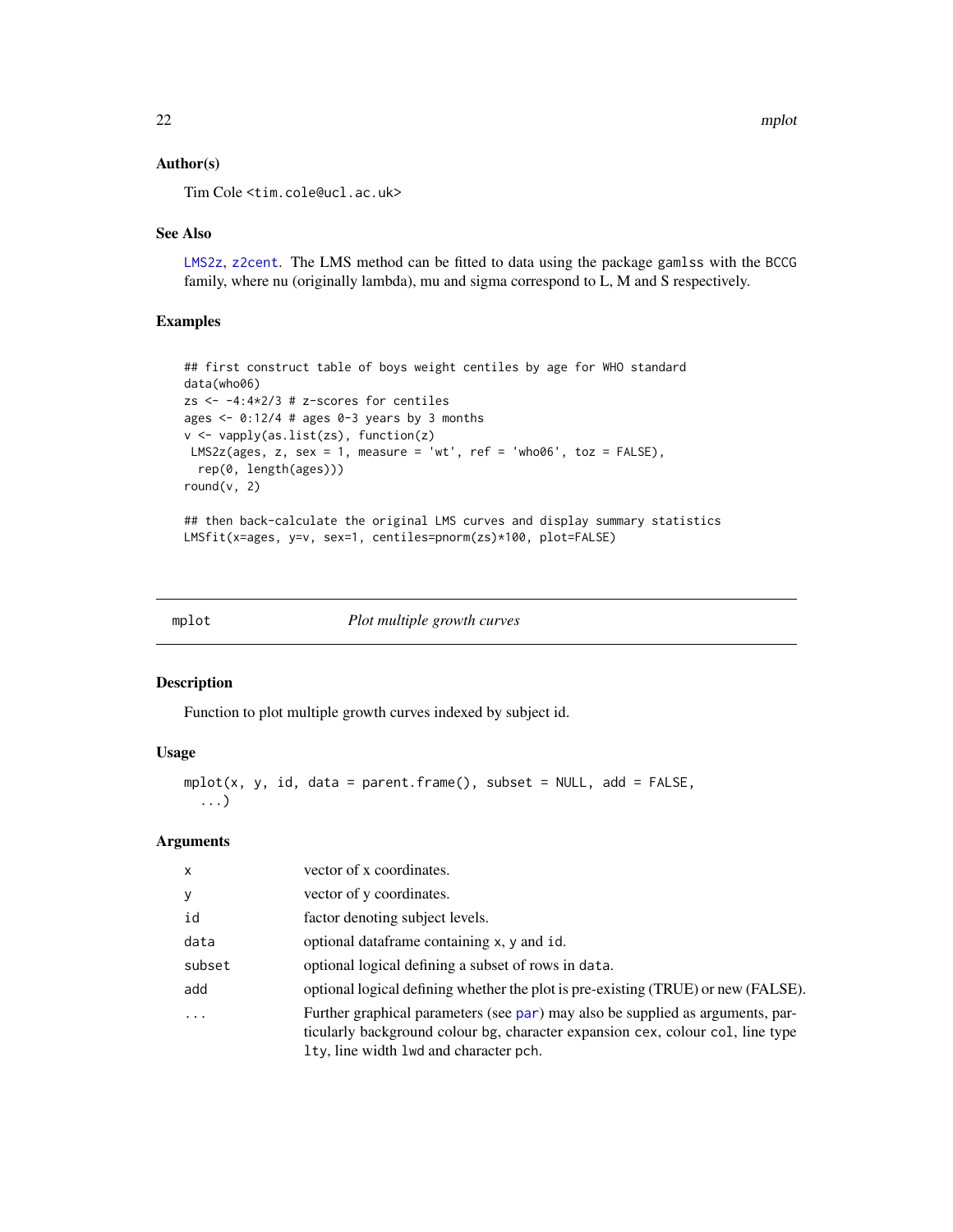#### <span id="page-22-0"></span>pdLMS 23

# Details

The arguments x, y and id can be given as character strings. The [par](#page-0-0) parameters can be functions of vector variables in data, e.g. to colour curves separately by id use: col = id.

# Author(s)

Tim Cole <tim.cole@ucl.ac.uk>

# Examples

mplot(age, height, id, heights, col=id)

<span id="page-22-1"></span>

pdLMS *Plot frequency distributions(s) for given L, M and S values in LMS method*

# Description

The LMS method defines frequency distributions in terms of L, M and S parameters. pdLMS plots one or more LMS distributions and optionally returns specified centiles on each distribution.

#### Usage

 $pdLMS(L = 1, M = 1, S = 0.2, zcent = NULL, zlim = 3.5,$  $N = 1000$ ,  $plot = TRUE, ...$ 

# Arguments

|       | vector of Box-Cox transformation (lambda) values, L in the LMS method (de-<br>fault 1 corresponding to the Normal distribution).                         |
|-------|----------------------------------------------------------------------------------------------------------------------------------------------------------|
| M     | vector of medians (mu), M in the LMS method (default 1).                                                                                                 |
| S     | vector of coefficients of variation (sigma), S in the LMS method (default 0.2).                                                                          |
| zcent | optional vector of z-scores for conversion to the measurement scale under each<br>distribution.                                                          |
| zlim  | scalar defining z-score limits underlying x-axis (default 3.5).                                                                                          |
| N     | number of points per distribution curve (default 1000).                                                                                                  |
| plot  | logical for plotting (default TRUE).                                                                                                                     |
| .     | Further graphical parameters (see par) may also be supplied as arguments, par-<br>ticularly colour col, line type 1ty, line width 1wd and character pch. |

#### Details

L, M and S should all be the same length, recycled if necessary.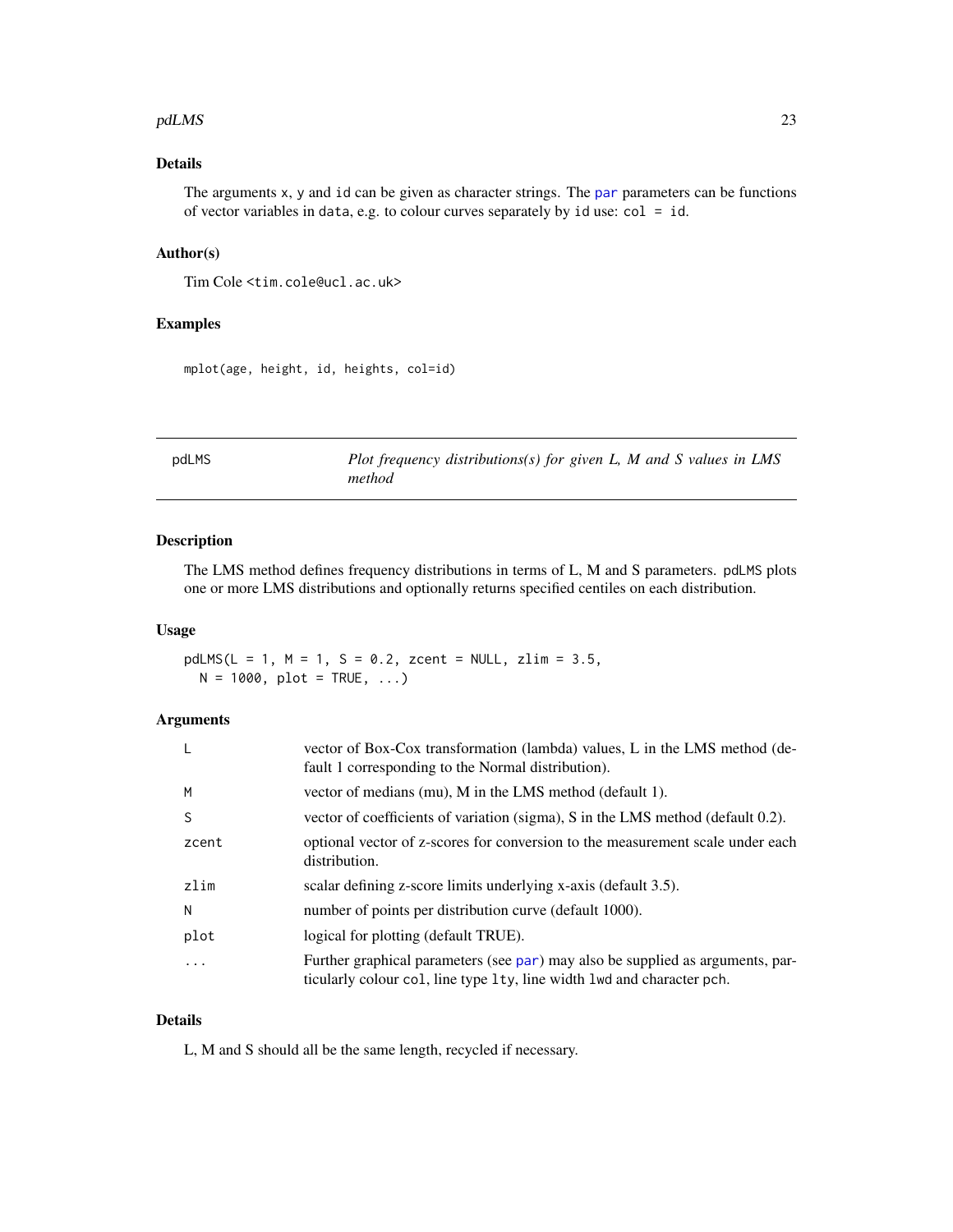<span id="page-23-0"></span>An invisible list with the following components:

|         | vector of x values for plotting.                                               |
|---------|--------------------------------------------------------------------------------|
| densitv | matrix of densities for each distribution.                                     |
| centile | matrix of measurement centiles corresponding to zeent under each distribution. |
|         |                                                                                |

The distributions can be plotted with matplot(x, density, type= $'1'$ ).

#### Author(s)

Tim Cole <tim.cole@ucl.ac.uk>

#### See Also

[z2cent](#page-46-1), [LMS2z](#page-18-1), [cLMS](#page-9-1)

## Examples

```
## plot normal distribution
pdLMS()
## compare variety of distributions
## with centiles corresponding to +3 z-scores
pdLMS(L=-2:3, M=2:3, S=1:3/10, zcent=3, lty=1)
```
<span id="page-23-1"></span>plot.sitar *Plot SITAR model*

# Description

plot and lines methods for objects of class sitar, providing various flavours of plot of the fitted growth curves. Also helper functions to return the data for plotting, e.g. with ggplot2.

# Usage

```
## S3 method for class 'sitar'
plot(x, opt = "dv", labels, apv = FALSE, xfun = NULL,
 yfun = NULL, subset = NULL, ns = 101, abc = NULL, trim = 0,
  add = FALSE, nlm = FALSE, return data = FALSE, ..., xlab = NULL,ylab = NULL, vlab = NULL, xlim = c(NA, NA), ylim = c(NA, NA),
  vlim = c(NA, NA), legend = list(x = "topleft", inset = 0.04, bty =
  "o"))
## S3 method for class 'sitar'
lines(x, \ldots)
```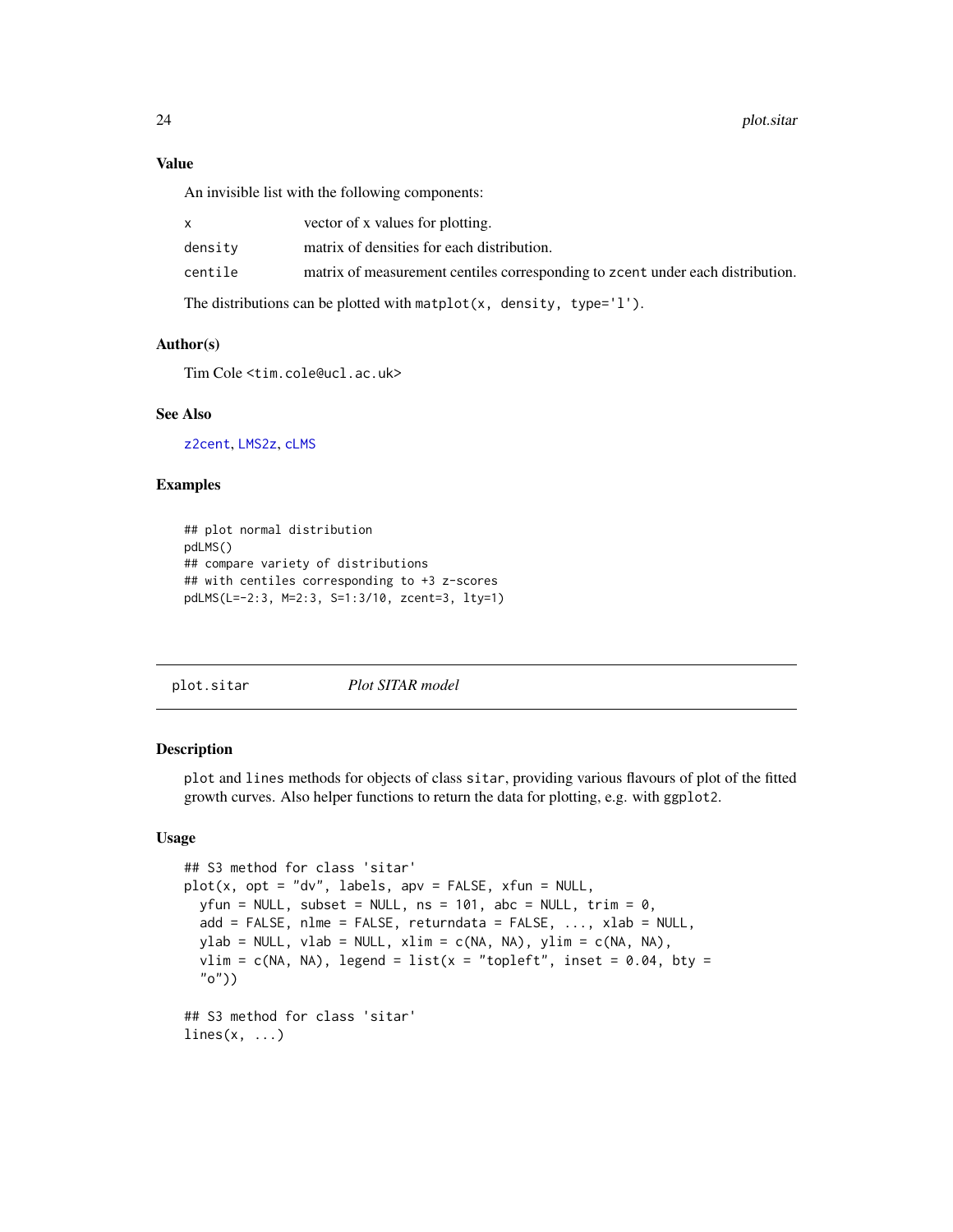#### plot.sitar 25

 $plot_d(x, \ldots)$  $plot_v(x, \ldots)$  $plot_D(x, \ldots)$  $plot_V(x, \ldots)$  $plot_u(x, \ldots)$  $plot_a(x, \ldots)$  $plot_c(x, \ldots)$ 

# Arguments

| x      | object of class sitar.                                                                                                                                                                                                                                                                                                                                                                                                                                                                                                                                                                                                                                                                              |
|--------|-----------------------------------------------------------------------------------------------------------------------------------------------------------------------------------------------------------------------------------------------------------------------------------------------------------------------------------------------------------------------------------------------------------------------------------------------------------------------------------------------------------------------------------------------------------------------------------------------------------------------------------------------------------------------------------------------------|
| opt    | character string containing a subset of letters corresponding to the options: 'd'<br>for fitted Distance curve, 'v' for fitted Velocity curve, 'c' for fitted Crosssectional<br>distance curve, 'D' for individual fitted Distance curves, 'V' for individual fitted<br>Velocity curves, 'u' for Unadjusted individual growth curves, and 'a' for Ad-<br>justed individual growth curves. Options 'dvcDV' give spline curves, while 'ua'<br>give data curves made up as line segments. If both distance and velocity curves<br>are specified, the axis for the velocity curve appears on the right side of the plot<br>(y2), and a legend identifying the distance and velocity curves is provided. |
| labels | optional character vector containing plot labels for x, y and y velocity from the<br>original SITAR model. The three elements can alternatively be provided via<br>parameters xlab, ylab and vlab. The latter take precedence. Default labels are<br>the names of x and y, and "y velocity", suitably adjusted to reflect any back-<br>transformation via xfun and yfun.                                                                                                                                                                                                                                                                                                                            |
| apv    | optional logical specifying whether or not to calculate the age at peak velocity<br>from the velocity curve. If TRUE, age at peak velocity is calculated as the age<br>when the second derivative of the fitted curve changes sign (after applying xfun<br>and/or yfun). Age at peak velocity is marked in the plot with a vertical dotted<br>line, and its value, along with peak velocity, is printed and returned. NB their<br>standard errors can be obtained using the bootstrap with the function apv_se.                                                                                                                                                                                     |
| xfun   | optional function to be applied to the x variable prior to plotting. Defaults to<br>NULL, which translates to if un(x\$call.sitar\$x) and inverts any transforma-<br>tion applied to x in the original SITAR model call. To plot on the transformed<br>scale set xfun to I.                                                                                                                                                                                                                                                                                                                                                                                                                         |
| yfun   | optional function to be applied to the y variable prior to plotting. Defaults to<br>NULL, which translates to ifun(x\$call.sitar\$y) and inverts any transforma-<br>tion applied to y in the original SITAR model call. To plot on the transformed<br>scale set yfun to I.                                                                                                                                                                                                                                                                                                                                                                                                                          |
| subset | optional logical vector of length x defining a subset of data rows to be plotted,<br>for x and data in the original sitar call.                                                                                                                                                                                                                                                                                                                                                                                                                                                                                                                                                                     |
| ns     | scalar defining the number of points for spline curves (default 101).                                                                                                                                                                                                                                                                                                                                                                                                                                                                                                                                                                                                                               |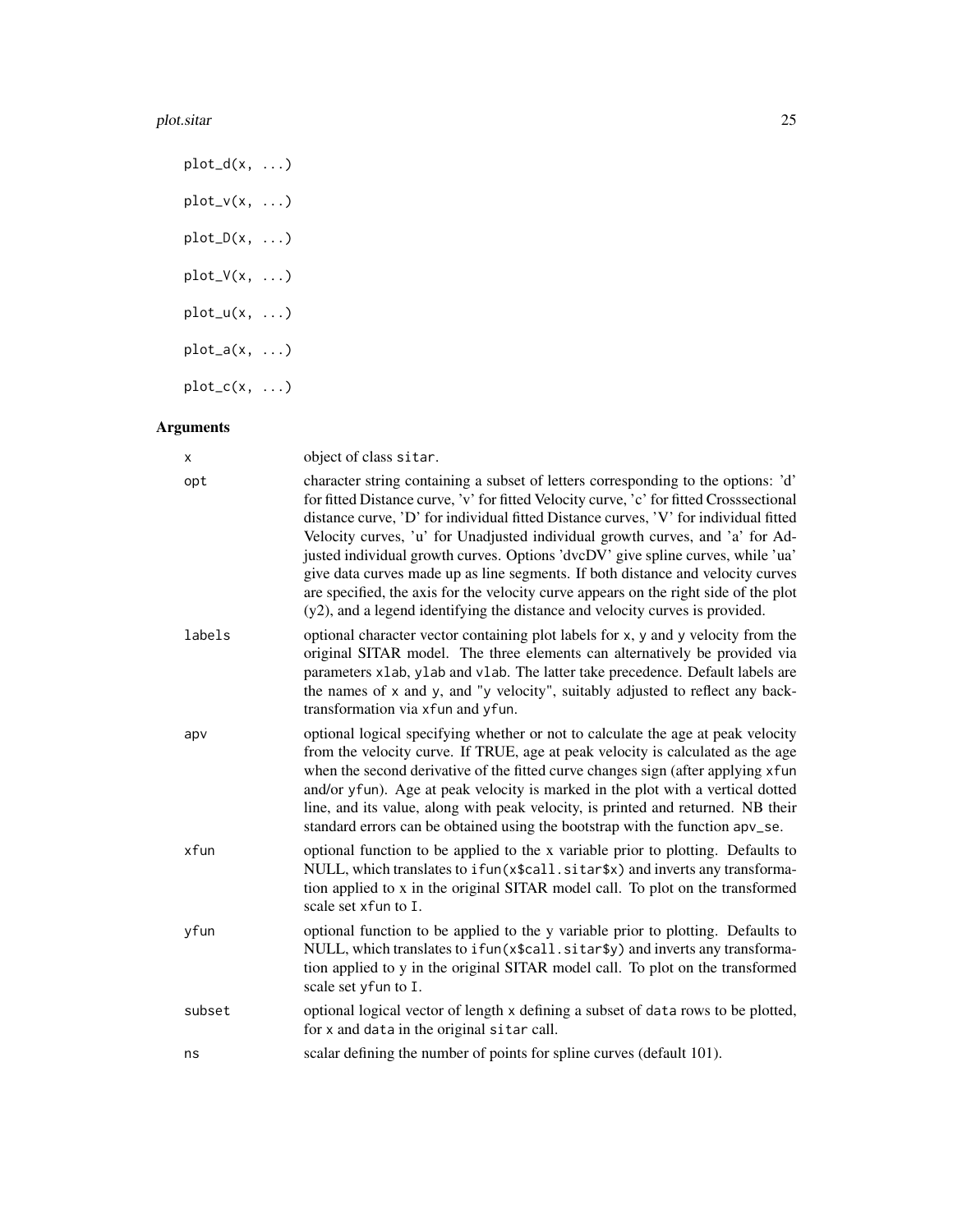| abc        | vector of named values of random effects a, b and c used to define an individual<br>growth curve, e.g. $abc = c(a=1, c=-0.1)$ . Alternatively a single character string<br>defining an id level whose random effect values are used. If abc is set, level<br>is ignored. If abc is NULL (default), or if a, b or c values are missing, values of<br>zero are assumed. |
|------------|-----------------------------------------------------------------------------------------------------------------------------------------------------------------------------------------------------------------------------------------------------------------------------------------------------------------------------------------------------------------------|
| trim       | number (default 0) of long line segments to be excluded from plot with option<br>'u' or 'a'. See Details.                                                                                                                                                                                                                                                             |
| add        | optional logical defining if the plot is pre-existing (TRUE) or new (FALSE).<br>TRUE is equivalent to using lines.                                                                                                                                                                                                                                                    |
| nlme       | optional logical which set TRUE plots the model as an n1me object, using p1ot.n1me<br>arguments.                                                                                                                                                                                                                                                                      |
| returndata | logical defining whether to plot the data (default FALSE) or just return the data<br>for plotting (TRUE).                                                                                                                                                                                                                                                             |
|            | Further graphical parameters (see par) may also be supplied as arguments, e.g.<br>line type $l$ ty, line width $l$ wd, and colour col. For the velocity $(y2)$ plot y2par<br>can be used (see Details).                                                                                                                                                               |
| xlab       | optional label for x axis                                                                                                                                                                                                                                                                                                                                             |
| ylab       | optional label for y axis                                                                                                                                                                                                                                                                                                                                             |
| vlab       | optional label for v axis (velocity)                                                                                                                                                                                                                                                                                                                                  |
| xlim       | optional x axis limits                                                                                                                                                                                                                                                                                                                                                |
| ylim       | optional y axis limits                                                                                                                                                                                                                                                                                                                                                |
| vlim       | optional v axis limits                                                                                                                                                                                                                                                                                                                                                |
| legend     | optional list of arguments for legend with distance-velocity plots                                                                                                                                                                                                                                                                                                    |

#### Details

For options involving both distance curves (options 'dcDua') and velocity curves (options 'vV') the velocity curve plot (with right axis) can be annotated with par parameters given as a named list called y2par. To suppress the legend that comes with it set legend = NULL.

The helper functions plot\_d, plot\_v, plot\_D, plot\_V, plot\_u, plot\_a and plot\_c correspond to the seven plot options defined by their last letter, and return the data for plotting, e.g. for use with ggplot2.

The trim option allows unsightly long line segments to be omitted from plots with options 'a' or 'u'. It ranks the line segments on the basis of the age gap (dx) and the distance of the midpoint of the line from the mean curve (dy) using the formula  $abs(dx)/mod(dx) + abs(dy)/mod(dy)$  and omits those with the largest values.

# Value

If returndata is FALSE returns invisibly a list of (up to) three objects:

| usr              | value of par ('usr') for the main plot.                |
|------------------|--------------------------------------------------------|
| usr <sub>2</sub> | the value of par ('usr') for the velocity $(y2)$ plot. |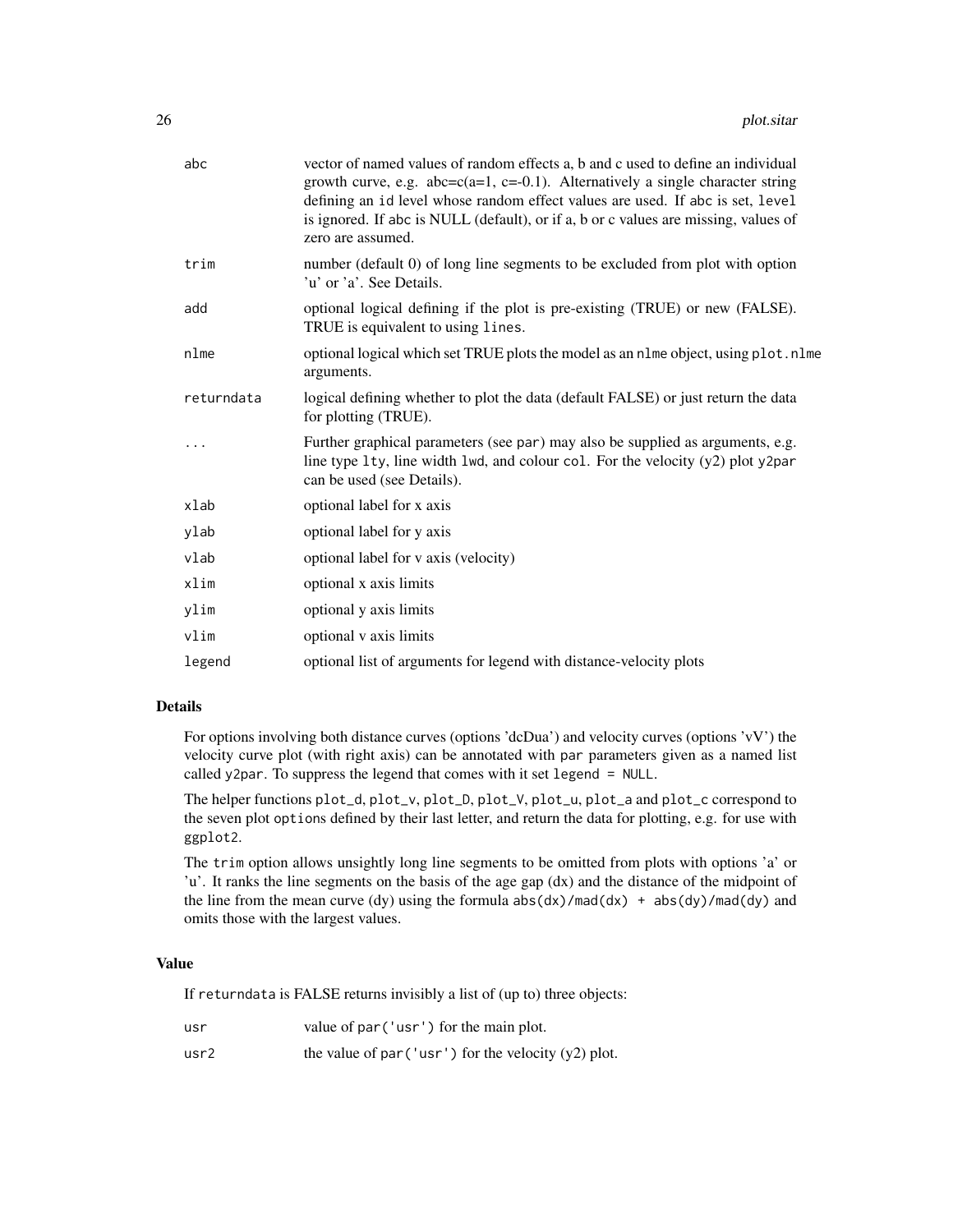#### <span id="page-26-0"></span>plot.sitar 27

apv if argument apv is TRUE a named list giving the age at peak velocity (apv) and peak velocity (pv) from the fitted velocity curve, either overall or (with options D or V, invisibly) for all subjects.

If returndata is TRUE (which it is with the helper functions) returns invisibly either a tibble or named list of tibbles, containing the data to be plotted. The helper functions each return a tibble. The variable names are '.x', '.y' and (for curves grouped by subject) '.id'. Note that '.x' and '.y' are returned after applying xfun and yfun. Hence if for examplex  $x = \log(\text{age})$  in the original sitar call then '.x' corresponds by default to age.

### Author(s)

Tim Cole <tim.cole@ucl.ac.uk>

#### See Also

[mplot](#page-21-1), [plotclean](#page-27-1), [ifun](#page-16-1), [apv\\_se](#page-4-1)

#### Examples

```
## fit sitar model
m1 <- sitar(x=age, y=height, id=id, data=heights, df=4)
## draw fitted distance and velocity curves
## with velocity curve in blue
## adding age at peak velocity (apv)
plot(m1, y2par=list(col='blue'), apv=TRUE)
## bootstrap standard errors for apv and pv
## Not run:
res <- apv_se(m1, nboot=20, plot=TRUE)
## End(Not run)
## draw individually coloured growth curves adjusted for random effects
## using same x-axis limits as for previous plot
plot(m1, opt='a', col=id, xlim=xaxsd())
## add mean curve in red
lines(m1, opt='d', col='red', lwd=2)
## add mean curve for a, b, c = -1 SD
lines(m1, opt='d', lwd=2, abc=-sqrt(diag(getVarCov(m1))))
## draw fitted height distance curves coloured by subject, using ggplot
## Not run:
require(ggplot2)
ggplot(plot_D(m1), aes(.x, .y, colour=.id)) +\text{labs}(x='age', y='height') +geom_line(show.legend=FALSE)
## End(Not run)
```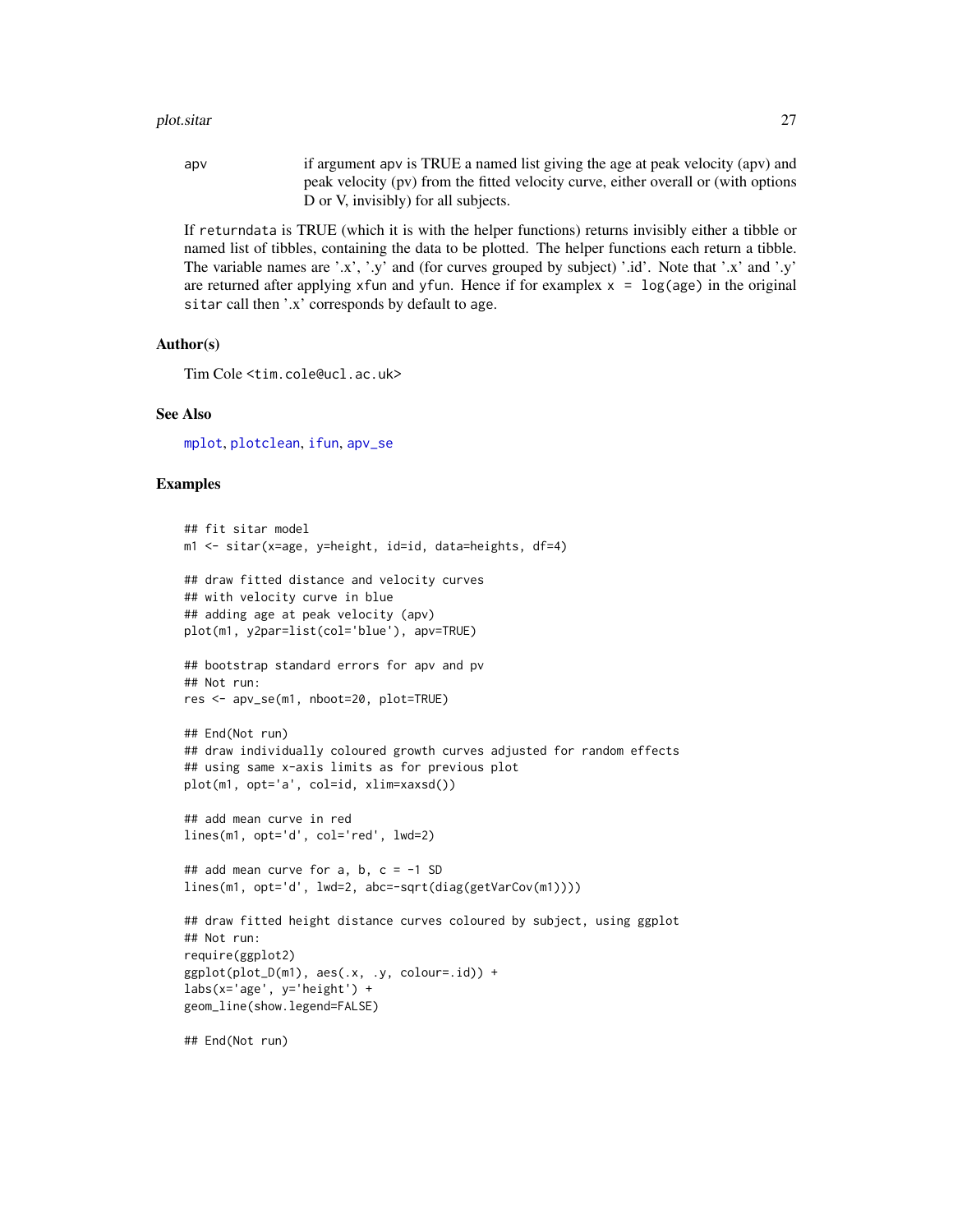<span id="page-27-1"></span><span id="page-27-0"></span>

# Description

A version of mplot to plot growth curves and identify outliers. When outliers are clicked on, and if id is specified, the corresponding growth curve is highlighted. If id is not specified the selected point is highlighted. Use right-click to exit.

# Usage

```
plotclean(x, y, id = NULL, data = parent.frame(), n = length(x),
 par.out = list(pch = 20), ...
```
# Arguments

| X       | vector of x coordinates.                                                                                                                                       |
|---------|----------------------------------------------------------------------------------------------------------------------------------------------------------------|
| y       | vector of y coordinates.                                                                                                                                       |
| id      | factor of subject levels indexing each growth curve.                                                                                                           |
| data    | optional dataframe containing x, y and id.                                                                                                                     |
| n       | maximum number of points to be identified.                                                                                                                     |
| par.out | list of optional graphical parameters to control appearance of selected outlying<br>points and lines.                                                          |
|         | Further graphical parameters (see par) may also be supplied as arguments for<br>lines and points, particularly line type, lty, line width, lwd and color, col. |

# Value

plotclean returns either a vector rows (if data is not specified) or a list:

| rows | a vector of row numbers corresponding to the selected points.      |
|------|--------------------------------------------------------------------|
| data | a subset of data consisting of rows rows, and columns id, x and y. |

# Author(s)

Tim Cole <tim.cole@ucl.ac.uk>

# Examples

if (interactive()) plotclean(age, height, id, heights)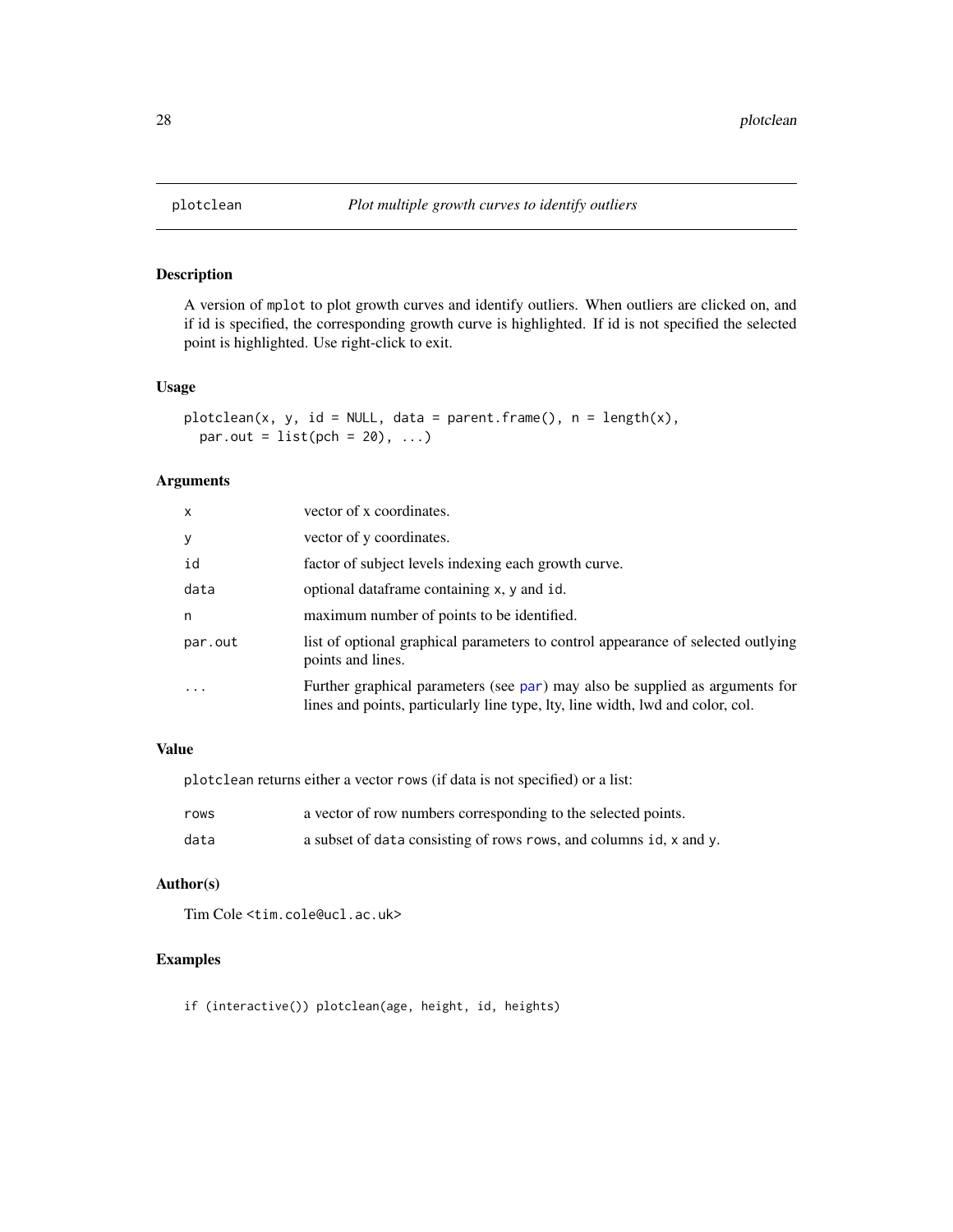<span id="page-28-0"></span>

# Description

Predict method for sitar objects, based on predict.lme.

## Usage

```
## S3 method for class 'sitar'
predict(object, newdata = getData(object), level = 1L,
  ..., deriv = \emptyset L, abc = NULL, xfun = function(x) x,
 yfun = function(y) y)
```
# Arguments

| object  | an object inheriting from class sitar.                                                                                                                                                                                                                                                                                                                                                                                                                                                                                     |
|---------|----------------------------------------------------------------------------------------------------------------------------------------------------------------------------------------------------------------------------------------------------------------------------------------------------------------------------------------------------------------------------------------------------------------------------------------------------------------------------------------------------------------------------|
| newdata | an optional data frame to be used for obtaining the predictions, defaulting to<br>the data used to fit object. It requires named columns for x, and for id if<br>$level = 1$ , matching the names in object. Variables with the reserved names<br>$x = x$ or id=. id take precedence over the model x and id variables. Any covari-<br>ates in a. formula, b. formula or c. formula can also be included. By default<br>their values are set to the mean, so when $level = 0$ the prediction represents<br>the mean curve. |
| level   | an optional integer vector giving the level(s) of grouping to be used in obtaining<br>the predictions, level 0 corresponding to the population predictions. Defaults to<br>level 1, and $level = 0:1$ fits both levels.                                                                                                                                                                                                                                                                                                    |
|         | other optional arguments: asList, na. action and naPattern.                                                                                                                                                                                                                                                                                                                                                                                                                                                                |
| deriv   | an optional integer specifying predictions corresponding to either the fitted curve<br>or its derivative. deriv = $\theta$ (default) specifies the distance curve, deriv = 1<br>the velocity curve and $deriv = 2$ the acceleration curve.                                                                                                                                                                                                                                                                                 |
| abc     | an optional named vector containing values of a subset of a, b and c, default<br>NULL. Ignored if $level = 0$ . It gives predictions for a single subject with the<br>specified values of a, b and c, where missing values are set to 0. Alternatively<br>abc can contain the value for a single id.                                                                                                                                                                                                                       |
| xfun    | an optional function to apply to x to convert it back to the original scale, e.g. if<br>$x = log(age)$ then xfun = exp. Only relevant if deriv > 0 - see Details.                                                                                                                                                                                                                                                                                                                                                          |
| yfun    | an optional function to apply to y to convert it back to the original scale, e.g. if<br>$y = sqrt(height)$ then $yfun = function(z) z^2$ .                                                                                                                                                                                                                                                                                                                                                                                 |

# Details

When deriv = 1 the returned velocity is in units of  $yfun(y)$  per  $xfun(x)$ . So if x and/or y are transformed, velocity in units of y per x can be obtained by specifying xfun and/or yfun to back-transform them appropriately.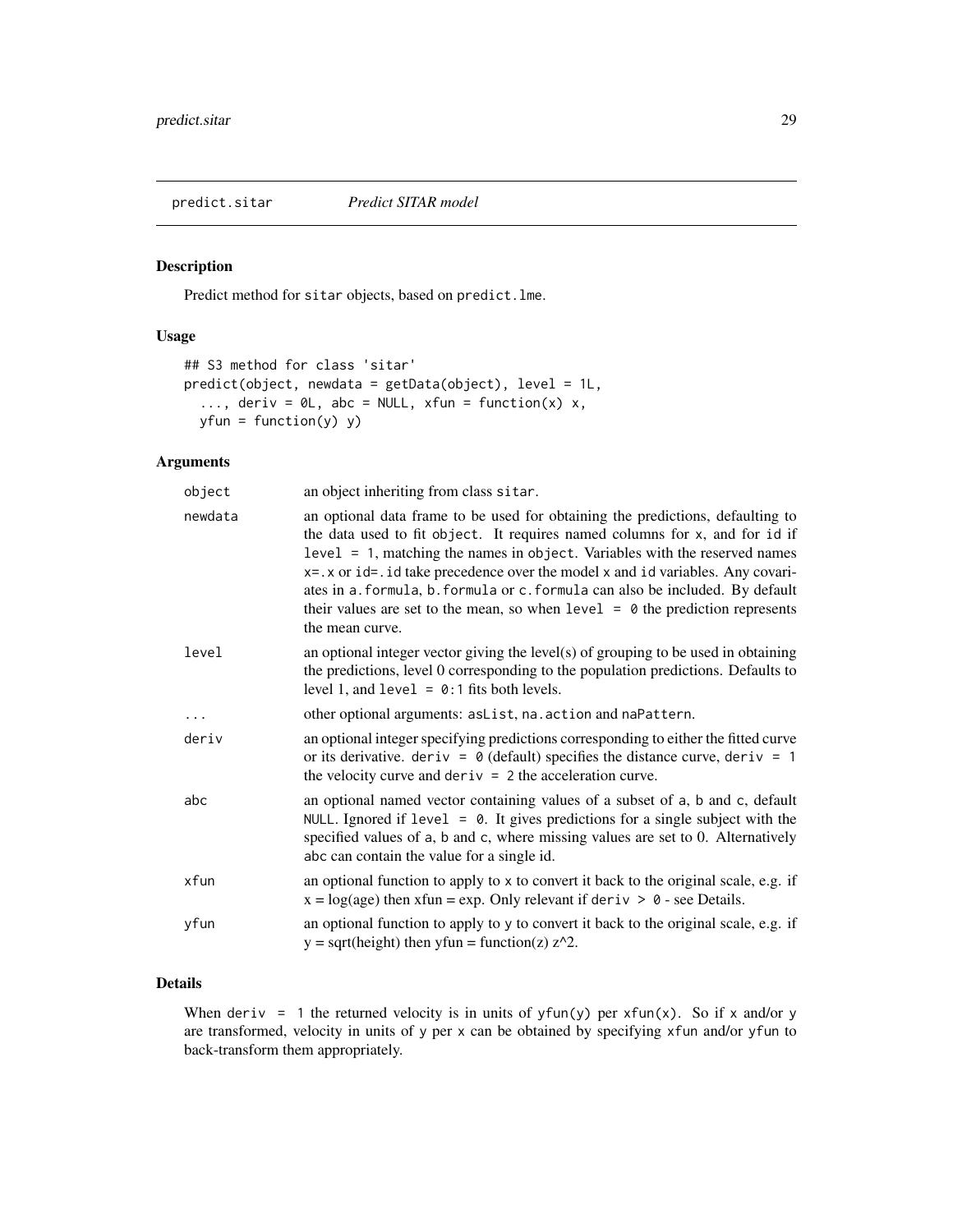# Value

A vector of the predictions, or a list of vectors if as List  $=$  TRUE and level  $=$  1, or a data frame if length(level) > 1.

# Author(s)

Tim Cole <tim.cole@ucl.ac.uk>

# See Also

[ifun](#page-16-1) for a way to generate the functions xfun and yfun automatically from the sitar model call.

# Examples

```
data(heights)
## fit model
m1 <- sitar(x=age, y=height, id=id, data=heights, df=5)
## predictions at level 0
predict(m1, newdata=data.frame(age=9:16), level=0)
## predictions at level 1 for subject 5
predict(m1, newdata=data.frame(age=9:16, id=5), level=1)
## velocity predictions for subjects with early and late puberty
vel1 \leftarrow predict(m1, deriv=1, abc=c(b=-1))
mplot(age, vel1, id, heights, col=id)
vel1 <- predict(m1, deriv=1, abc=c(b=1))
mplot(age, vel1, id, heights, col=id, add=TRUE)
```
print.sitar *Print SITAR model*

#### Description

Print method for sitar objects, based on print.lme.

# Usage

## S3 method for class 'sitar'  $print(x, \ldots)$ 

#### Arguments

|   | an object inheriting class sitar. |
|---|-----------------------------------|
| . | other optional arguments.         |

<span id="page-29-0"></span>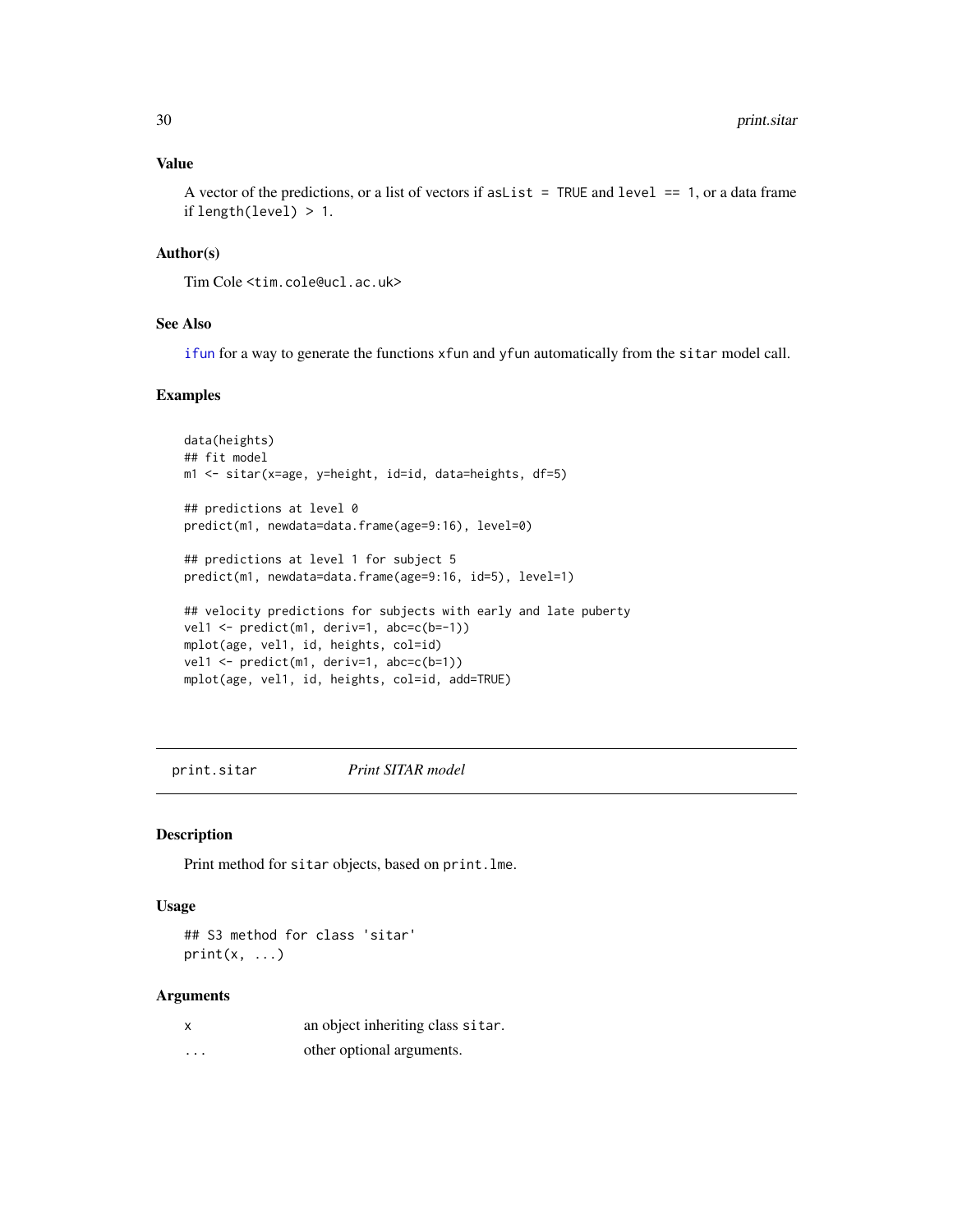# <span id="page-30-0"></span>Author(s)

Tim Cole <tim.cole@ucl.ac.uk>

print.summary.sitar *Print summary of SITAR model*

## Description

A print.summary method for sitar objects.

# Usage

## S3 method for class 'summary.sitar'  $print(x,$  verbose =  $FALSE, ...)$ 

# Arguments

| X       | an object inheriting from class summary.sitar. |
|---------|------------------------------------------------|
| verbose | a logical to control the amount of output.     |
| $\cdot$ | to specify extra arguments.                    |

#### Value

A formatted summary of the object.

# Author(s)

Tim Cole <tim.cole@ucl.ac.uk>

recalib *Recalibrate x, y data using SITAR random effects*

# Description

A function to recalibrate x,y data using SITAR random effects

# Usage

```
recalib(xc, yc, id = NULL, data, xcnew = NULL, ycnew = NULL, model,
 from, to)
```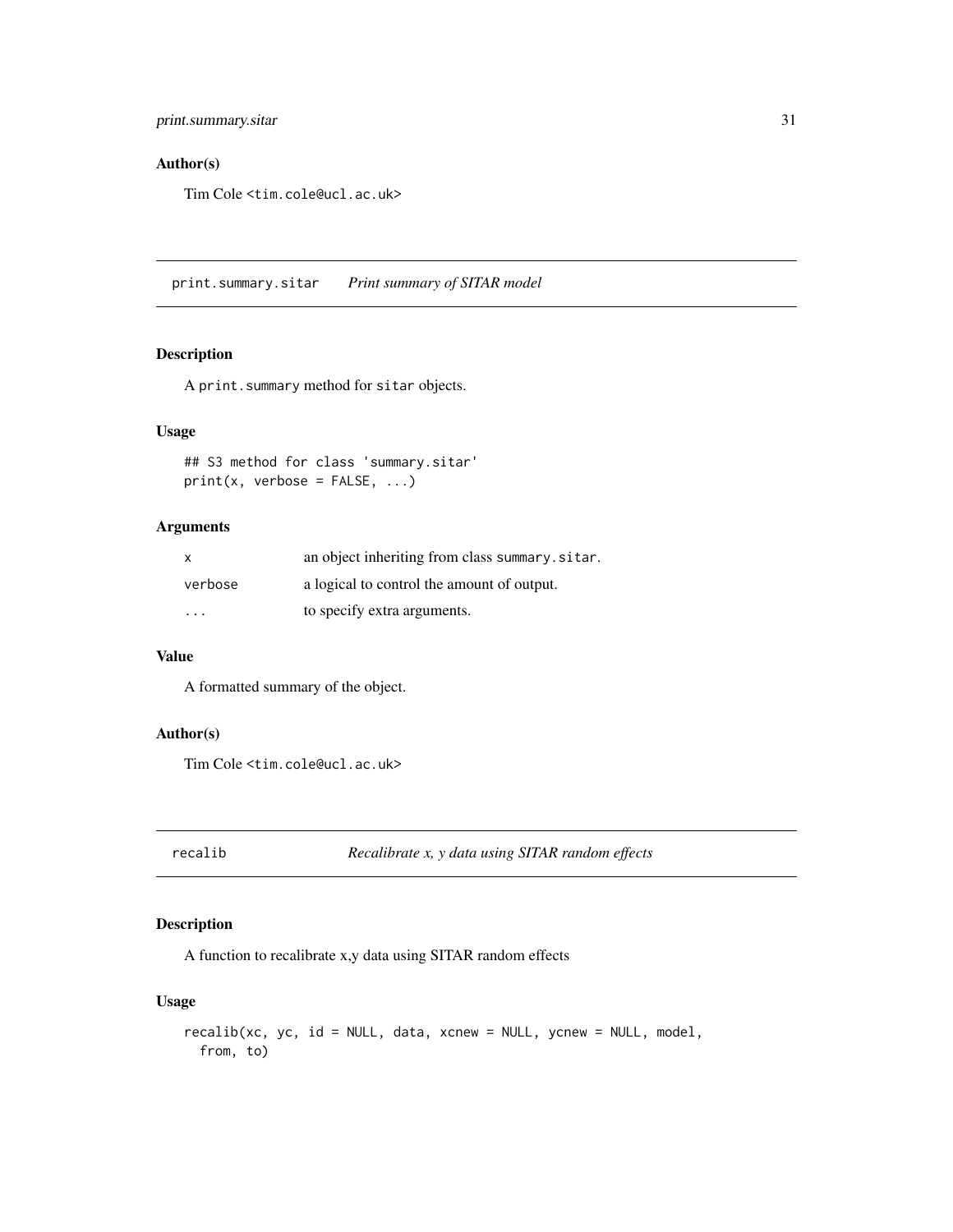#### <span id="page-31-0"></span>**Arguments**

| XC    | character vector defining column name(s) of x data to be recalibrated.                    |
|-------|-------------------------------------------------------------------------------------------|
| уc    | character vector defining column name(s) of y data to be recalibrated.                    |
| id    | factor defining from and to rows. If NULL then recalibrate all rows.                      |
| data  | dataframe containing xc, yc and id.                                                       |
| xcnew | column names for replacement columns xc. If default NULL then use names<br>$x$ cnew $1$ . |
| ycnew | column names for replacement columns yc. If default NULL then use names<br>$y$ cnew $1$ . |
| model | sitar model defining the random effects to be used for recalibration.                     |
| from  | level of id defining existing data (must be a single row in coef {model}).                |
| to    | level of id defining data to be recalibrated (a single row in $\text{coeff}$ model).      |

#### Details

recalib recalibrates the values of xc and yc based on model. xc values are changed to: (xc-c(coef[from,'b']))\*exp(coef[from,'c']-coef[to,'c'])+coef[to,'b']. yc values are changed to: yc-coef[from,'a']+coef[to,'a'].

#### Value

Returns the dataframe data with the from rows of xc and yc recalibrated.

#### Author(s)

Tim Cole <tim.cole@ucl.ac.uk>

<span id="page-31-1"></span>sitar *Fit SITAR growth curve model*

#### Description

SITAR is a method of growth curve analysis, based on **nlme**, that summarises a set of growth curves with a mean growth curve as a regression spline, plus a set of up to three fixed and random effects (a, b and c) defining how individual growth curves differ from the mean curve.

# Usage

```
sitar(x, y, id, data, df, knots, fixed = random, random = "a+bc",a.formula = \sim1, b.formula = \sim1, c.formula = \sim1, bounds = 0.04,
  start, xoffset = "mean", bstart = xoffset, returndata = FALSE,
  verbose = FALSE, correlation = NULL, weights = NULL,
  subset = NULL, method = "ML", na.action = na.fail,
  control = nlmeControl(msMaxIter = 100, returnObject = TRUE))
## S3 method for class 'sitar'
update(object, ..., evaluate = TRUE)
```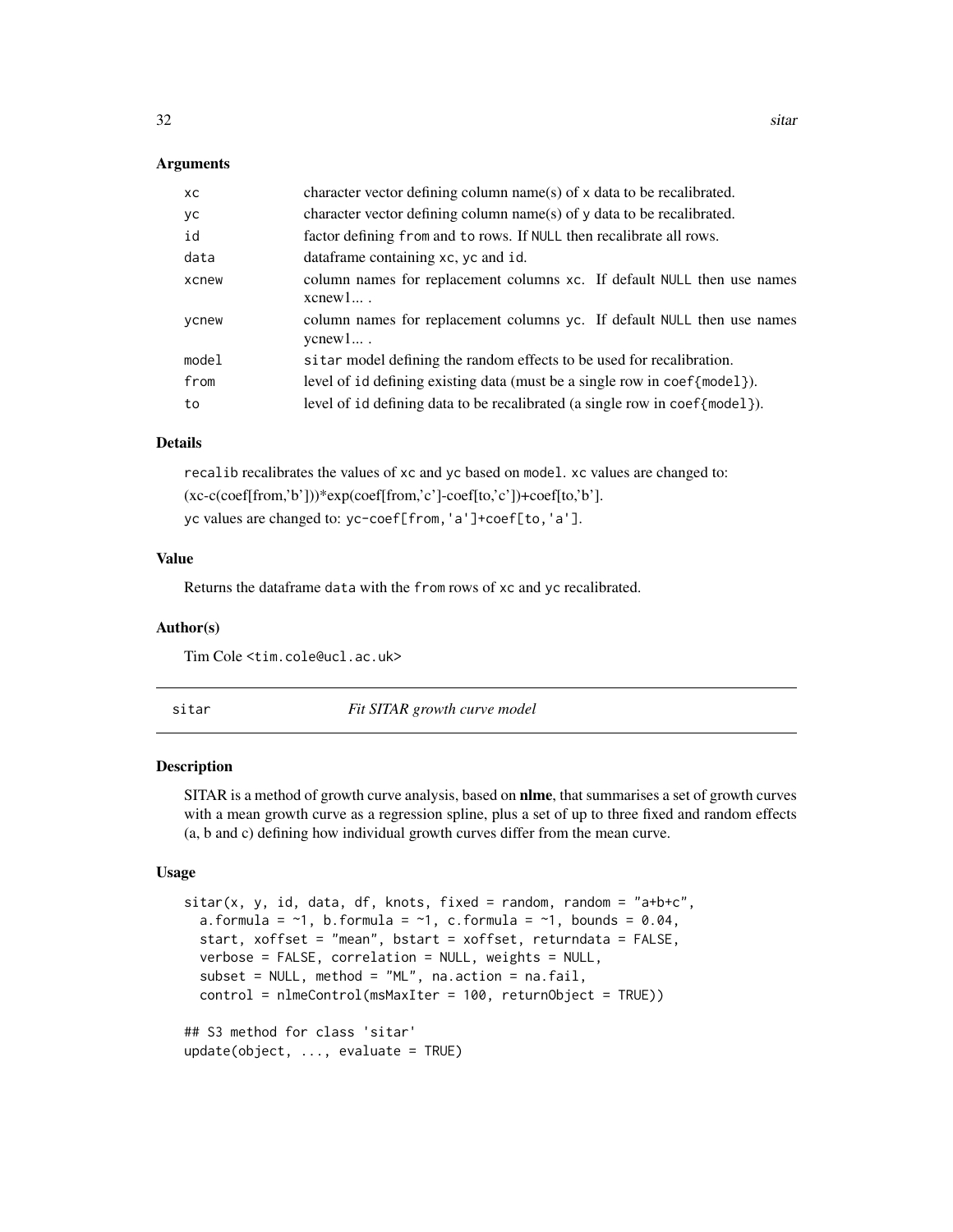#### <span id="page-32-0"></span>sitar 33

# Arguments

| x           | vector of ages.                                                                                                                                                                                                 |
|-------------|-----------------------------------------------------------------------------------------------------------------------------------------------------------------------------------------------------------------|
| у           | vector of measurements.                                                                                                                                                                                         |
| id          | factor of subject identifiers.                                                                                                                                                                                  |
| data        | data frame containing variables x, y and id.                                                                                                                                                                    |
| df          | degrees of freedom for cubic regression spline (2 or more).                                                                                                                                                     |
| knots       | vector of values for knots (default df quantiles of x distribution).                                                                                                                                            |
| fixed       | character string specifying a, b, c fixed effects (default random).                                                                                                                                             |
| random      | character string specifying a, b, c random effects (default "a+b+c").                                                                                                                                           |
| a.formula   | formula for fixed effect a (default $\sim$ 1).                                                                                                                                                                  |
| b.formula   | formula for fixed effect b (default $\sim$ 1).                                                                                                                                                                  |
| c.formula   | formula for fixed effect c (default $\sim$ 1).                                                                                                                                                                  |
| bounds      | span of x for regression spline, or fractional extension of range (default 0.04).                                                                                                                               |
| start       | optional numeric vector of initial estimates for the fixed effects, or list of initial<br>estimates for the fixed and random effects (see nlme).                                                                |
| xoffset     | optional value of offset for x (either "mean" (default), "apv" or value).                                                                                                                                       |
| bstart      | optional starting value for fixed effect b (either "mean", "apv" or value (default<br>xoffset)).                                                                                                                |
| returndata  | logical which if TRUE causes the model matrix to be returned, or if FALSE<br>(default) the fitted model. Setting returndata TRUE is useful in conjunction<br>with subset and subsample for simulation purposes. |
| verbose     | optional logical value to print information on the evolution of the iterative algo-<br>rithm (see nlme).                                                                                                        |
| correlation | optional corstruct object describing the within-group correlation structure (see<br>$nIme$ ).                                                                                                                   |
| weights     | optional varFunc object or one-sided formula describing the within-group het-<br>eroscedasticity structure (see nlme).                                                                                          |
| subset      | optional expression indicating the subset of the rows of data that should be used<br>in the fit (see nlme).                                                                                                     |
| method      | character string, either "REML" or "ML" (default) (see nlme).                                                                                                                                                   |
| na.action   | function for when the data contain NAs (see nlme).                                                                                                                                                              |
| control     | list of control values for the estimation algorithm (see nlme) (default nlmeCon-<br>trol(returnObject=TRUE)).                                                                                                   |
| object      | object of class sitar.                                                                                                                                                                                          |
| $\cdots$    | further parameters for update consisting of any of the above sitar parameters.                                                                                                                                  |
| evaluate    | logical to control evaluation. If TRUE (default) the expanded update call is<br>passed to sitar for evaluation, while if FALSE the expanded call itself is re-<br>turned.                                       |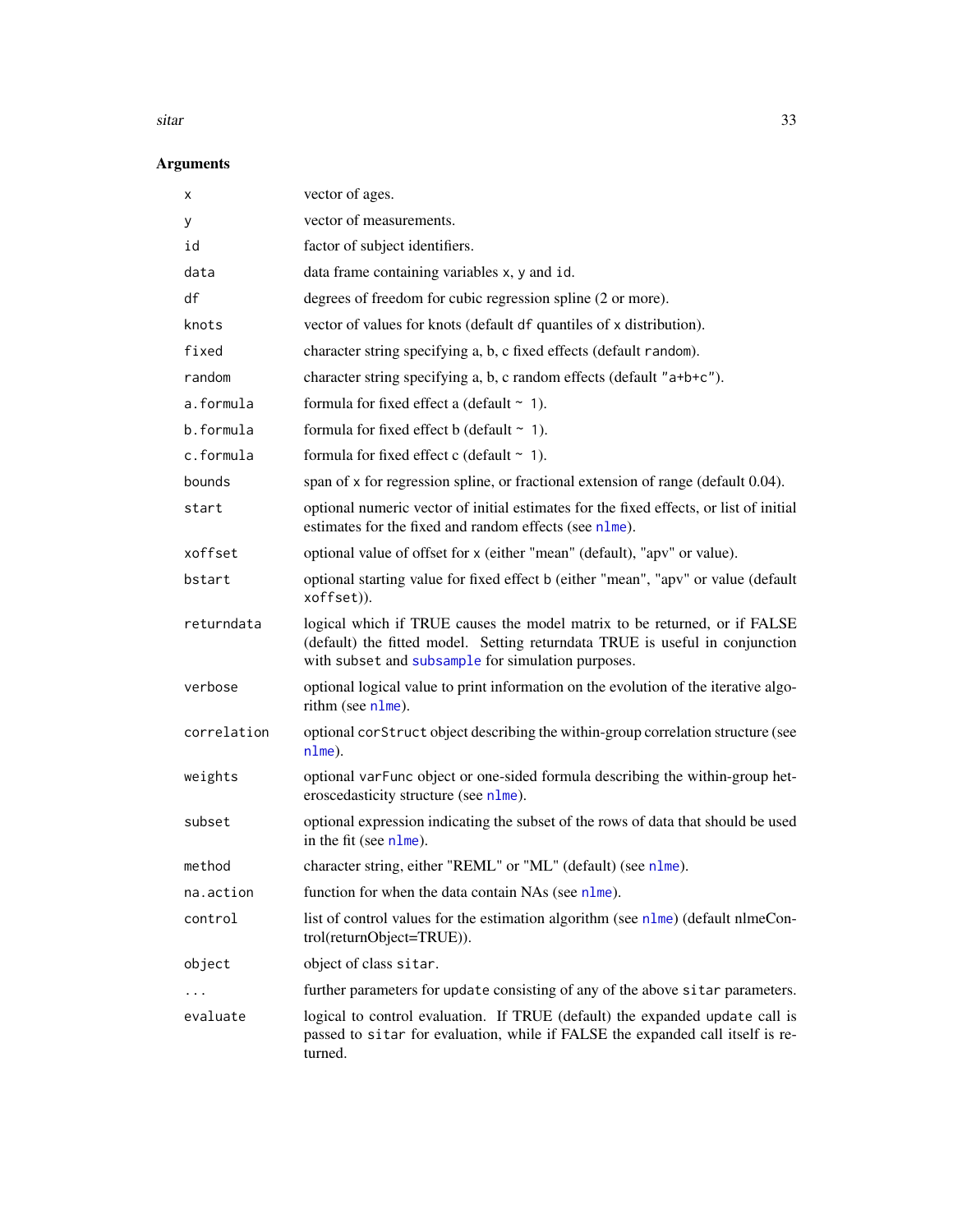#### Details

xoffset allows the origin of x to be varied, while bstart specifies the starting value for b, both of which can affect the model fit and particularly b. The values of bstart, knots and bounds are offset by xoffset for fitting purposes, and similarly for fixed effect b.

The formulae a.formula, b.formula and c.formula can include functions and interactions, but [make.names](#page-0-0) is used to ensure that the names of the corresponding model terms are valid. The modified not the original names need to be specified in predict.sitar.

update updates the model by taking the object call, adding any new parameters and replacing changed ones. Where feasible the fixed and random effects of the model being updated are suitably modified and passed via the start argument.

#### Value

An object inheriting from class sitar representing the nonlinear mixed-effects model fit, with all the components returned by nlme (see [nlmeObject](#page-0-0) for a full description) plus the following components:

| fitnlme    | the function returning the predicted value of y.                |
|------------|-----------------------------------------------------------------|
| call.sitar | the internal sitar call that produced the object.               |
| xoffset    | the value of xoffset.                                           |
| ns         | the 1m object providing starting values for the B-spline curve. |

Generic functions such as print, plot, anova and summary have methods to show the results of the fit. The functions resid, coef, fitted, fixed.effects, random.effects, predict, getData, getGroups, getCovariate and getVarCov can be used to extract some of its components.

Note that versions of sitar prior to 1.0.4 did not return fitnlme. Both plot and predict may require it, in which case they update the SITAR object on the fly, with a message. Also version 1.0.5 altered the defaults for xoffset and bstart. Models fitted with versions prior to 1.0.5 need refitting.

#### Author(s)

Tim Cole <tim.cole@ucl.ac.uk>

### Examples

```
data(heights)
## fit simple model
(m1 <- sitar(x=age, y=height, id=id, data=heights, df=5))
## relate random effects to age at menarche (with censored values +ve)
## both a (size) and b (tempo) are positively associated with age at menarche
amen <- abs(heights$men)
(m2 <- update(m1, a.form=~amen, b.form=~amen, c.form=~amen))
```
<span id="page-33-0"></span>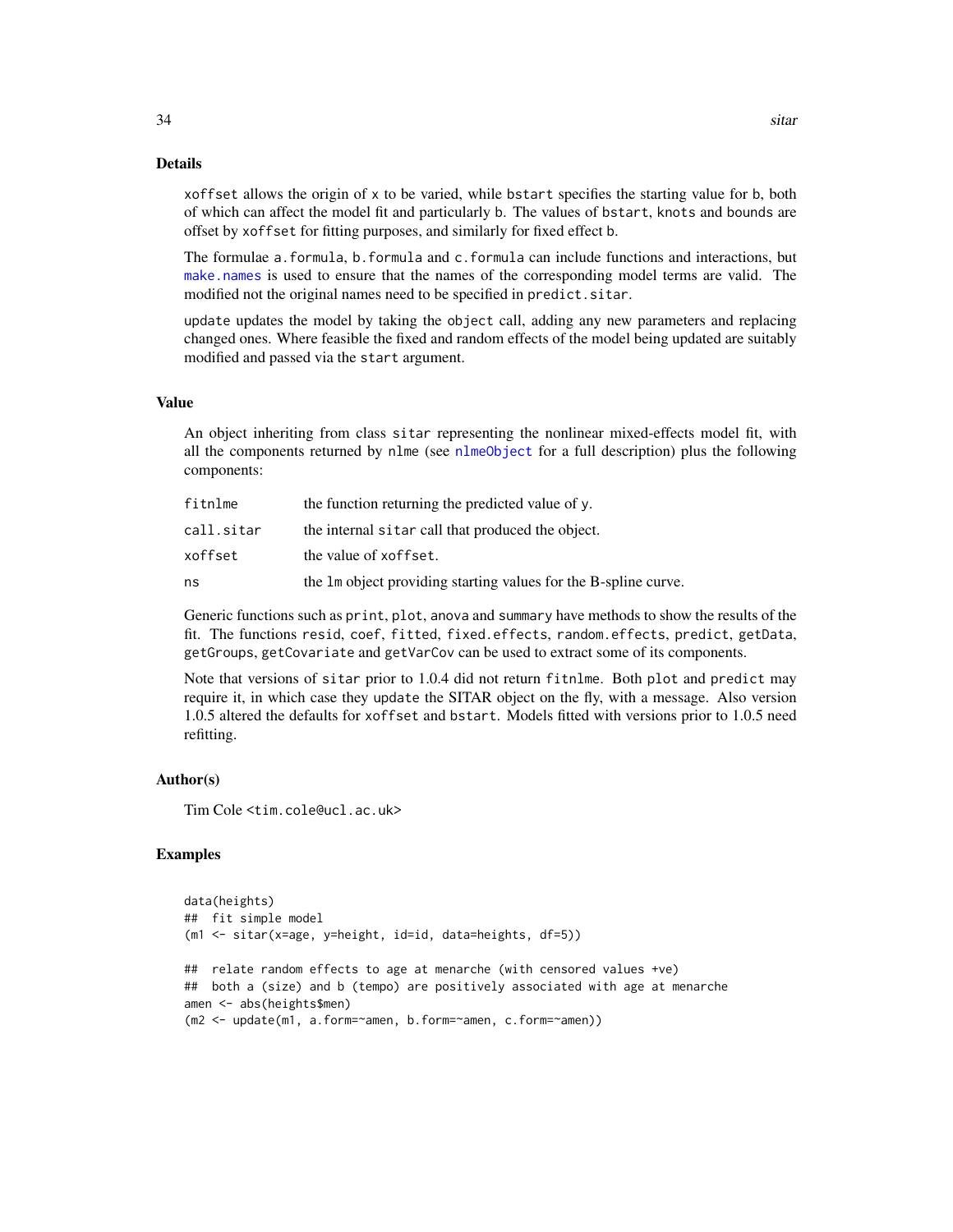<span id="page-34-1"></span><span id="page-34-0"></span>

# Description

A function to sample from a SITAR dataset for experimental design purposes. Two different sampling schemes are offered, based on the values of id and x.

#### Usage

 $subsample(x, id, data, prob = 1, xlim = NULL)$ 

#### Arguments

| x    | vector of age.                                                   |
|------|------------------------------------------------------------------|
| id   | factor of subject identifiers.                                   |
| data | dataframe containing x and id.                                   |
| prob | scalar defining sampling probability. See Details.               |
| xlim | length 2 vector defining range of x to be selected. See Details. |

# Details

With the first sampling scheme xlim is set to NULL (default), and rows of data are sampled with probability prob without replacement. With the second sampling scheme xlim is set to a range within  $range(x)$ . Subjects id are then sampled with probability prob without replacement, and all their rows where x is within xlim are selected. The second scheme is useful for testing the power of the model to predict later growth when data only up to a certain age are available. Setting xlim to range $(x)$  allows data to be sampled by subject. The returned value can be used as the subset argument in sitar or update.sitar.

# Value

Returns a logical the length of x where TRUE indicates a sampled value.

#### Author(s)

Tim Cole <tim.cole@ucl.ac.uk>

# See Also

[sitar](#page-31-1)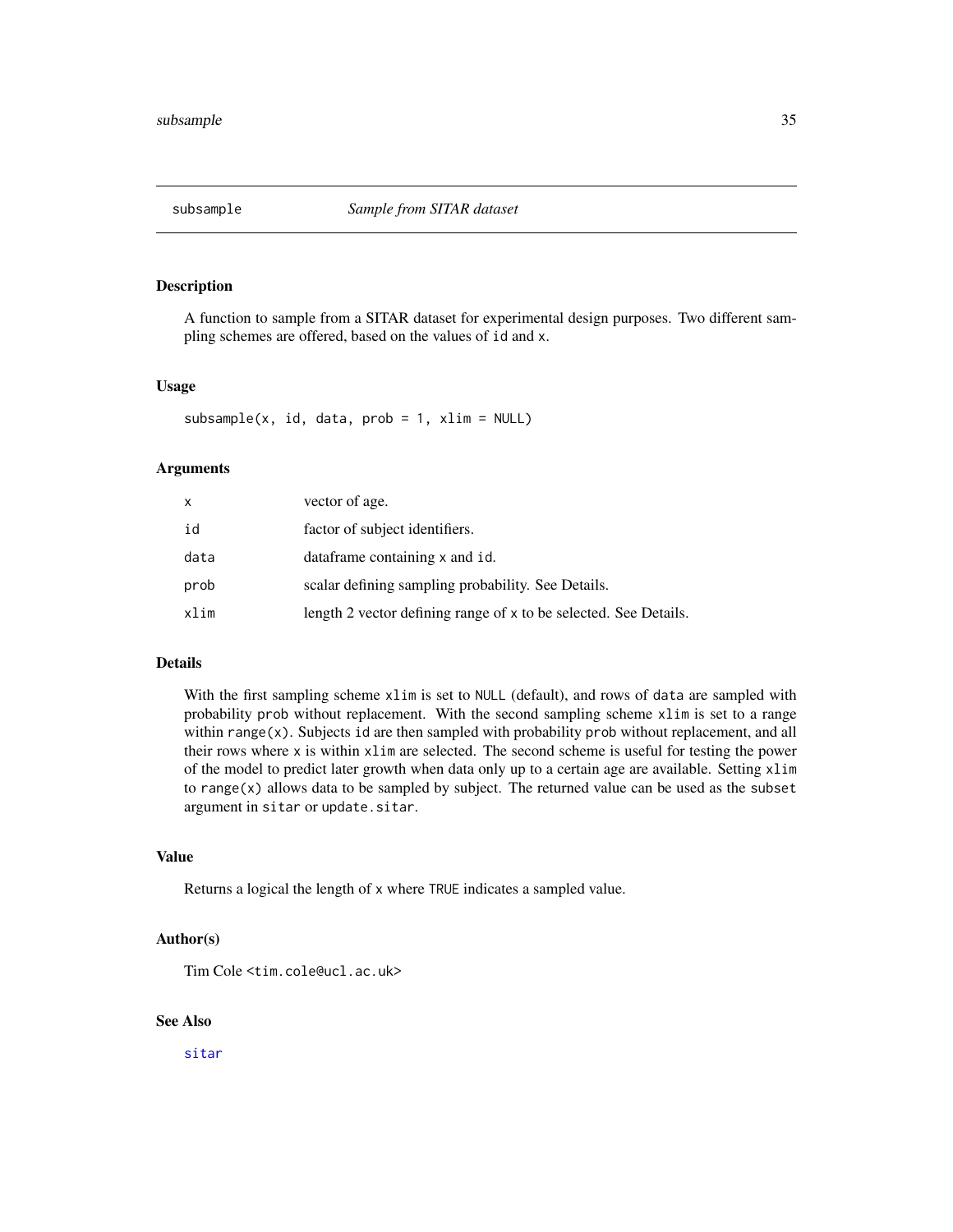# Examples

```
## draw 50% random sample
s50 <- subsample(age, id, heights, prob=0.5)
## truncate age range to 7-12 for 50% of subjects
t50 <- subsample(age, id, heights, prob=0.5, xlim=c(7, 12))
```
summary.sitar *Create summary of SITAR model*

# Description

A summary method for sitar objects based on [summary.lme](#page-0-0).

# Usage

```
## S3 method for class 'sitar'
summary(object, adjustSigma = TRUE, verbose = FALSE,
  ...)
```
# Arguments

| object      | object inheriting from class sitar.                                                          |
|-------------|----------------------------------------------------------------------------------------------|
| adjustSigma | optional logical (see summary. lme).                                                         |
| verbose     | optional logical to control the amount of output in print. summary. sitar.                   |
| $\cdots$    | some methods for this generic require additional arguments. None are used in<br>this method. |

#### Value

an object inheriting from class summary. sitar with all components included in object (see [lmeObject](#page-0-0) for a full description of the components) plus the components for [summary.lme](#page-0-0) and the following components:

| x.adi | vector of length x in object with x values adjusted for subject-specific random<br>effects b and c.                                                           |
|-------|---------------------------------------------------------------------------------------------------------------------------------------------------------------|
| v.adi | vector of length y in object with y values adjusted for subject-specific random<br>effects a.                                                                 |
| apv   | length 2 vector giving respectively age at peak velocity and peak velocity based<br>on the fitted distance curve (using transformed x and y where specified). |

# Author(s)

Tim Cole <tim.cole@ucl.ac.uk>

<span id="page-35-0"></span>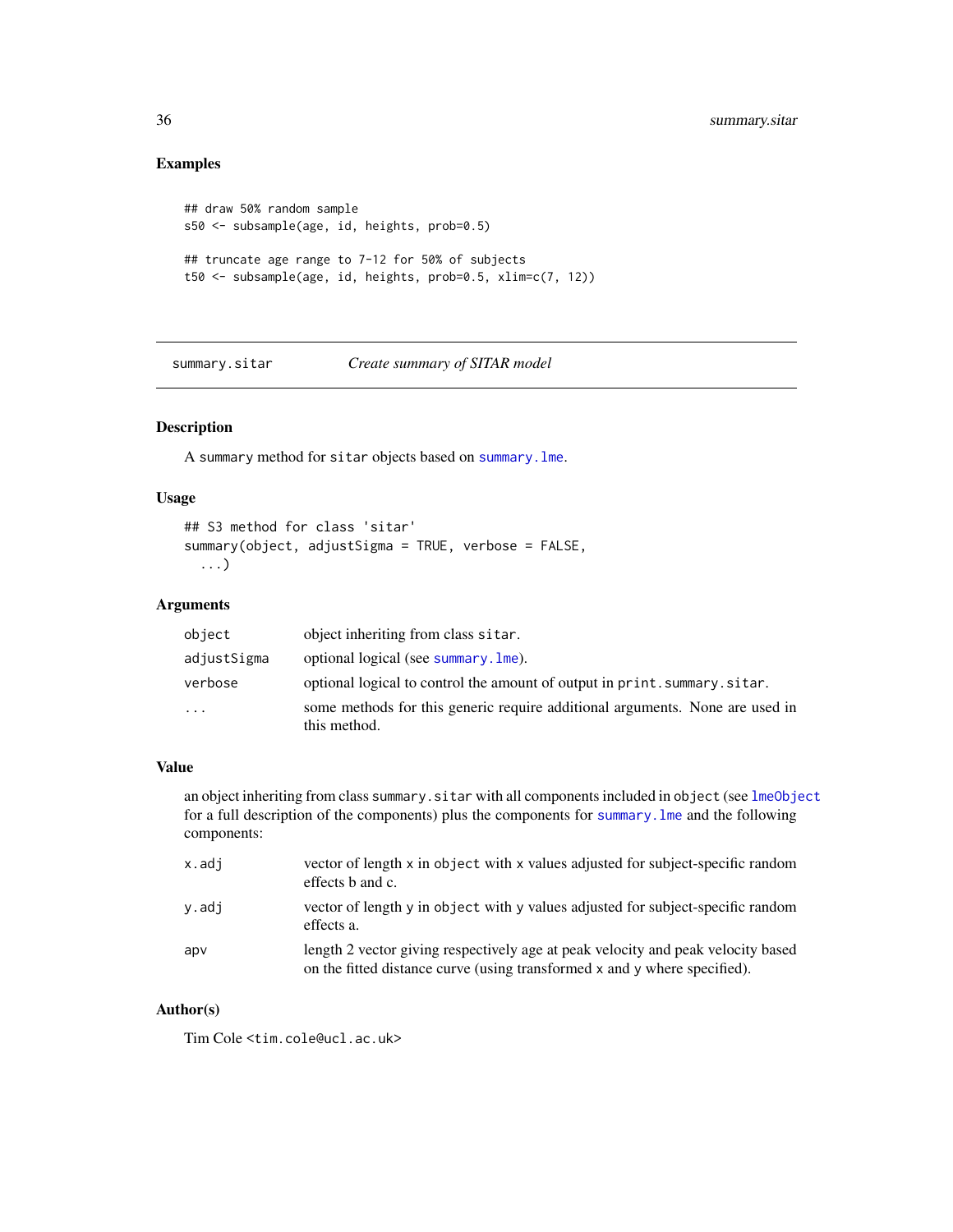# <span id="page-36-0"></span>Description

timegap indexes elements in a vector of ages such that the indexed ages are spaced integer multiples of a time interval apart, to within a given tolerance. timegap.id is a wrapper to apply timegap within levels of factor id. The selected ages can then be split into age groups the specified time interval wide, ensuring that (virtually) every subject has at most one measurement per interval.

# Usage

```
timegap(age, gap, tol = 0.1 \times gap, multiple = FALSE)
timegap.id(age, id, data = parent.frame(), gap, tol = 0.1 \times gap,
 multiple = FALSE)
diffid(age, id, data = parent.frame(), lag = 1, differences = 1,
  sort = FALSE, keepNA = FALSE)
```
#### **Arguments**

| age         | vector of ages.                                                                  |
|-------------|----------------------------------------------------------------------------------|
| gap         | numeric, the required positive time gap between selected ages.                   |
| tol         | numeric, the positive tolerance around the gap (default $0.1 \times$ gap).       |
| multiple    | logical, whether or not to return multiple solutions when found (default FALSE). |
| id          | factor of subject ids.                                                           |
| data        | data frame optionally containing age and id.                                     |
| lag         | an integer indicating which lag to use.                                          |
| differences | an integer indicating the order of the difference.                               |
| sort        | a logical indicating whether to first sort by id and age.                        |
| keepNA      | a logical indicating whether to keep generated NAs.                              |

#### Details

timegap calculates all possible differences between pairs of ages, expresses them as integer multiples of gap, restricts them to those within tolerance and identifies those providing the longest sequences. For sequences of the same length, those with the smallest standard deviation of successive differences (modulo the time interval) are selected.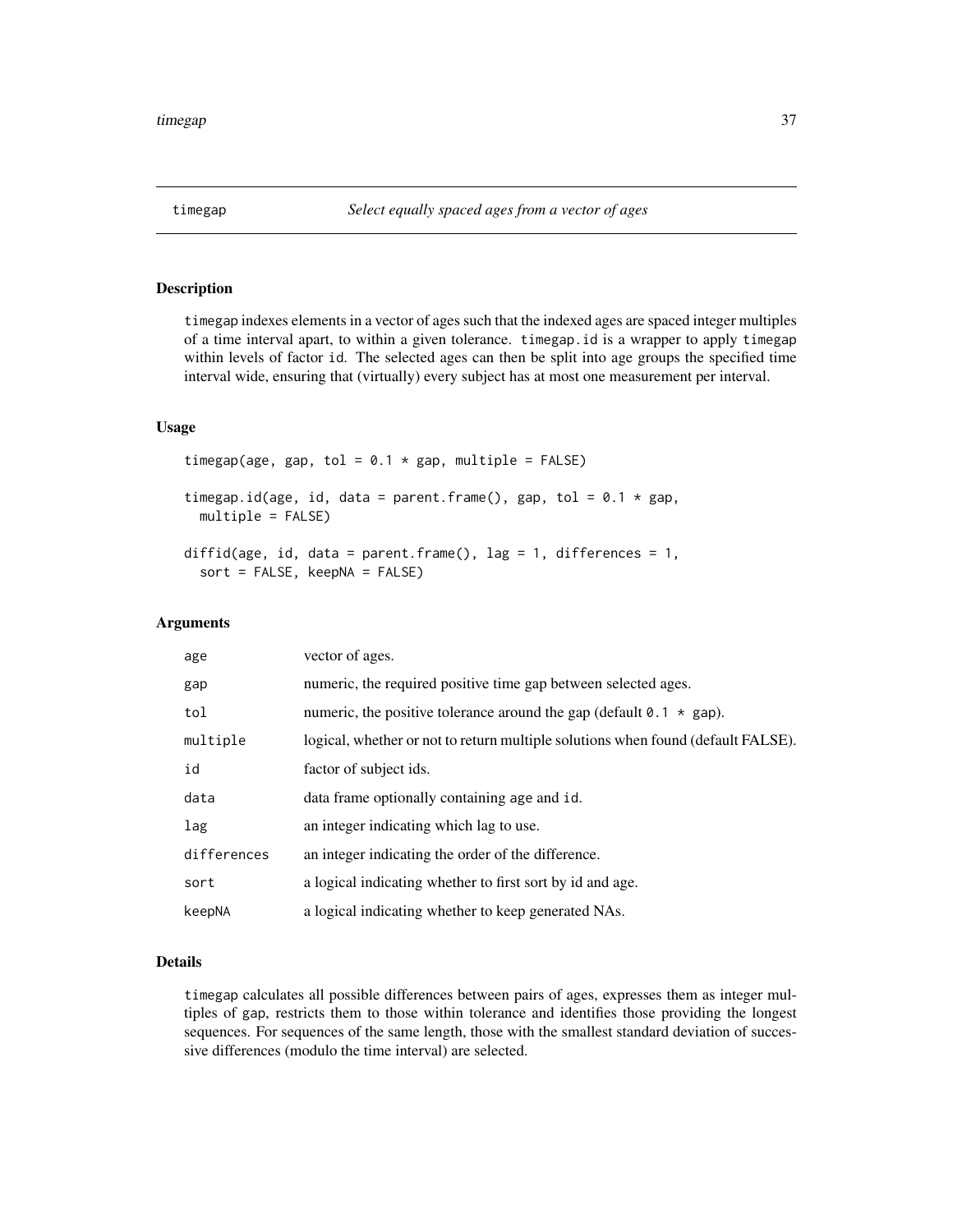# <span id="page-37-0"></span>Value

With timegap, for unique solutions, or multiple solutions with multiple FALSE, a vector of indices named with age. With timegap.id the subject vectors are returned invisibly, concatenated.

With multiple TRUE, where there are multiple solutions they are returned as a named matrix.

diffid returns diff(age) applied within id. With keepNA TRUE a suitable number of NAs are added at the end, while if FALSE all NAs are omitted.

#### Author(s)

Tim Cole <tim.cole@ucl.ac.uk>

## Examples

data(heights)

## bin age into 1-year groups by id ## gives multiple measurements per id per year with(heights, table(floor(age), id))

## now select heights measured multiples of 1 year apart (tg1 <- timegap.id(age, id, heights, 1))

## no more than one measurement per id per year with(heights[tg1, ], table(floor(age), id))

```
## most time intervals close to 1 year
summary(diffid(age, id, heights[tg1, ], lag=1))
```
# uk90 *UK 1990 growth reference*

#### Description

The UK 1990 growth reference (Freeman et al 1995, Cole et al 1998) for height, weight, body mass index, circumferences and percent body fat, fitted by the LMS method and summarised by values of L, M and S by sex from 23 weeks gestation to 23 years.

#### Usage

uk90

# Format

A data frame with 588 observations on the following 26 variables:

years numeric vector

L.ht numeric vector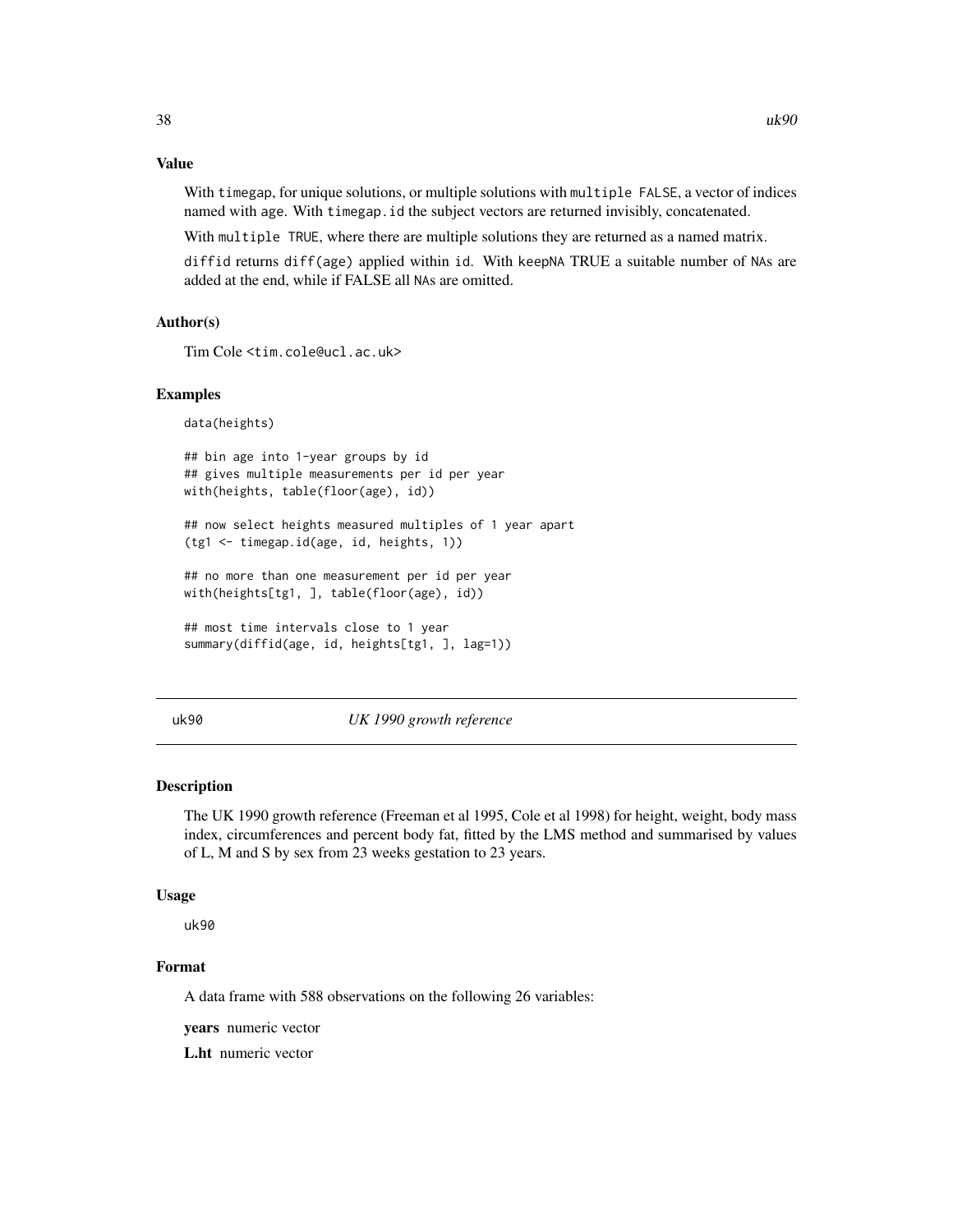<span id="page-38-0"></span> $uk90$  39

M.ht numeric vector S.ht numeric vector L.wt numeric vector M.wt numeric vector S.wt numeric vector L.bmi numeric vector M.bmi numeric vector S.bmi numeric vector L.head numeric vector M.head numeric vector S.head numeric vector L.sitht numeric vector M.sitht numeric vector S.sitht numeric vector L.leglen numeric vector M.leglen numeric vector S.leglen numeric vector L.waist numeric vector M.waist numeric vector S.waist numeric vector L.bfat numeric vector M.bfat numeric vector S.bfat numeric vector sex two-level factor with level 1 male and level 2 female

# Details

The L, M and S values for each measurement correspond respectively to the Box-Cox power, median and coefficient of variation of the distribution by age and sex (Cole & Green 1992). The short names for each measurement (see [LMS2z](#page-18-1)) are as follows: height (ht), weight (wt), body mass index (bmi), head circumference (head), sitting height (sitht), leg length (leglen), waist circumference (waist) and percent body fat (fat).

# Source

The values are tabulated in the spreadsheet British1990.xls provided with the Excel add-in LMSgrowth from:

<http://www.healthforallchildren.com/shop-base/software/lmsgrowth/>.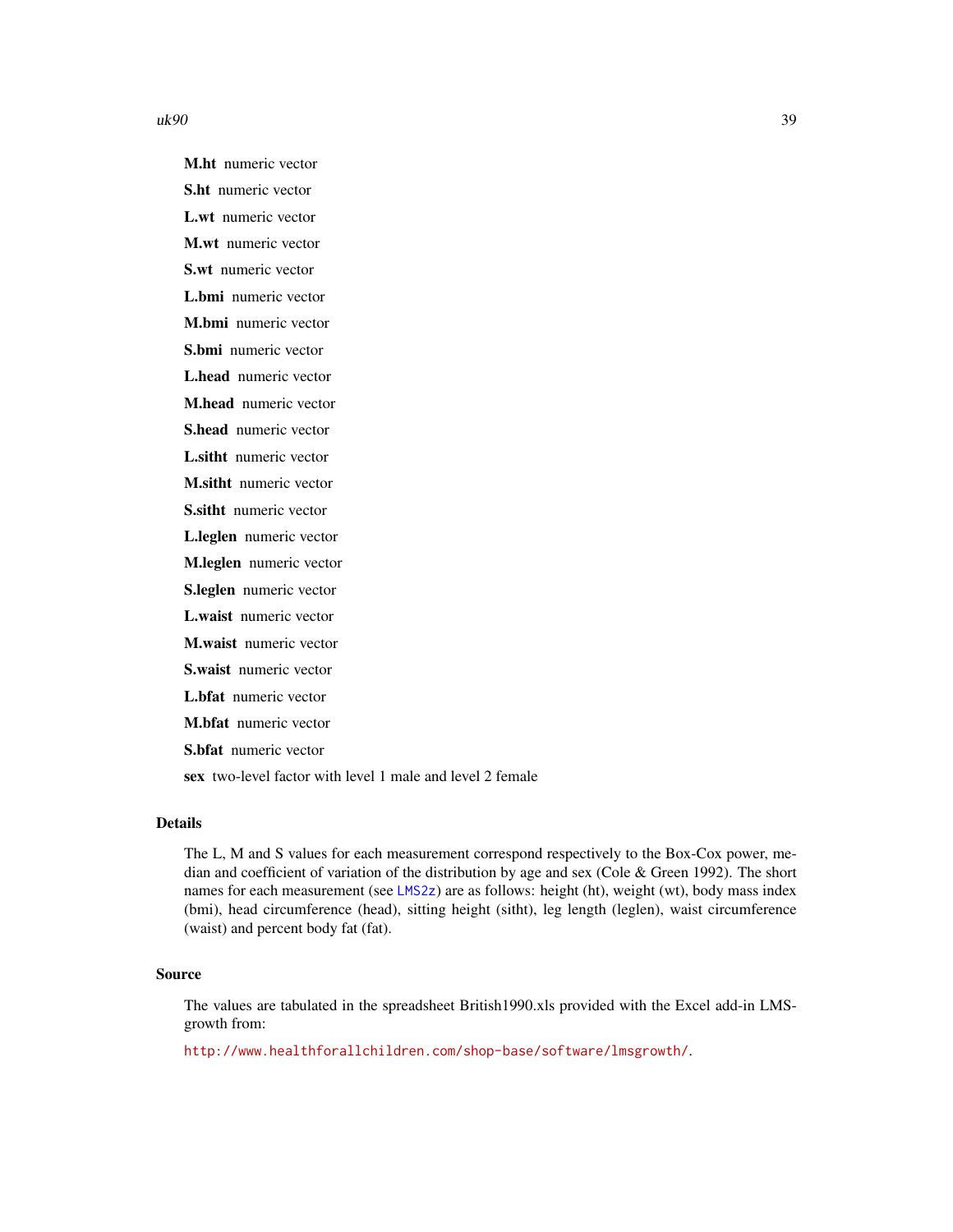#### <span id="page-39-0"></span>References

Cole TJ, Green PJ. Smoothing reference centile curves: the LMS method and penalized likelihood. Stat Med 1992;11:1305-19.

Cole TJ, Freeman JV, Preece MA. British 1990 growth reference centiles for weight, height, body mass index and head circumference fitted by maximum penalized likelihood. Stat Med 1998;17:407- 29.

Freeman JV, Cole TJ, Chinn S, et al. Cross sectional stature and weight reference curves for the UK, 1990. Arch Dis Child 1995;73:17-24.

# Examples

```
data(uk90)
## calculate median BMI in girls from birth to 10 years
LMS2z(x = 0:10, y = 0, sex = 2, measure = 'bmi', ref = 'uk90', toz = FALSE)
```
ukwhopt *UK-WHO growth reference including preterm*

#### **Description**

The UK 1990 revised growth reference (Cole et al 2011) for birth length, weight and head circumference, fitted by the LMS method and summarised by values of L, M and S by sex from 23 to 42 weeks gestation.

#### Usage

ukwhopt

# Format

A data frame with 40 observations on the following 12 variables:

weeks numeric vector

years numeric vector

L.ht numeric vector

M.ht numeric vector

S.ht numeric vector

L.wt numeric vector

M.wt numeric vector

S.wt numeric vector

L.head numeric vector

M.head numeric vector

S.head numeric vector

sex two-level factor with level 1 male and level 2 female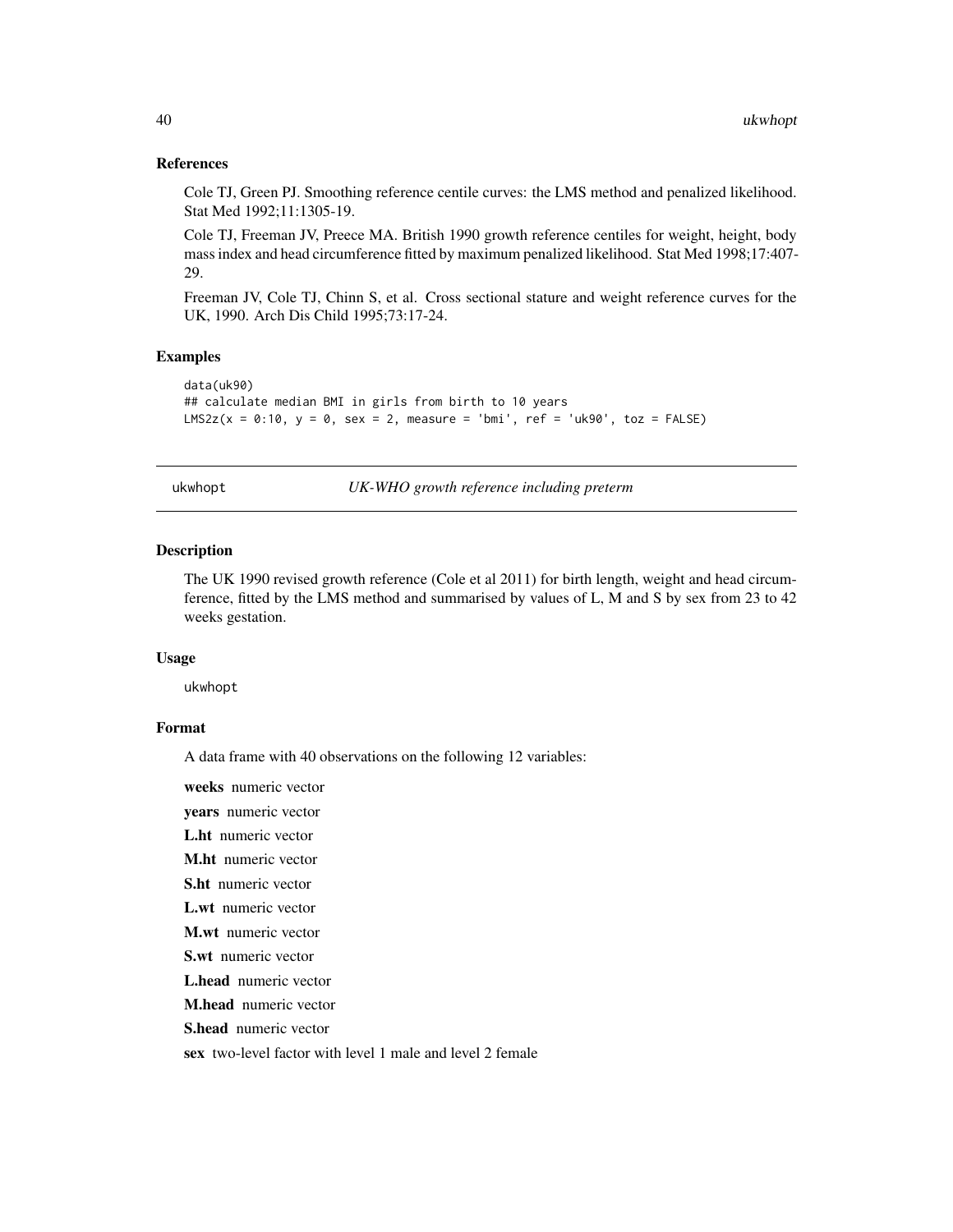#### <span id="page-40-0"></span>velout the set of the set of the set of the set of the set of the set of the set of the set of the set of the set of the set of the set of the set of the set of the set of the set of the set of the set of the set of the se

# Details

The growth reference is the birth section of the UK-WHO growth reference (see Wright et al 2010).

The L, M and S values for each measurement correspond respectively to the Box-Cox power, median and coefficient of variation of the distribution by age and sex (Cole & Green 1992). The short names for each measurement (see [LMS2z](#page-18-1)) are as follows: height (ht), weight (wt) and head circumference (head).

Age is measured in weeks gestation and years post-term, where 0 years corresponds to 40 weeks gestation.

#### Source

The values are tabulated in the Excel spreadsheet UK\_WHO\_preterm.xls provided with the Excel add-in LMSgrowth from [http://www.healthforallchildren.com/?product\\_cat=software](http://www.healthforallchildren.com/?product_cat=software).

# References

Cole TJ, Green PJ. Smoothing reference centile curves: the LMS method and penalized likelihood. Stat Med 1992;11:1305-19.

Cole TJ, Williams AF, Wright CM, et al. Revised birth centiles for weight, length and head circumference in the UK-WHO growth charts. Ann Hum Biol 2011;38:7-11.

Wright CM, Williams AF, Elliman D, et al. Using the new UK-WHO growth charts. BMJ 2010;\- 340:c1140.

#### Examples

```
data(ukwhopt)
## calculate median birth weight in girls from 23 to 42 weeks gestation
LMS2z(x = (23:42-40) * 7 / 365.25, y = 0, sex = 2, measure = 'wt', ref = 'ukwhopt', toz = FALSE)
```
<span id="page-40-1"></span>

velout *Identify outliers with abnormal velocity in growth curves*

#### Description

Quickly identifies putative outliers in a large number of growth curves.

# Usage

```
velout(x, y, id, data, lag = 1, velpower = 0.5, limit = 5,
  linearise = FALSE)
```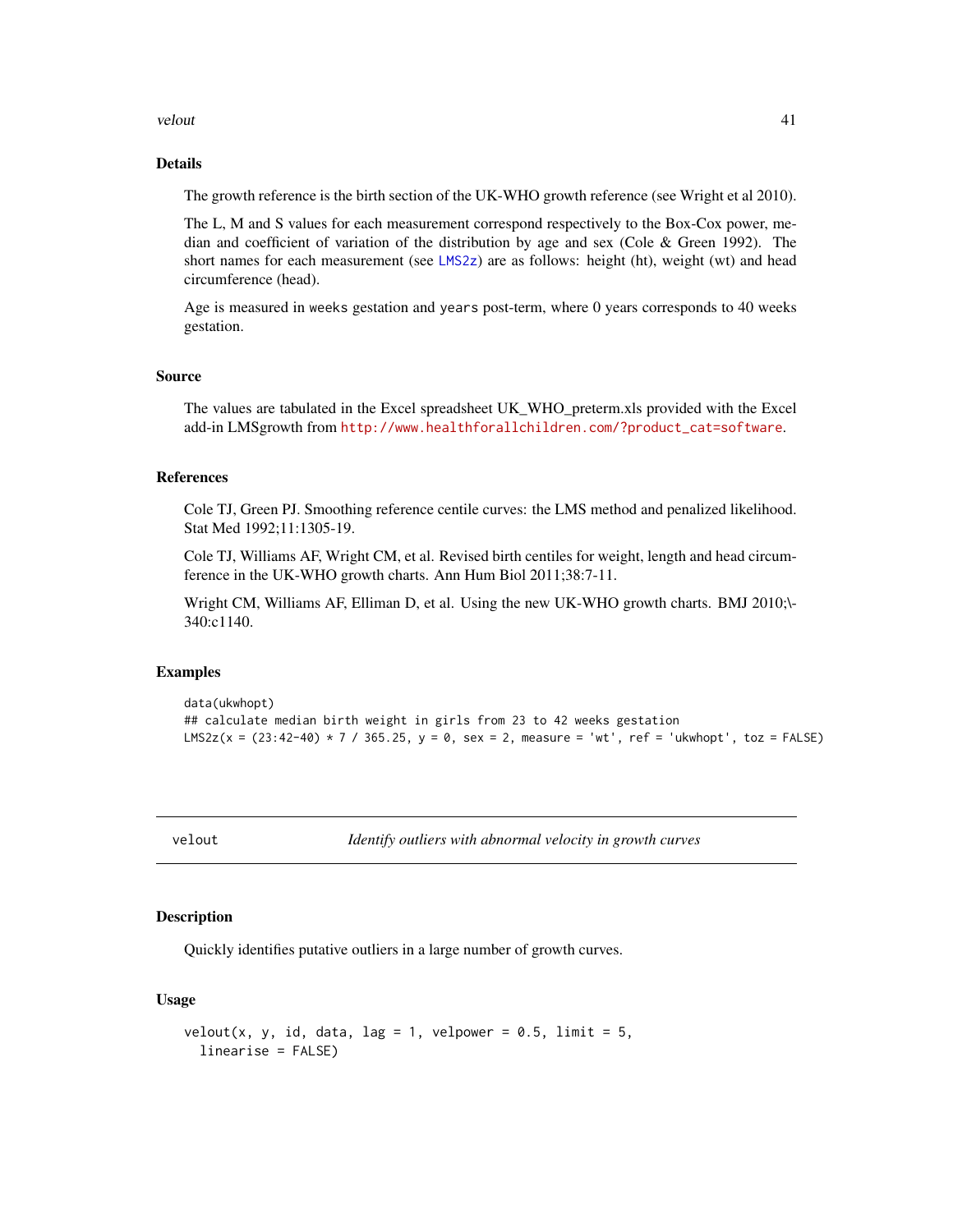#### Arguments

| $\mathsf{x}$ | age vector.                                                                                                                                                                                                         |
|--------------|---------------------------------------------------------------------------------------------------------------------------------------------------------------------------------------------------------------------|
| У            | outcome vector, typically weight or height.                                                                                                                                                                         |
| id           | factor identifying each subject.                                                                                                                                                                                    |
| data         | data frame containing x, y and id.                                                                                                                                                                                  |
| lag          | lag between measurements for defining growth velocity.                                                                                                                                                              |
| velpower     | a value, typically between 0 and 1, defining the power of delta x to use when<br>calculating velocity as $delta(y)/delta(x)$ <sup>^</sup> velpower. The default of 0.5 is midway<br>between velocity and increment. |
| limit        | the number of standard deviations beyond which a velocity is deemed to be an<br>outlier.                                                                                                                            |
| linearise    | if TRUE y is converted to a residual about the median curve of y versus x.                                                                                                                                          |

#### Details

The algorithm works by viewing serial measurements in each growth curve as triplets (A-B-C) and comparing the velocities between them. Velocity is calculated as

 $diff(y, lag = lag) / diff(x, lag = lag)$   $\land$  velpower

Missing values for x or y are ignored. If any of the AB, BC or AC velocities are abnormal (more than limit SDs in absolute value from the median for the dataset) the code for B is non-zero.

#### Value

Returns a data frame with columns: id, x, y (from the call), code (as described below), vel1, vel2 and vel3 (corresponding to the velocities AB, BC and AC above). The 'data' attribute contains the name of 'data'.

Code is a factor taking values between 0 and 8, with 0 normal (see table below). Values 1-6 depend on the pattern of abnormal velocities, while 7 and 8 indicate a duplicate age (7 for the first in an individual and 8 for later ones). Edge outliers, i.e. first or last for an individual, have just one velocity. Code 4 indicates a conventional outlier, with both AB and BC abnormal and AC normal. Code 6 is an edge outlier. Other codes are not necessarily outliers, e.g. codes 1 or 3 may be adjacent to a code 4. Use codeplot to look at individual curves, and zapvelout to delete outliers.

| code | $AB+BC$ | AC        | interpretation              |
|------|---------|-----------|-----------------------------|
|      |         |           | no outlier                  |
|      |         | <b>NA</b> | no outlier                  |
|      | 0       | 1         | rare pattern                |
| 2    |         | 0         | complicated - look at curve |
| 3    |         |           | adjacent to simple outlier  |
| 4    | 2       | $\theta$  | single outlier              |
| 5    | 2       |           | double outlier              |
| 6    | 1       | NA        | edge outlier                |
|      |         |           | first duplicate age         |
|      |         |           | later duplicate age         |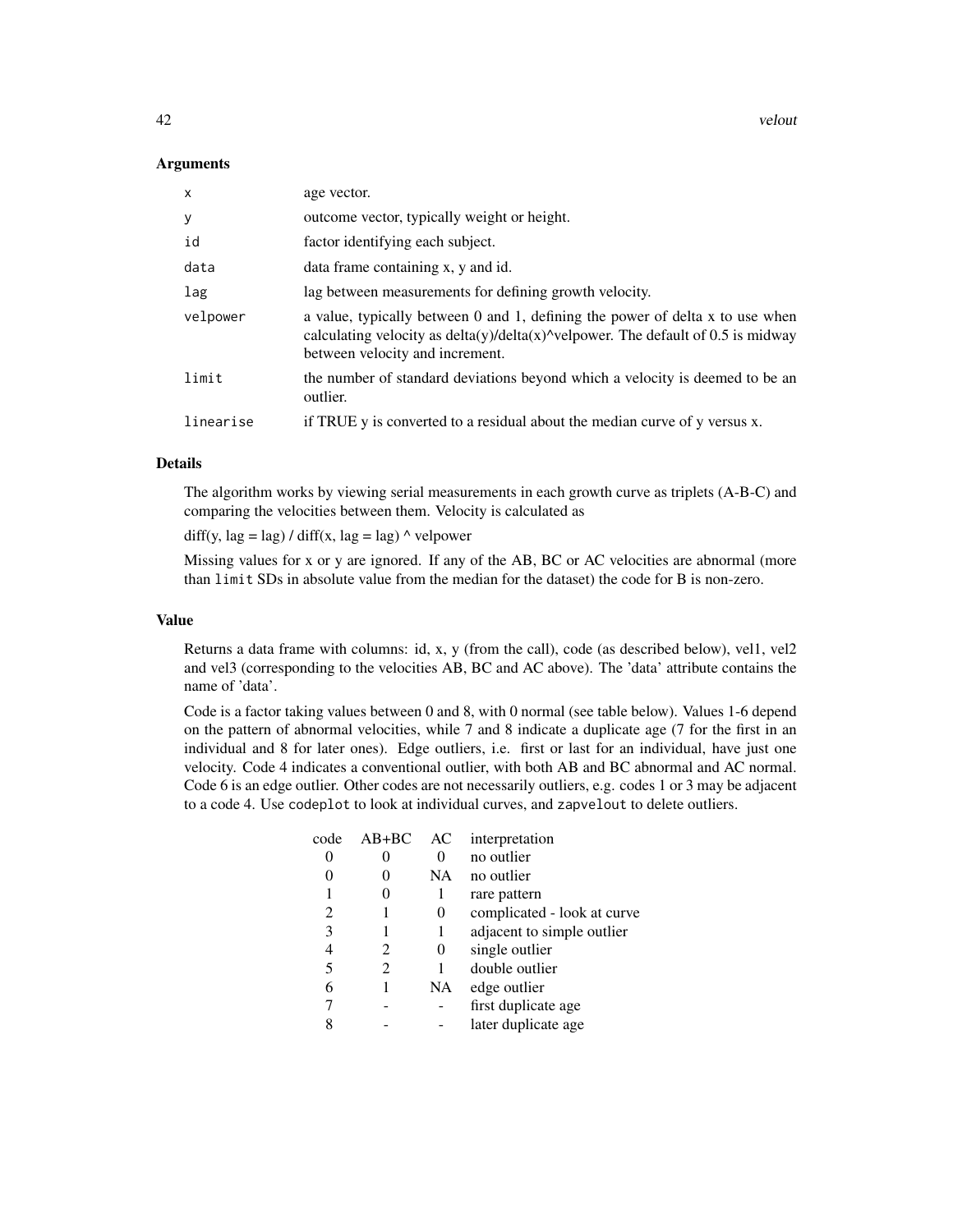#### <span id="page-42-0"></span> $who06$  and  $43$

# Author(s)

Tim Cole <tim.cole@ucl.ac.uk>

#### See Also

[codeplot](#page-10-1), [zapvelout](#page-10-2)

#### Examples

outliers <- velout(age, height, id, heights, limit=3)

who06 *The WHO 2006 growth standard*

# Description

The WHO growth standard (WHO 2006) for height, weight, body mass index, circumferences and skinfold thicknesses, fitted by the LMS method and summarised by values of L, M and S by sex from birth to 5 years.

# Usage

who06

#### Format

A data frame with 150 observations on the following 23 variables:

years age from 0 to 5 years L.ht numeric vector M.ht numeric vector S.ht numeric vector L.wt numeric vector M.wt numeric vector S.wt numeric vector L.bmi numeric vector M.bmi numeric vector S.bmi numeric vector L.head numeric vector M.head numeric vector S.head numeric vector L.arm numeric vector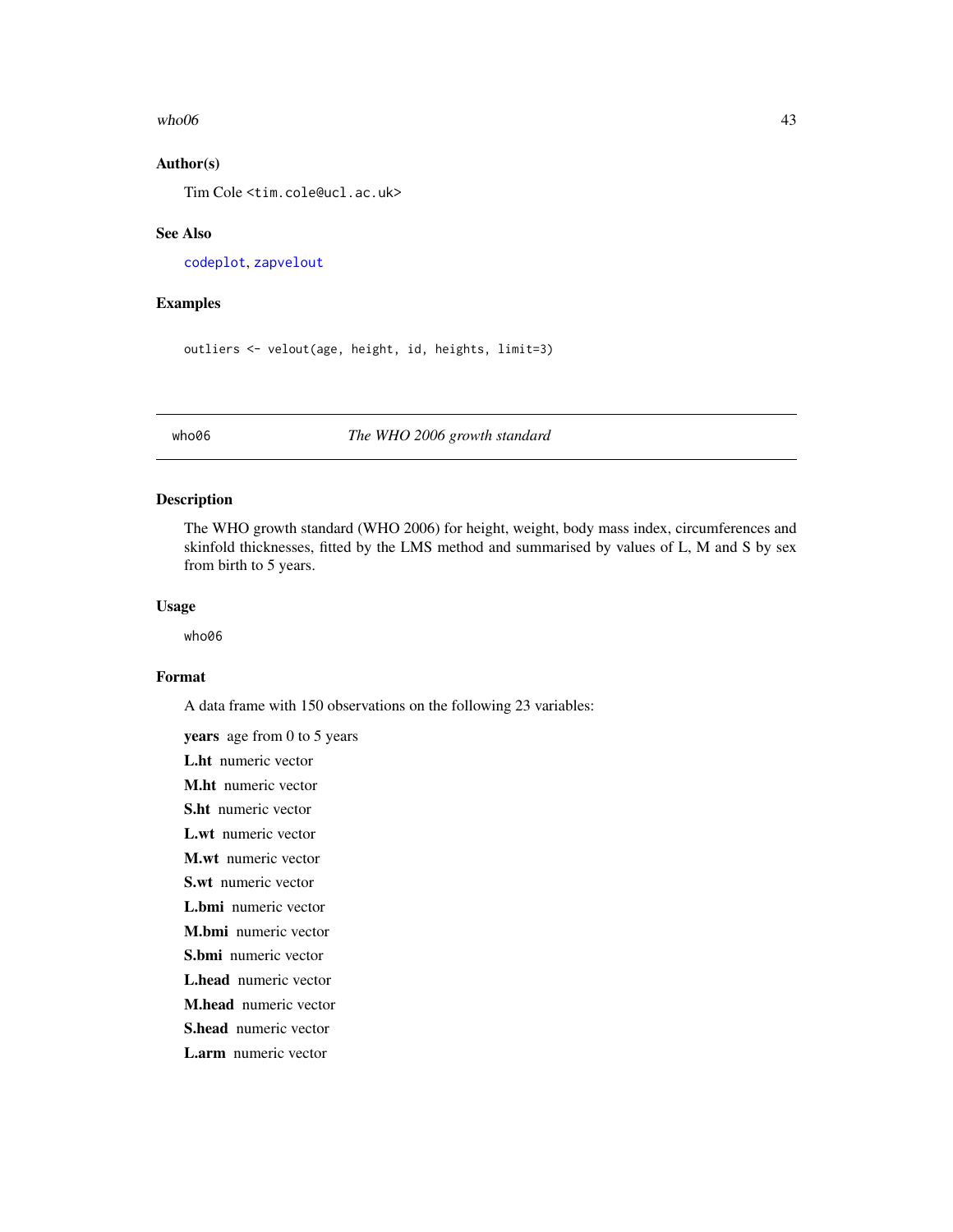<span id="page-43-0"></span>

M.arm numeric vector S.arm numeric vector L.subscap numeric vector M.subscap numeric vector S.subscap numeric vector L.tricep numeric vector M.tricep numeric vector S.tricep numeric vector sex two-level factor with level 1 male and level 2 female

# Details

The L, M and S values for each measurement correspond respectively to the Box-Cox power, median and coefficient of variation of the distribution by age and sex (Cole  $\&$  Green 1992). The short names for each measurement (see [LMS2z](#page-18-1)) are as follows: height (ht), weight (wt), body mass index (bmi), head circumference (head), arm circumference (arm), subscapular skinfold (subscap), and tricep skinfold (tricep).

# Source

<http://www.who.int/childgrowth/en/>

#### References

World Health Organization. WHO Child Growth Standards: Methods and development: Length/heightfor-age, weight-for-age, weight-for-length, weight-for-height and body mass index-for-age. Geneva: WHO; 2006.

Cole TJ, Green PJ. Smoothing reference centile curves: the LMS method and penalized likelihood. Stat Med 1992;11:1305-19.

## Examples

data(who06) ## calculate z-score for length 60 cm in boys at age 0:12 months  $LMS2z(x = 0:12/12, y = 60, sex = 1, measure = 'ht', ref = 'who06')$ 

xaxsd *Par args xaxs and yaxs option d*

# Description

Implements par('xaxs') and par('yaxs') option 'd'.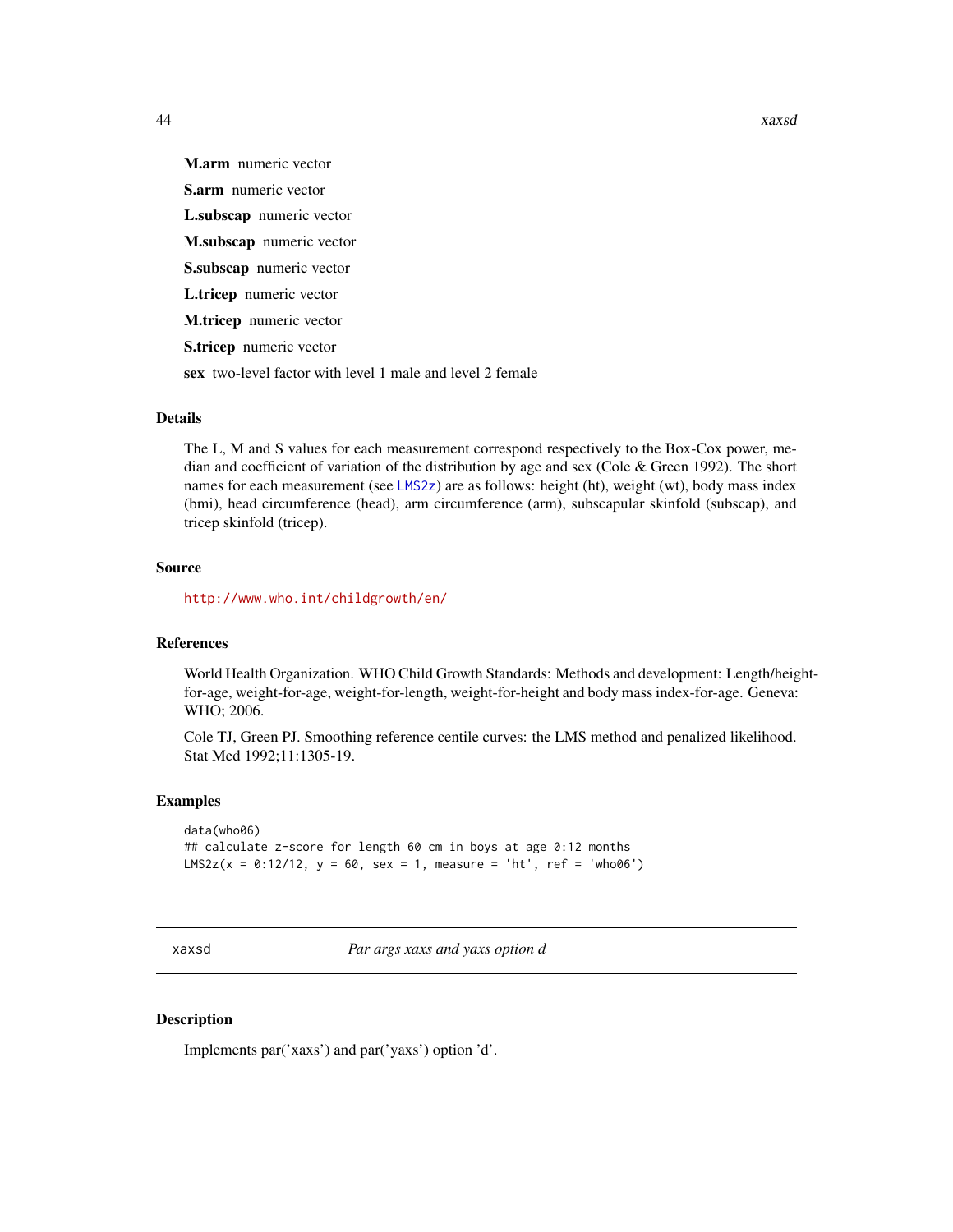<span id="page-44-0"></span>xyadj 45

# Usage

```
xaxsd(usr = par()$usr[1:2])
```
 $yaxsd(usr = par()$usr[3:4])$ 

#### Arguments

usr a length-2 vector defining the length of the x-axis or y-axis.

# Details

Implements par('xaxs') and par('yaxs') option 'd', i.e. uses previous axis scales in a new plot.

# Value

By default returns xlim/ylim args to match current setting of par()\$usr, i.e. previous plot scales. Specifying usr gives scales with the usr args at the extremes. If par('xlog') or par('ylog') are set the returned limits are antilogged (to base 10).

# Author(s)

Tim Cole <tim.cole@ucl.ac.uk>

#### Examples

```
## generate and plot 100 data points
x \le rnorm(100)
y <- rnorm(100)
plot(x, y, pch=19)
## generate and plot 10 more
## constraining axis scales to be as before
x \leftarrow \text{norm}(10)y \le - rnorm(10)
plot(x, y, pch=19, xlim=xaxsd(), ylim=yaxsd())
## force axis extremes to be -3 and 3
plot(x, y, pch=19, xlim=xaxsd(c(-3,3)), ylim=yaxsd(c(-3,3)))
```
xyadj *Adjust x and y variables for SITAR random effects*

# Description

xyadj Adjusts x and y values for subject-specific random effects from a SITAR model.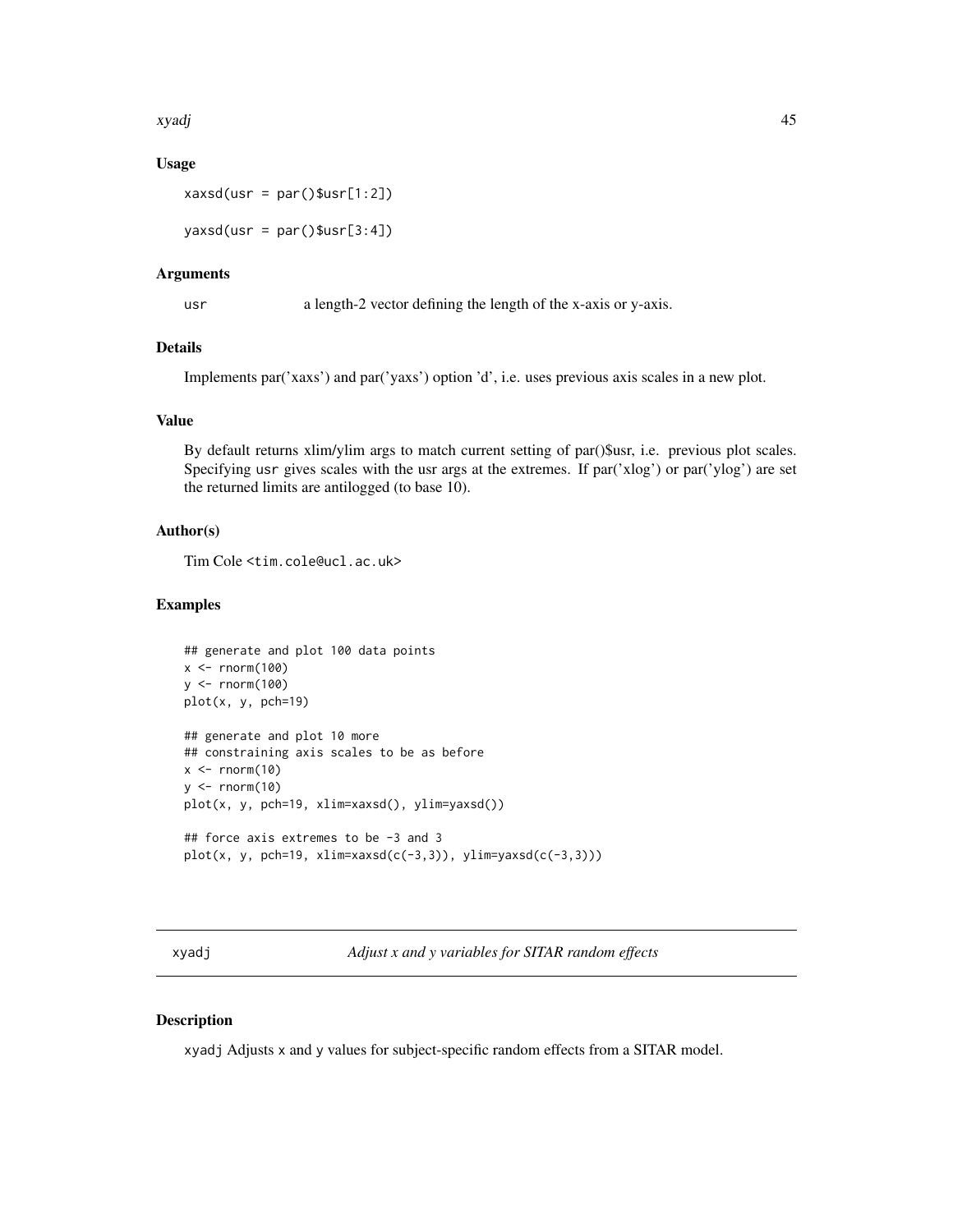# Usage

xyadj(object, x, y = NULL, id, abc = NULL, tomean = TRUE)

# Arguments

| object | a SITAR model.                                                                                                                                                                                                                                                              |
|--------|-----------------------------------------------------------------------------------------------------------------------------------------------------------------------------------------------------------------------------------------------------------------------------|
| x      | a vector of x coordinates. If missing, x and y and id are obtained from object.                                                                                                                                                                                             |
| у      | a vector of y coordinates (default NULL).                                                                                                                                                                                                                                   |
| id     | a factor denoting the subject levels corresponding to x and y.                                                                                                                                                                                                              |
| abc    | a data frame containing random effects for a, b and c (default ranef (object) [id, ]).                                                                                                                                                                                      |
| tomean | a logical defining the direction of adjustment. TRUE (default) indicates that in-<br>dividual curves are translated and rotated to match the mean curve, while FALSE<br>indicates the reverse, the mean curve being translated and rotated to match indi-<br>vidual curves. |

#### Details

When tomean = TRUE the x and y values are adjusted to

$$
(x-x offset-b-b)*exp(c)+x offset+b
$$

When tomean = FALSE they are adjusted to

 $(x-xoffset-b < fixed>)/exp(c < random >)+xoffset+b < fixed > +b < random >$ 

 $y + a < random$ 

In each case missing values of the fixed or random effects are set to zero.

# Value

The list of adjusted values:

| numeric vector.                               |
|-----------------------------------------------|
| numeric vector the same length as x, or NULL. |

#### Author(s)

Tim Cole <tim.cole@ucl.ac.uk>

# Examples

```
data(heights)
## fit sitar model for height
m1 <- sitar(x=age, y=height, id=id, data=heights, df=5)
## plot unadjusted data as growth curves
```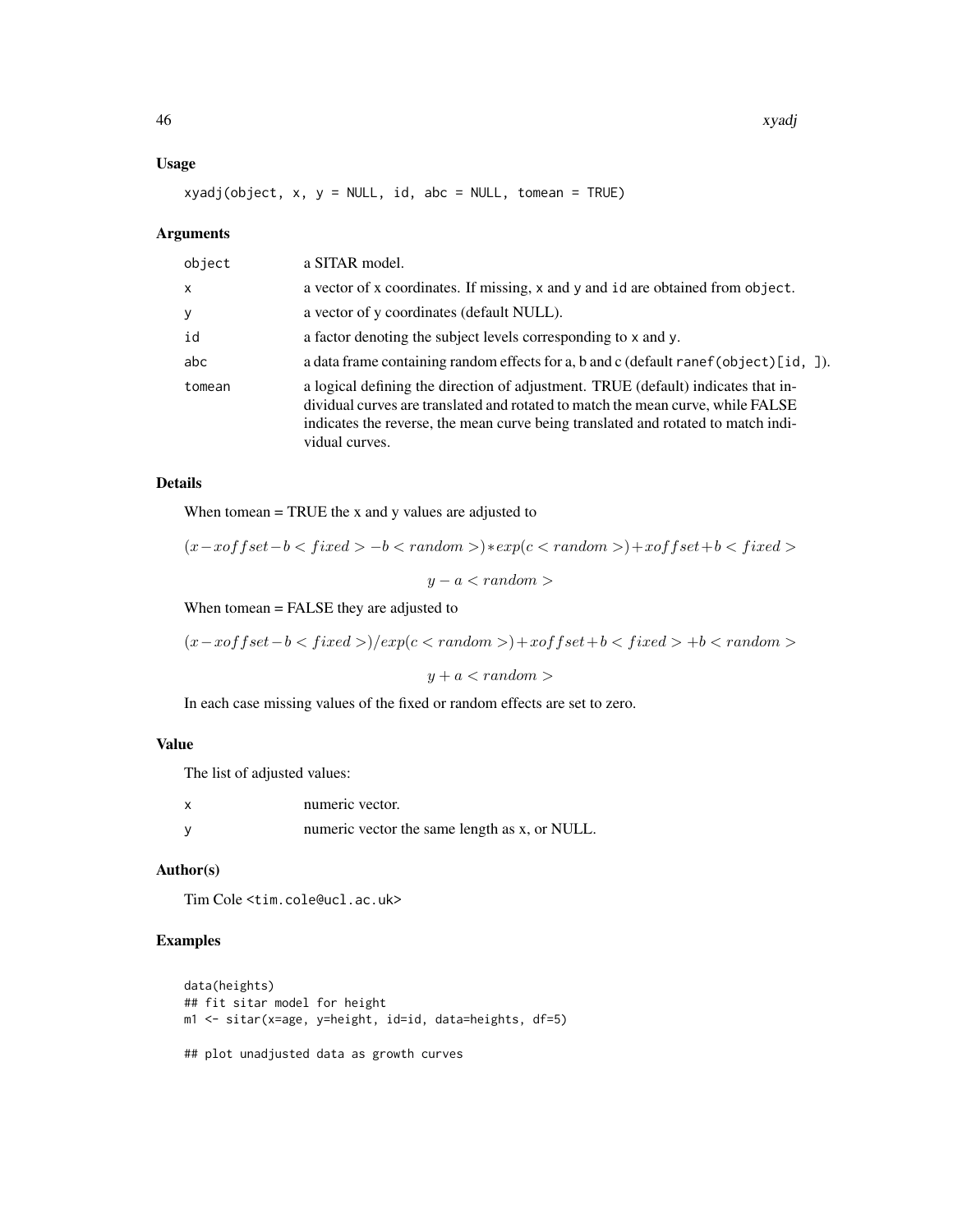#### <span id="page-46-0"></span>z2cent 47

```
plot(m1, opt='u')
## overplot with adjusted data as points
with(heights, points(xyadj(m1), col='red', pch=19))
```
<span id="page-46-1"></span>z2cent *Express z-scores as centile character strings for plotting*

# Description

Converts z-scores, typically defining centiles in a growth chart, to character strings that can be used to label the centile curves.

#### Usage

z2cent(z)

# Arguments

z a scalar or vector of z-scores.

# Value

A character string is returned, the same length as z. Z-scores between the 1st and 99th centile are converted to centiles with one or two significant figures (lower tail) or to their complement (upper tail). For larger z-scores in absolute value the character consists of "SDS" appended to the z-score rounded to one decimal place.

# Author(s)

Tim Cole <tim.cole@ucl.ac.uk>

# See Also

[cLMS](#page-9-1)

# Examples

```
z2cent(-4:4)
z2cent(qnorm(0:100/100))
```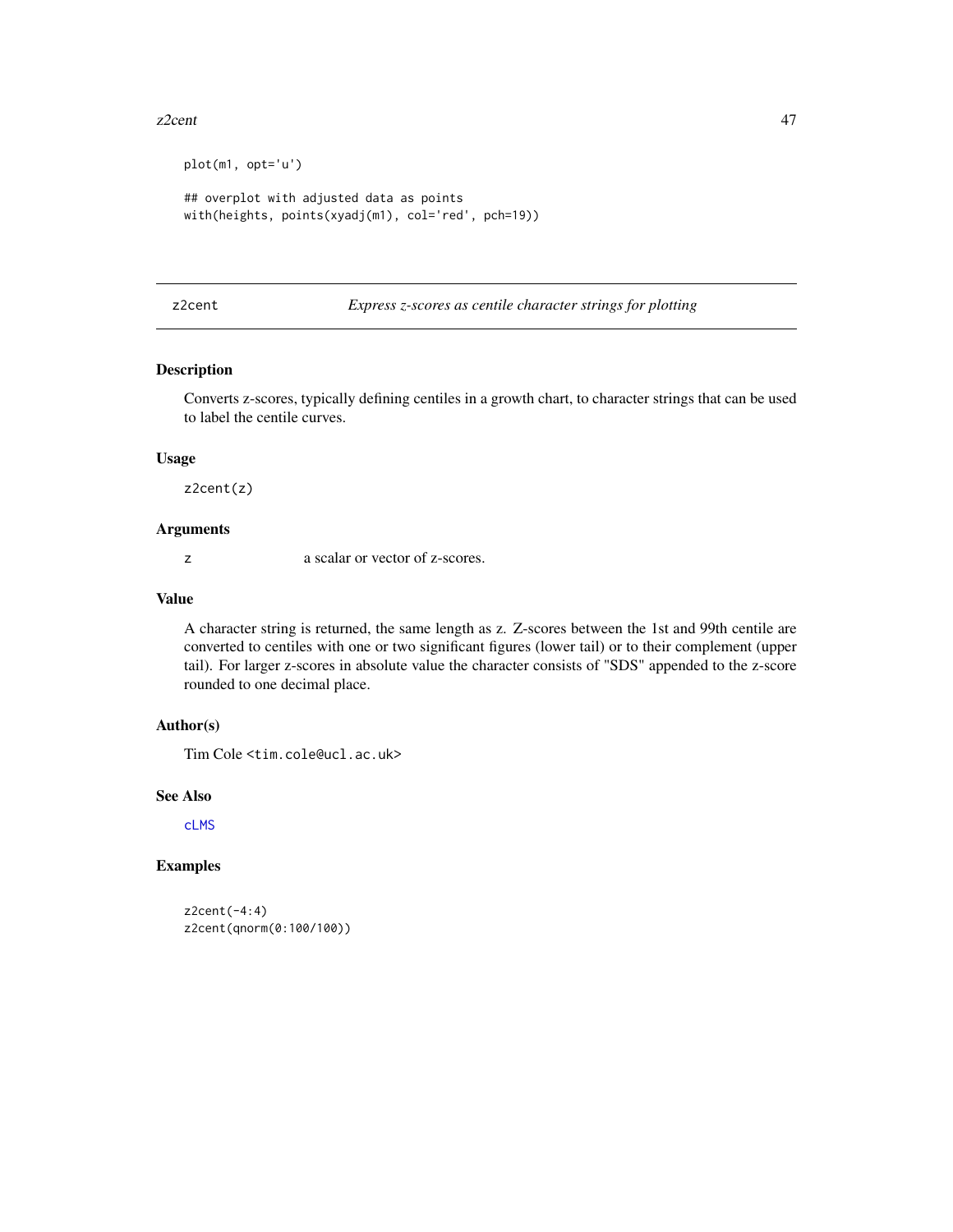# <span id="page-47-0"></span>Index

∗Topic aplot plot.sitar , [24](#page-23-0) ∗Topic arith cLMS , [10](#page-9-0) LMS2z , [19](#page-18-0) LMSfit , [21](#page-20-0) pdLMS , [23](#page-22-0) ∗Topic character z2cent, [47](#page-46-0) ∗Topic datasets berkeley , [6](#page-5-0) heights , [17](#page-16-0) uk90 , [38](#page-37-0) ukwhopt , [40](#page-39-0) who06, [43](#page-42-0) ∗Topic models sitar, [32](#page-31-0) ∗Topic nonlinear sitar, [32](#page-31-0) ∗Topic package sitar, [32](#page-31-0) sitar-package, [3](#page-2-0) ∗Topic regression BICadj, [7](#page-6-0) bupdate , [9](#page-8-0) sitar , [32](#page-31-0) AIC , *[8](#page-7-0)* AICadj *(*BICadj *)* , [7](#page-6-0) anova.lme , *[5](#page-4-0)* anova.sitar , [4](#page-3-0) aperm , *[13](#page-12-0)* apv\_se , [5](#page-4-0) , *[27](#page-26-0)* berkeley , [6](#page-5-0) BIC , *[8](#page-7-0)* BICadj , [7](#page-6-0) bupdate , [9](#page-8-0)

cLMS , [10](#page-9-0) , *[20](#page-19-0)* , *[24](#page-23-0)* , *[47](#page-46-0)*

codeplot , [11](#page-10-0) , *[43](#page-42-0)* dfpower , [12](#page-11-0) dfset, [13](#page-12-0) diffid *(*timegap *)* , [37](#page-36-0) funcall , [14](#page-13-0) getCovariate.sitar *(*getData.sitar *)* , [15](#page-14-0) getData.sitar , [15](#page-14-0) getL *(*BICadj *)* , [7](#page-6-0) getPeakTrough , [16](#page-15-0) getVarCov.sitar *(*getData.sitar *)* , [15](#page-14-0) heights, [17](#page-16-0) ifun , [17](#page-16-0) , *[27](#page-26-0)* , *[30](#page-29-0)* lines.sitar *(*plot.sitar *)* , [24](#page-23-0) lmeObject , *[36](#page-35-0)* LMS2z , *[11](#page-10-0)* , [19](#page-18-0) , *[22](#page-21-0)* , *[24](#page-23-0)* , *[39](#page-38-0)* , *[41](#page-40-0)* , *[44](#page-43-0)* LMSfit, [21](#page-20-0) make.names , *[34](#page-33-0)* mplot , [22](#page-21-0) , *[27](#page-26-0)* nlme , *[33](#page-32-0)* nlmeObject , *[34](#page-33-0)* par , *[22](#page-21-0) , [23](#page-22-0)* , *[28](#page-27-0)* pdLMS , *[11](#page-10-0)* , [23](#page-22-0) plot.sitar , *[18](#page-17-0)* , [24](#page-23-0) plot\_a *(*plot.sitar *)* , [24](#page-23-0) plot\_c *(*plot.sitar *)* , [24](#page-23-0) plot\_D *(*plot.sitar *)* , [24](#page-23-0) plot\_d *(*plot.sitar *)* , [24](#page-23-0) plot\_u *(*plot.sitar *)* , [24](#page-23-0) plot\_V *(*plot.sitar *)* , [24](#page-23-0) plot\_v *(*plot.sitar *)* , [24](#page-23-0) plotclean , *[27](#page-26-0)* , [28](#page-27-0)

predict.sitar , [29](#page-28-0)